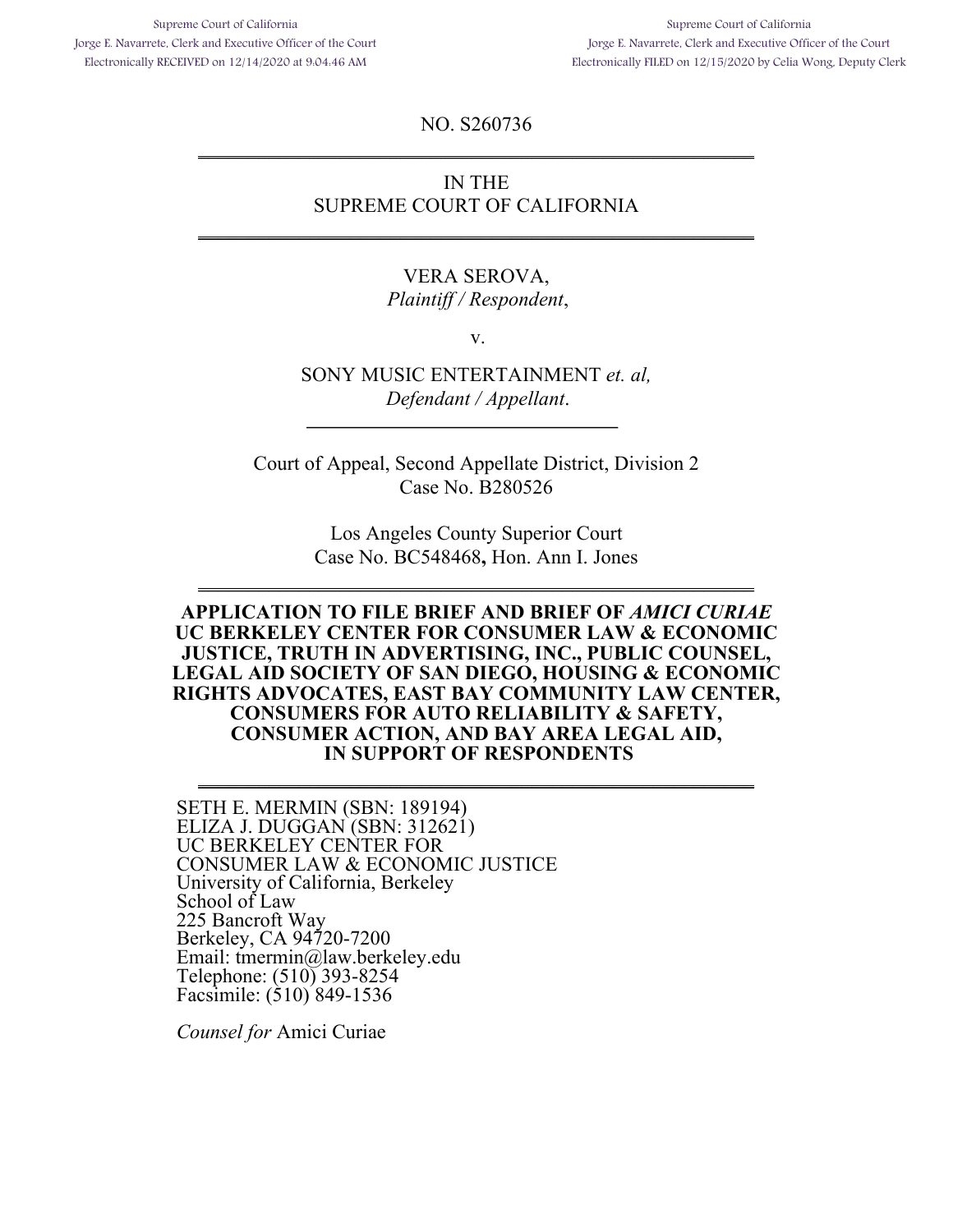#### **APPLICATION TO FILE BRIEF AS AMICI CURIAE**

Pursuant to the California Rules of Court, rule 8.520(f), the organizations described below respectfully request permission to file the attached brief as *amici curiae* in support of Respondent Vera Serova.

This application is timely made within 30 days of the filing of the reply brief on the merits. No party or counsel for any party in the pending appeal authored the proposed amicus brief in whole or in part, or made a monetary contribution intended to fund the preparation or submission of the brief, and no other person or entity made a monetary contribution intended to fund the preparation or submission of the brief, other than the *amici curiae*, their members, or their counsel in the pending appeal.

#### **I. INTEREST OF** *AMICI CURIAE*

*Amicus curiae* Center for Consumer Law and Economic Justice is a research and advocacy center housed at the UC Berkeley School of Law. Through participation as *amicus* in this Court, in the United States Supreme Court, and in major cases around the state and throughout the nation, the Center seeks to develop and enhance protections for consumers and to foster economic justice. The Center appears in this proceeding in support of the regime developed by the California Legislature over more than a century to protect the state's consumers from deceptive advertising, and in opposition to the misuse of the anti-SLAPP statute to try to undermine that regime.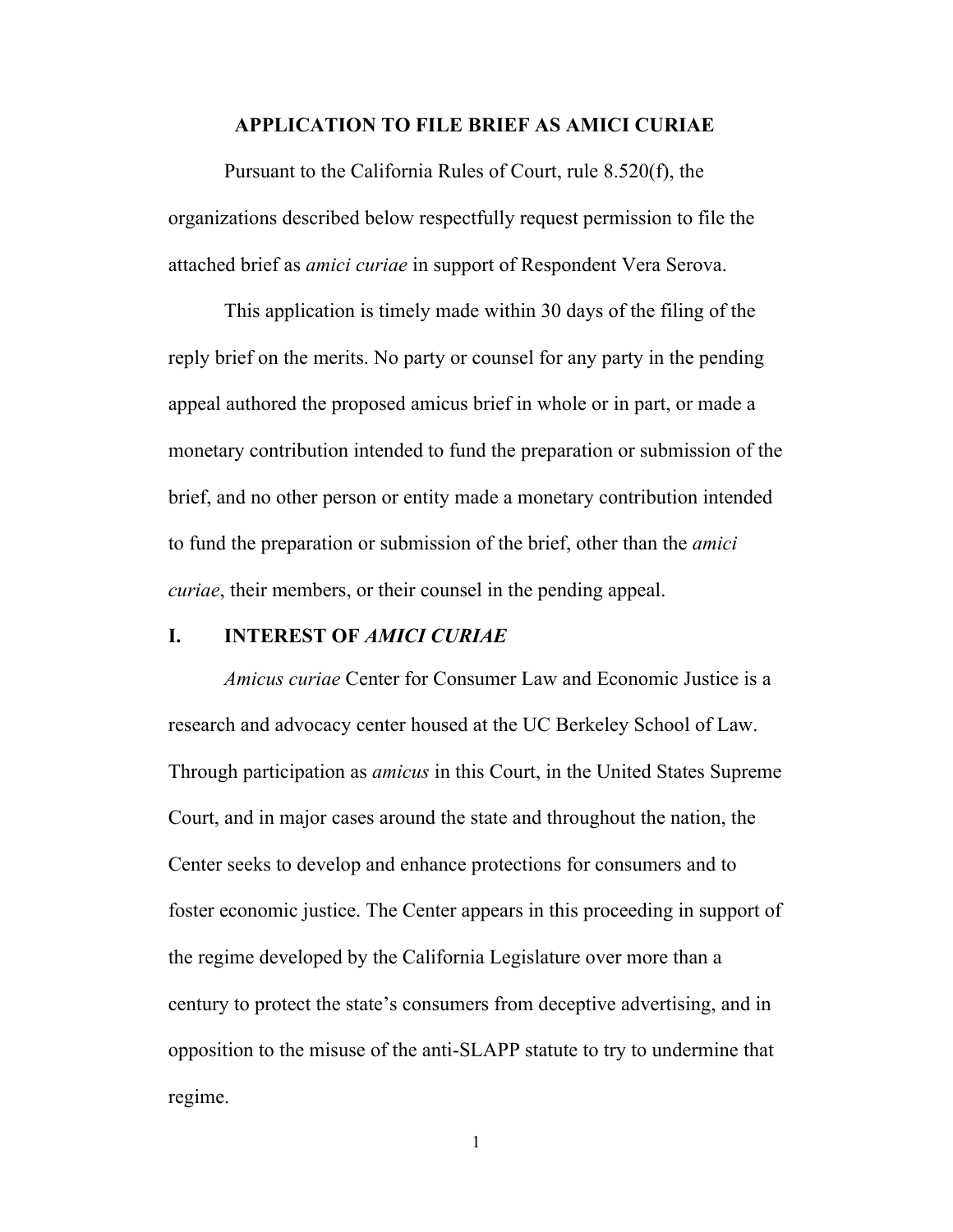*Amicus curiae* Truth in Advertising, Inc. (TINA.org) is a nonprofit, nonpartisan consumer advocacy organization whose mission is to combat the systemic and individual harms caused by deceptive marketing. As part of its advocacy efforts, TINA.org investigates deceptive advertising campaigns, files complaints with state and federal regulators regarding false marketing issues, and participates as *amicus curiae* in court cases across the country that pertain to false and deceptive marketing, both at the trial court and the appellate level. TINA.org appears in this case as part of its ongoing efforts to protect consumers from deceptive promotional materials.

*Amicus curiae* Public Counsel is the nation's largest public interest law firm specializing in delivering pro bono legal services to low-income communities. Through a pro bono model that leverages the talents and dedication of thousands of attorney and law student volunteers, Public Counsel provides free legal assistance to low-income people and addresses systemic poverty and civil rights issues through impact litigation and policy advocacy. The Consumer Rights & Economic Justice Project, one of the oldest projects within Public Counsel, works to advance economic justice by providing legal counsel for, and advocacy on behalf of, low-income individuals and their families, addressing inequalities in bargaining power, opposing those who take advantage of the vulnerable, and holding wrongdoers accountable. We are seeing anti-SLAPP motions from corporations against our low-income clients with greater frequency. We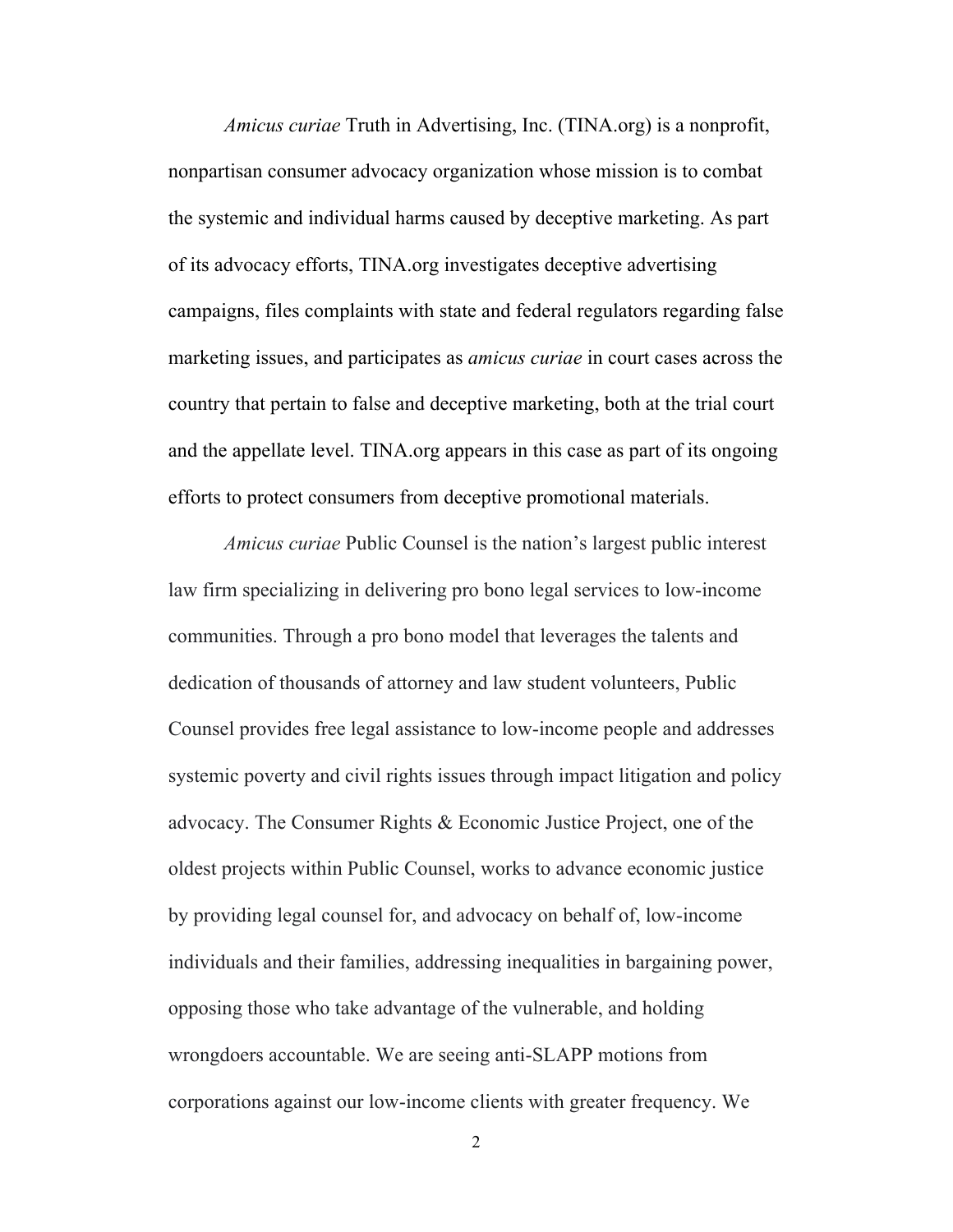believe it is vital to limit this procedure to matters of real public interest, and not to allow its use to protect corporations from consumer protection claims.

*Amicus curiae* Legal Aid Society of San Diego (LASSD) represents low-income consumers defrauded by businesses. The clients LASSD represents have very limited financial resources. If those limited funds, which sometimes are not enough to cover these families' basic needs, are expended on deceptively advertised goods and services, then money needed for food and rent is spent on useless or defective products or services. This is a significant harm that consumer protections laws, like the Unfair Competition Law and Consumers Legal Remedies Act, were designed to avoid. The ruling below turns these statutes, which are to be broadly construed in favor of the consumer, on their proverbial heads.

*Amicus curiae* Housing and Economic Rights Advocates (HERA) is an Oakland-based legal services and advocacy non-profit whose mission includes the protection of homeownership. HERA's home protection work includes representing homeowners regarding PACE loans, in which the cost of energy improvements is added on to the homeowner's property tax bill. PACE loans often render the property tax burden on the home unaffordable, resulting in foreclosure and outright loss of the home. Recently, PACE administrators have begun to abuse the anti-SLAPP statute in a manner similar to Sony in this case, to defend and deter PACE consumer protection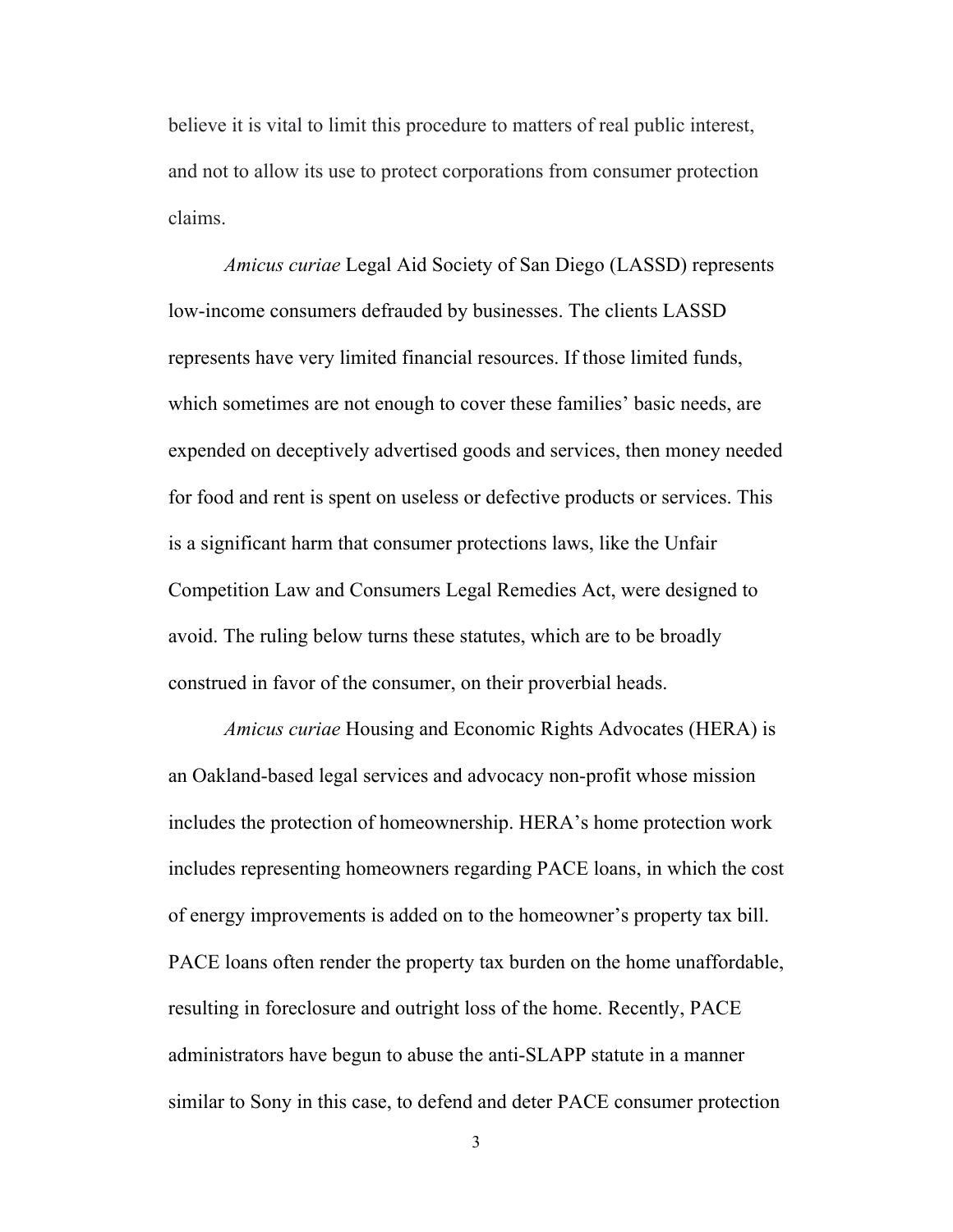litigation. HERA believes that clarifying the anti-SLAPP statute and preventing abuses that close courthouse doors to consumer remedies is essential to protect the integrity of California's consumer protection laws, including the UCL and the CLRA.

*Amicus curiae* the East Bay Community Law Center (EBCLC) is the largest provider of free legal services in Alameda County and a nationally recognized poverty law clinic. EBCLC's Consumer Law Practice, in particular, provides legal assistance to hundreds of low-income consumers in the East Bay annually who are deceived into purchasing a good or service by false and misleading advertising.

*Amicus curiae* Consumers for Auto Reliability & Safety (CARS) is a national non-profit auto safety and consumer advocacy organization based in Sacramento. CARS has sponsored multiple laws enacted in California to expand and improve protections for consumers — including individual entrepreneurs, small business owners, and members of the Armed Forces — from false advertising, unfair and deceptive acts and practices, and fraud, CARS actively supported legislation to preserve and protect the free speech rights of public interest organizations and individuals from abusive SLAPP lawsuits.

*Amicus curiae* Consumer Action is a national non-profit consumer education and advocacy that has protected the interests of low- and moderate-income consumers since 1971. Consumer Action has long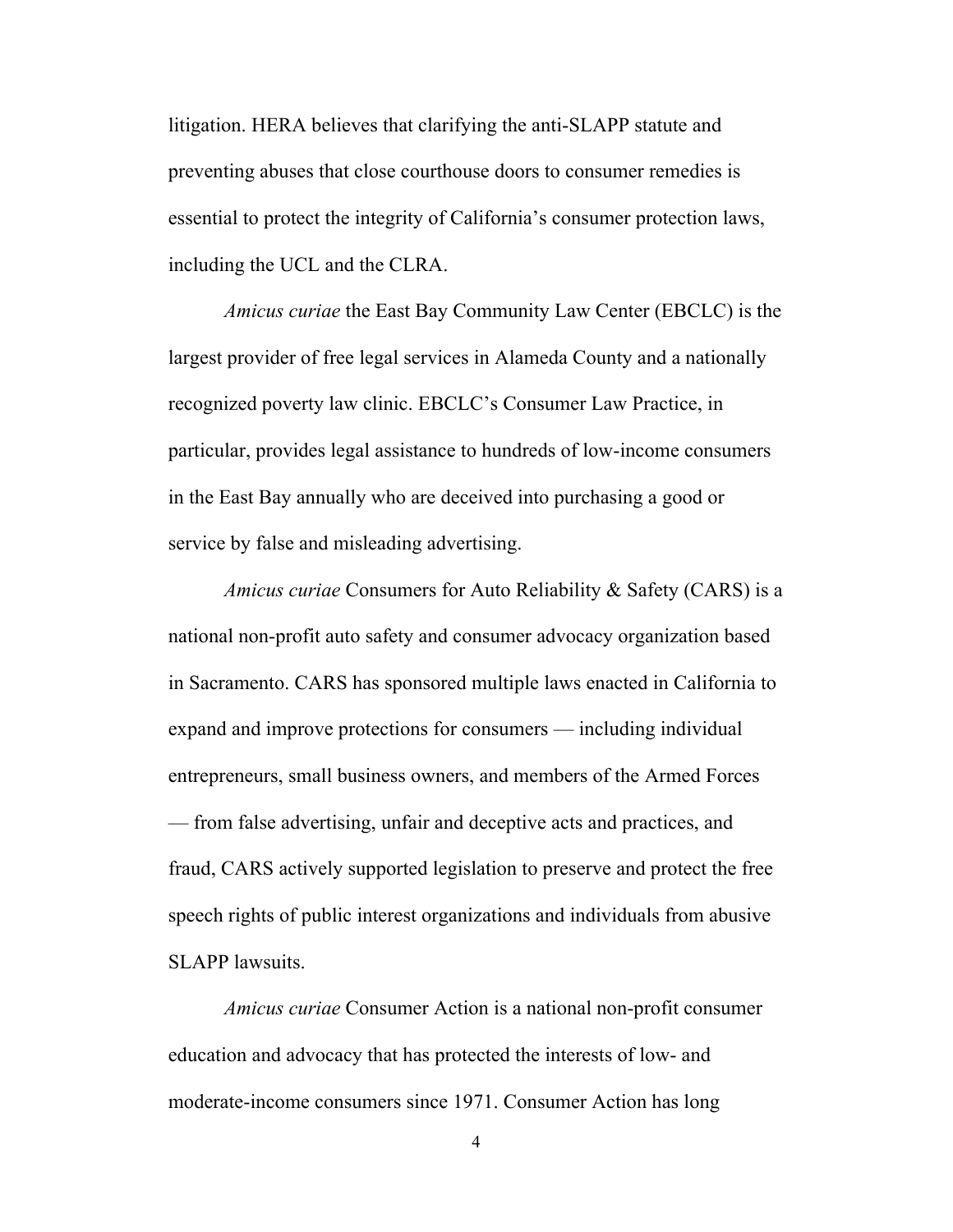supported full disclosure in order that consumers can make informed choices in the purchase of goods and services.

*Amicus curiae* Bay Area Legal Aid (BayLegal) is the largest provider of free civil legal services to low-income residents of the San Francisco Bay Area. BayLegal serves more than 60,000 low-income individuals each year through wraparound legal services in housing preservation, domestic violence and sexual assault prevention, economic security, consumer protection, and healthcare access. BayLegal's consumer protection unit assists vulnerable low-income individuals who have been victimized by unscrupulous practices, scams, and false advertising perpetrated by a range of industries that prey on an unsophisticated public, such as debt settlement companies, foreclosure rescue companies, student loan rescue companies, home improvement contractors, and lenders of high-interest loans. BayLegal brings claims under the UCL and the CLRA in order to recover money that its clients have lost to scammers, and to enjoin unfair and deceptive practices and false advertising, in order to protect other California consumers.

#### **II. NEED FOR FURTHER BRIEFING**

The proposed *amici curiae* believe that further briefing is necessary to explore matters not fully addressed by the parties' briefs, particularly the proper application of California's deceptive advertising statutes, a more comprehensive articulation of the commercial speech doctrine and its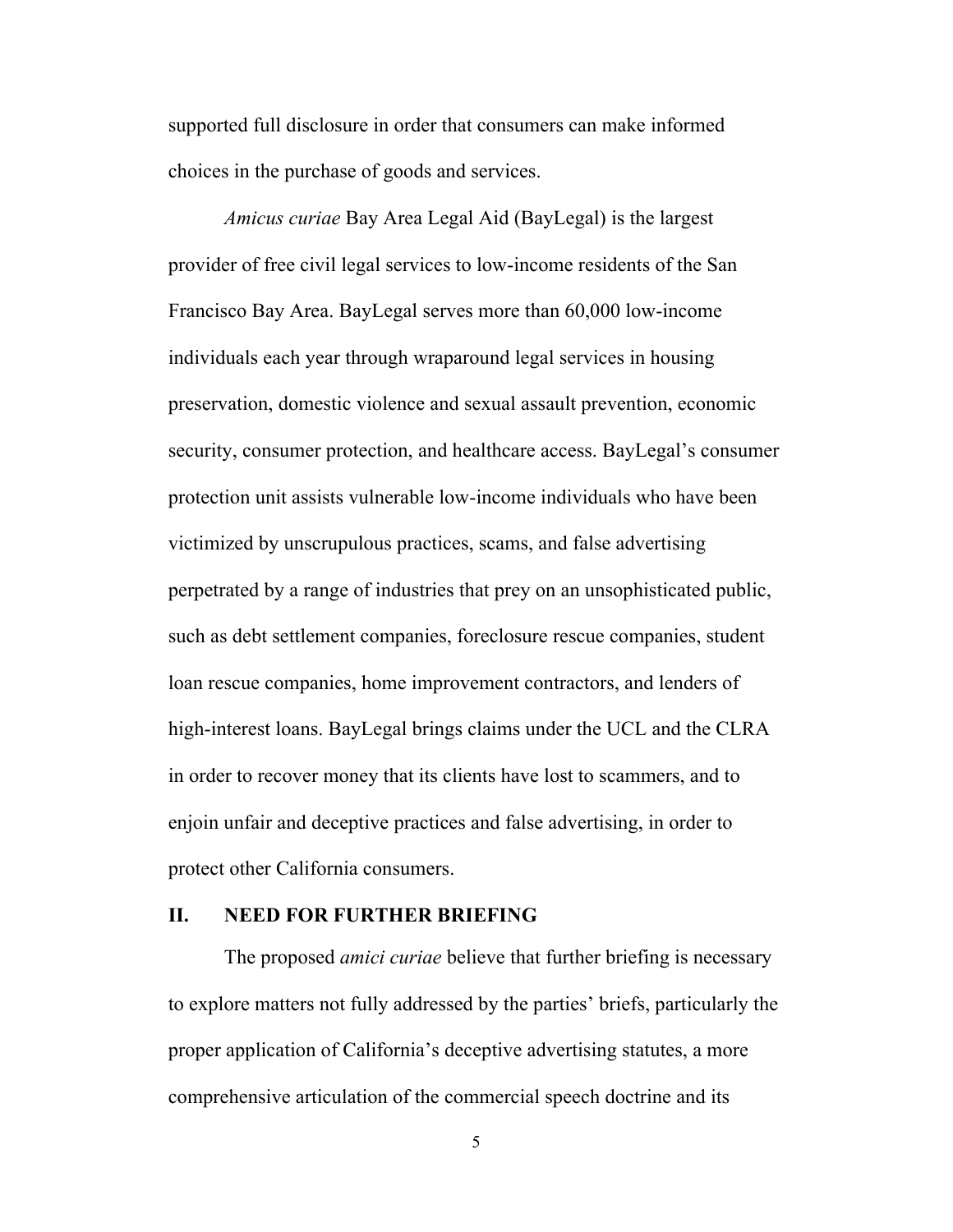relevance to this case, and the relationship of the state's anti-SLAPP and deceptive advertising regimes. *Amici* believe that organizations with a proven history of working on behalf of consumers can provide a valuable perspective and may add substantially to the Court's analysis. *Amici* are concerned that California's deceptive advertising regime could be significantly and dangerously undermined were this Court to adopt Appellant Sony's interpretation of the commercial speech doctrine and anti-SLAPP statute. *Amici* wish to demonstrate that the anti-SLAPP statute is designed to defend individuals and nonprofit organizations against corporate abuses, not to protect corporations — even corporations promoting artistic endeavors — that engage in deceptive advertising.

### **III. CONCLUSION**

For the foregoing reasons, the proposed *amici curiae* respectfully request that the Court accept the accompanying brief for filing in this case.

Dated: December 11, 2020 Respectfully submitted,

By: /s/ *Seth E. Mermin*

Seth E. Mermin Eliza J. Duggan UC BERKELEY CENTER FOR CONSUMER LAW & ECONOMIC JUSTICE University of California, Berkeley School of Law 225 Bancroft Way Berkeley, CA 94720-7200 Counsel for *Amici curiae*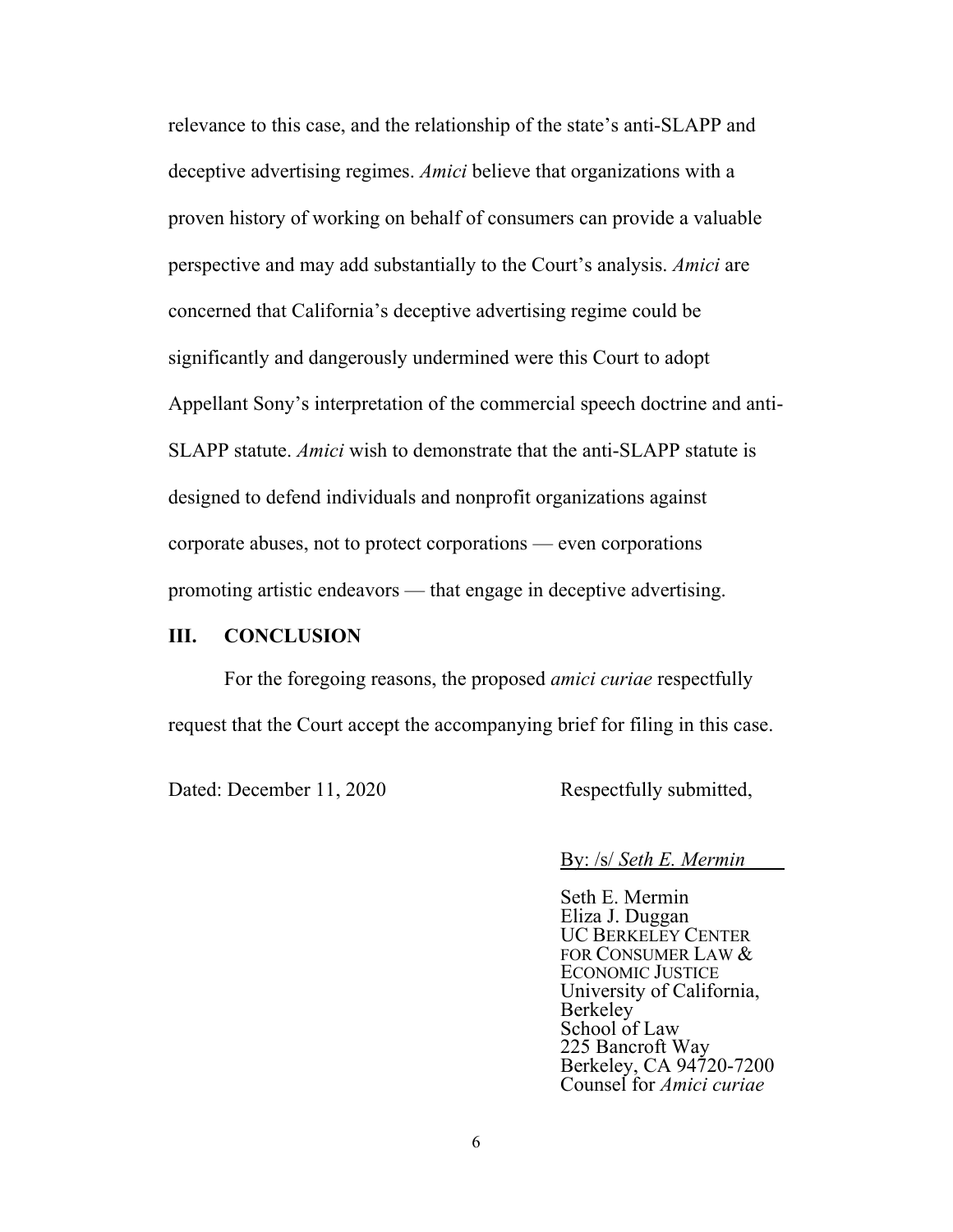#### NO. S260736  $\frac{1}{2}$  ,  $\frac{1}{2}$  ,  $\frac{1}{2}$  ,  $\frac{1}{2}$  ,  $\frac{1}{2}$  ,  $\frac{1}{2}$  ,  $\frac{1}{2}$  ,  $\frac{1}{2}$  ,  $\frac{1}{2}$  ,  $\frac{1}{2}$  ,  $\frac{1}{2}$  ,  $\frac{1}{2}$  ,  $\frac{1}{2}$  ,  $\frac{1}{2}$  ,  $\frac{1}{2}$  ,  $\frac{1}{2}$  ,  $\frac{1}{2}$  ,  $\frac{1}{2}$  ,  $\frac{1$

## IN THE SUPREME COURT OF CALIFORNIA

\_\_\_\_\_\_\_\_\_\_\_\_\_\_\_\_\_\_\_\_\_\_\_\_\_\_\_\_\_\_\_\_\_\_\_\_\_\_\_\_\_\_\_\_\_\_\_\_\_\_\_\_\_\_\_

# VERA SEROVA,

*Plaintiff / Respondent*,

v.

SONY MUSIC ENTERTAINMENT *et. al, Defendant / Appellant*.

Court of Appeal, Second Appellate District, Division 2 Case No. B280526

> Los Angeles County Superior Court Case No. BC548468**,** Hon. Ann I. Jones

\_\_\_\_\_\_\_\_\_\_\_\_\_\_\_\_\_\_\_\_\_\_\_\_\_\_\_\_\_\_\_\_\_\_\_\_\_\_\_\_\_\_\_\_\_\_\_\_\_\_\_\_\_\_\_

#### **BRIEF OF** *AMICI CURIAE* **UC BERKELEY CENTER FOR CONSUMER LAW & ECONOMIC JUSTICE, TRUTH IN ADVERTISING, INC., PUBLIC COUNSEL, LEGAL AID SOCIETY OF SAN DIEGO, HOUSING & ECONOMIC RIGHTS ADVOCATES, EAST BAY COMMUNITY LAW CENTER, CONSUMERS FOR AUTO RELIABILITY & SAFETY, CONSUMER ACTION, AND BAY AREA LEGAL AID, IN SUPPORT OF RESPONDENTS**

SETH E. MERMIN (SBN: 189194) ELIZA J. DUGGAN (SBN: 312621) UC BERKELEY CENTER FOR CONSUMER LAW & ECONOMIC JUSTICE University of California, Berkeley School of Law 225 Bancroft Way Berkeley, CA 94720-7200 Email: tmermin@law.berkeley.edu Telephone: (510) 393-8254 Facsimile: (510) 849-1536

*Counsel for* Amici Curiae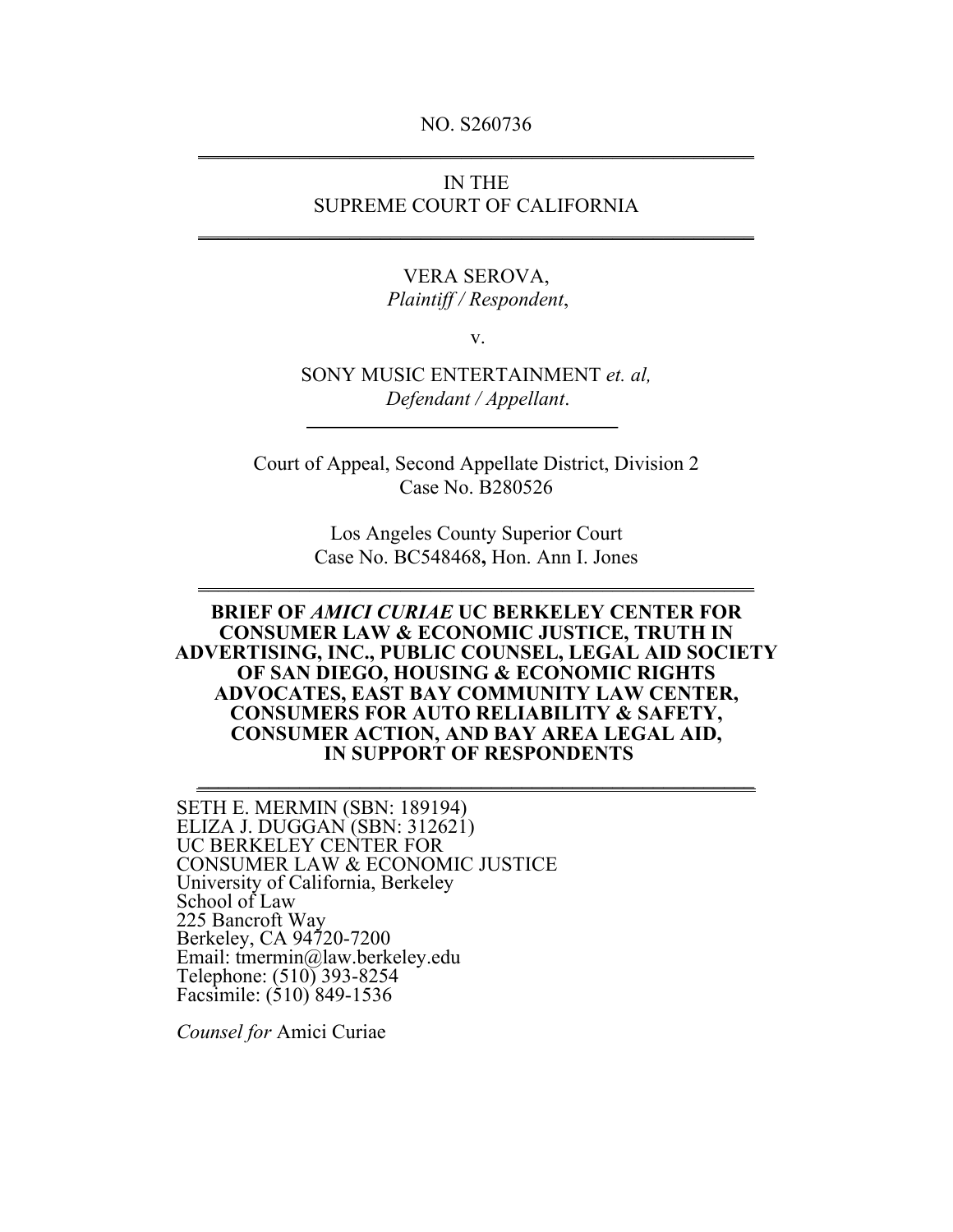# **TABLE OF CONTENTS**

| SONY ENGAGED IN DECEPTIVE ADVERTISING WHEN IT<br>I.<br>PROMOTED MICHAEL AS A MICHAEL JACKSON ALBUM<br>EVEN THOUGH THREE OF THE SONGS WERE SUNG BY                                   |  |  |  |  |  |
|-------------------------------------------------------------------------------------------------------------------------------------------------------------------------------------|--|--|--|--|--|
| II. SONY'S PROMOTION OF THE ALBUM CONSTITUTES<br>ACTUALLY MISLEADING COMMERCIAL SPEECH THAT<br>RECEIVES NO PROTECTION UNDER THE FIRST<br>AMENDMENT OR THE CALIFORNIA CONSTITUTION'S |  |  |  |  |  |
| A. False Or Misleading Commercial Speech Does Not<br>Warrant Protection Under The United States Or California                                                                       |  |  |  |  |  |
| 1. Sony's false and misleading statements are<br>unprotected by the First Amendment.  13                                                                                            |  |  |  |  |  |
| 2. Sony's false and misleading statements are<br>unprotected by the California Free Speech                                                                                          |  |  |  |  |  |
| B. Sony's Statements On The Album Cover And In The<br>Promotional Video Constitute Commercial Speech.  16                                                                           |  |  |  |  |  |
| 1. The statements constitute commercial speech<br>under the First Amendment.  17                                                                                                    |  |  |  |  |  |
| 2. The statements constitute commercial speech<br>under the California Free Speech Clause.  19                                                                                      |  |  |  |  |  |
| 3. Sony's knowledge of the source of the songs is<br>irrelevant to the inquiry into whether its speech is                                                                           |  |  |  |  |  |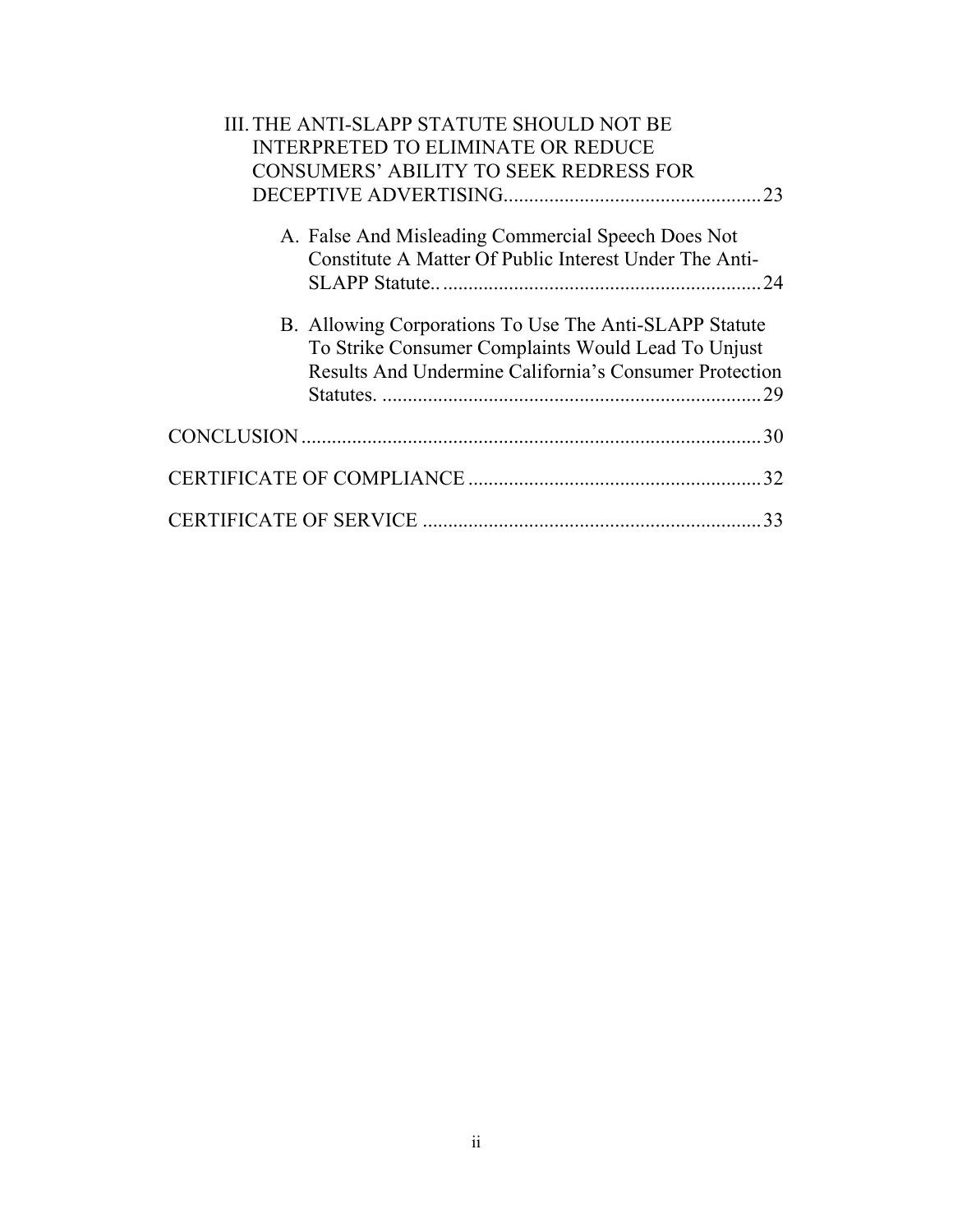## **TABLE OF AUTHORITIES**

## **Cases**

| Bolger v. Youngs Drug Prod. Corp.,                               |
|------------------------------------------------------------------|
| Cent. Hudson Gas & Elec. Corp. v. Pub. Serv. Comm'n of New York, |
| Colgan v. Leatherman Tool Grp., Inc.,                            |
| Consumer Justice Center v. Trimedica International, Inc.,        |
| Day v. $AT \& T$ Corp.,                                          |
| FilmOn.com Inc. v. DoubleVerify Inc.,                            |
| In re Morse,                                                     |
| In re NCAA Student-Athlete Name & Likeness Licensing Litigation, |
| In re $R.M.J.$ ,                                                 |
| In re Tobacco II Cases,                                          |
| Kasky v. Nike, Inc.,                                             |
| Keimer v. Buena Vista Books, Inc,                                |
| Lavie v. Procter & Gamble Co.,                                   |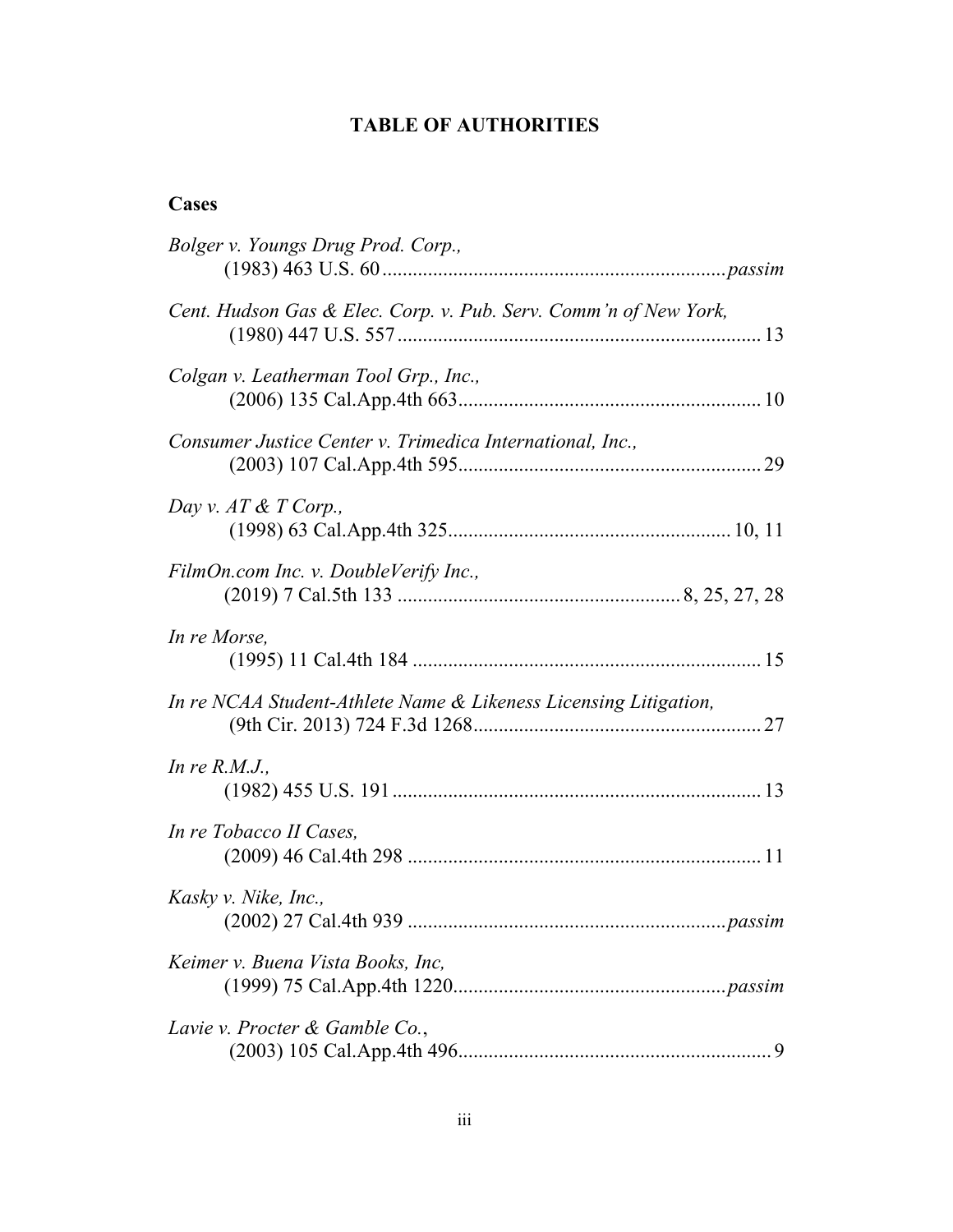| Leoni v. State Bar,                                               |
|-------------------------------------------------------------------|
| Mazza v. American Honda Motor Co., Inc.                           |
| Rezec v. Sony Pictures Entertainment, Inc.                        |
| Peel v. Attorney Registration and Disciplinary Com'n of Illinois, |
| People ex rel. Gascon v. HomeAdvisor, Inc,                        |
| Podolsky v. First Healthcare Corp.,                               |
| Rogers v. Grimaldi,                                               |
| Serova v. Sony Music Entertainment                                |
| Skinner v. Ken's Foods, Inc.,                                     |
| State Farm Fire & Casualty Co. v. Superior Court,                 |
| Toho Co., Ltd. v. William Morrow and Co., Inc,                    |
| USA Waste of California, Inc. v. City of Irwindale,               |
| Va. State Bd. of Pharmacy v. Va. Citizens Consumer Council, Inc., |
| Zauderer v. Office of Disciplinary Counsel,                       |
|                                                                   |

# **Legislative Reports**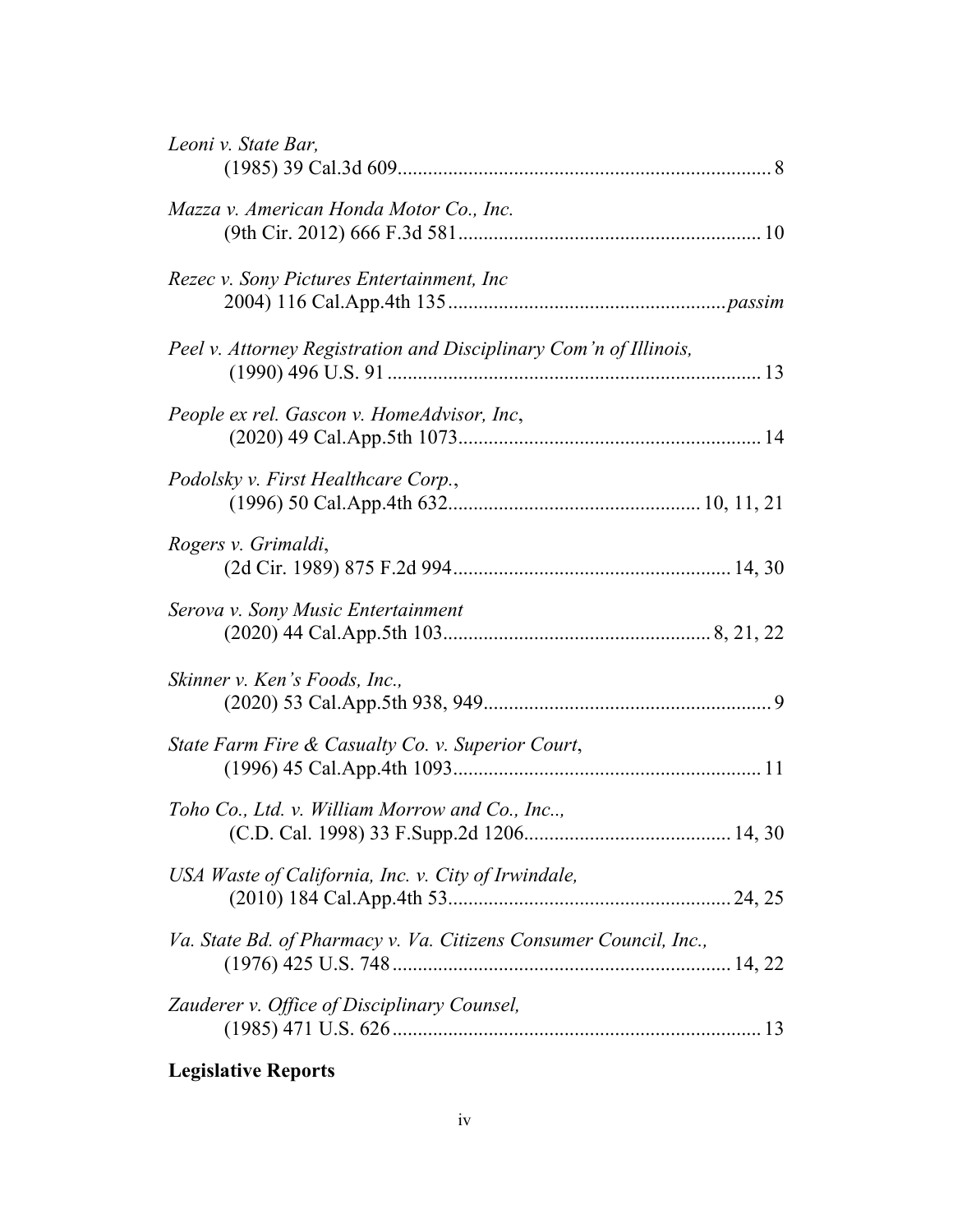| Assem. Com. on Judiciary, Analysis of S.B. 515 (2003-2004 Reg. Sess.) as             | 27        |
|--------------------------------------------------------------------------------------|-----------|
| Sen. Com. on Judiciary, Analysis of S.B. 515 (2003-2004 Reg. Sess.) as               |           |
| <b>Other Authorities</b>                                                             |           |
| Joseph J. Brecher, The Public Interest and Intimidation Suits: A New<br>Approach,    |           |
| Aswad, Sony Music Has Not Conceded That Vocals on Michael Jackson<br>Album Are Fake, | <b>26</b> |
| Aswad, Michael Jackson Estate, Sony Music Cleared in 'Fake Vocal'<br>Lawsuit,        | 26        |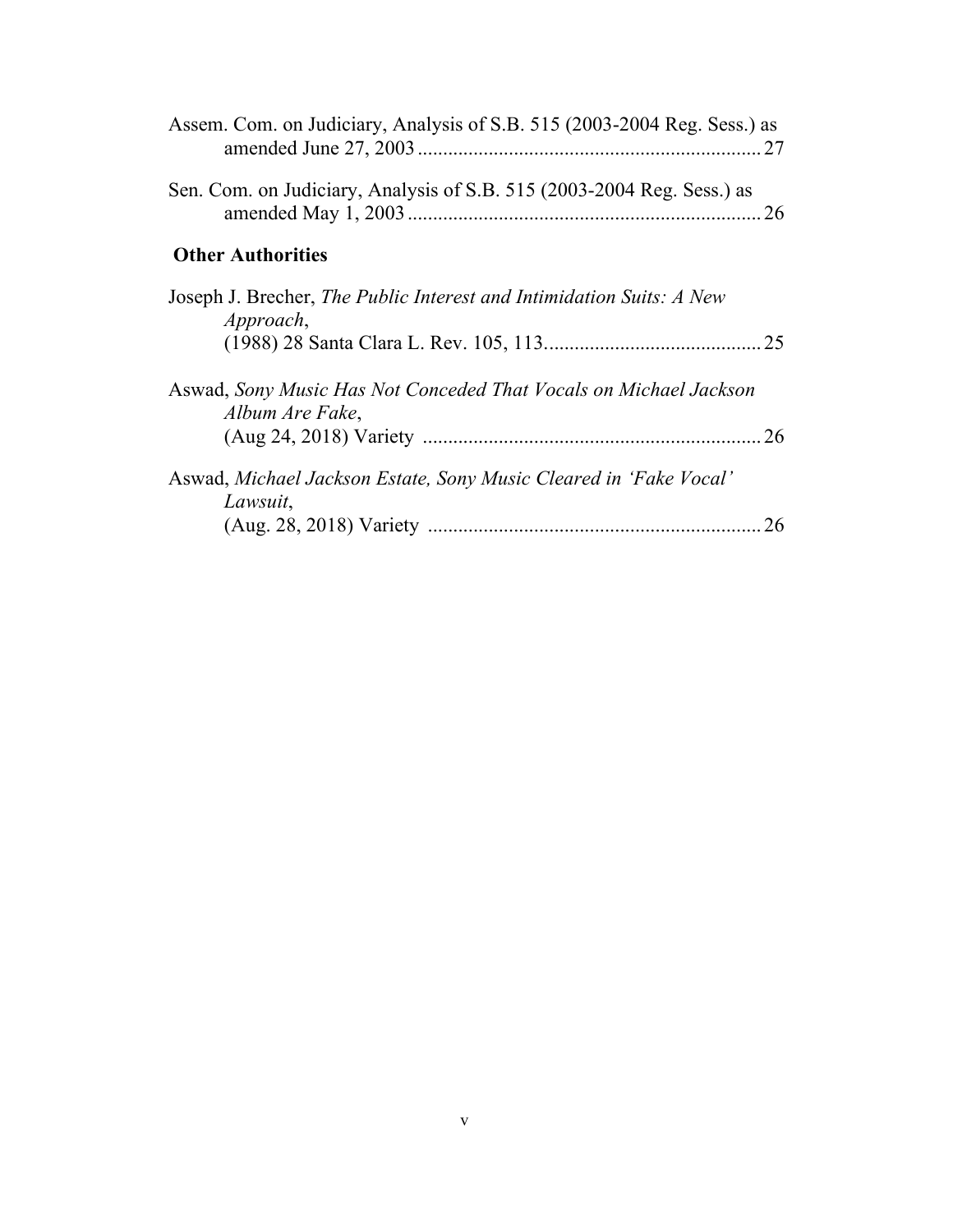#### **INTEREST OF** *AMICI CURIAE***<sup>1</sup>**

*Amicus curiae* Center for Consumer Law and Economic Justice is a research and advocacy center housed at the UC Berkeley School of Law. Through participation as *amicus* in this Court, in the United States Supreme Court, and in major cases around the state and throughout the nation, the Center seeks to develop and enhance protections for consumers and to foster economic justice. The Center appears in this proceeding in support of the regime developed by the California Legislature over more than a century to protect the state's consumers from deceptive advertising, and in opposition to the misuse of the anti-SLAPP statute to try to undermine that regime.

*Amicus curiae* Truth in Advertising, Inc. (TINA.org) is a nonprofit, nonpartisan consumer advocacy organization whose mission is to combat the systemic and individual harms caused by deceptive marketing. As part of its advocacy efforts, TINA.org investigates deceptive advertising campaigns, files complaints with state and federal regulators regarding false marketing issues, and participates as *amicus curiae* in court cases across the country that pertain to false and deceptive marketing, both at the trial court

<sup>&</sup>lt;sup>1</sup> This brief was not authored in whole or in part by counsel for a party. No person or entity other than *amici curiae* or their counsel made a monetary contribution to the preparation or submission of this brief.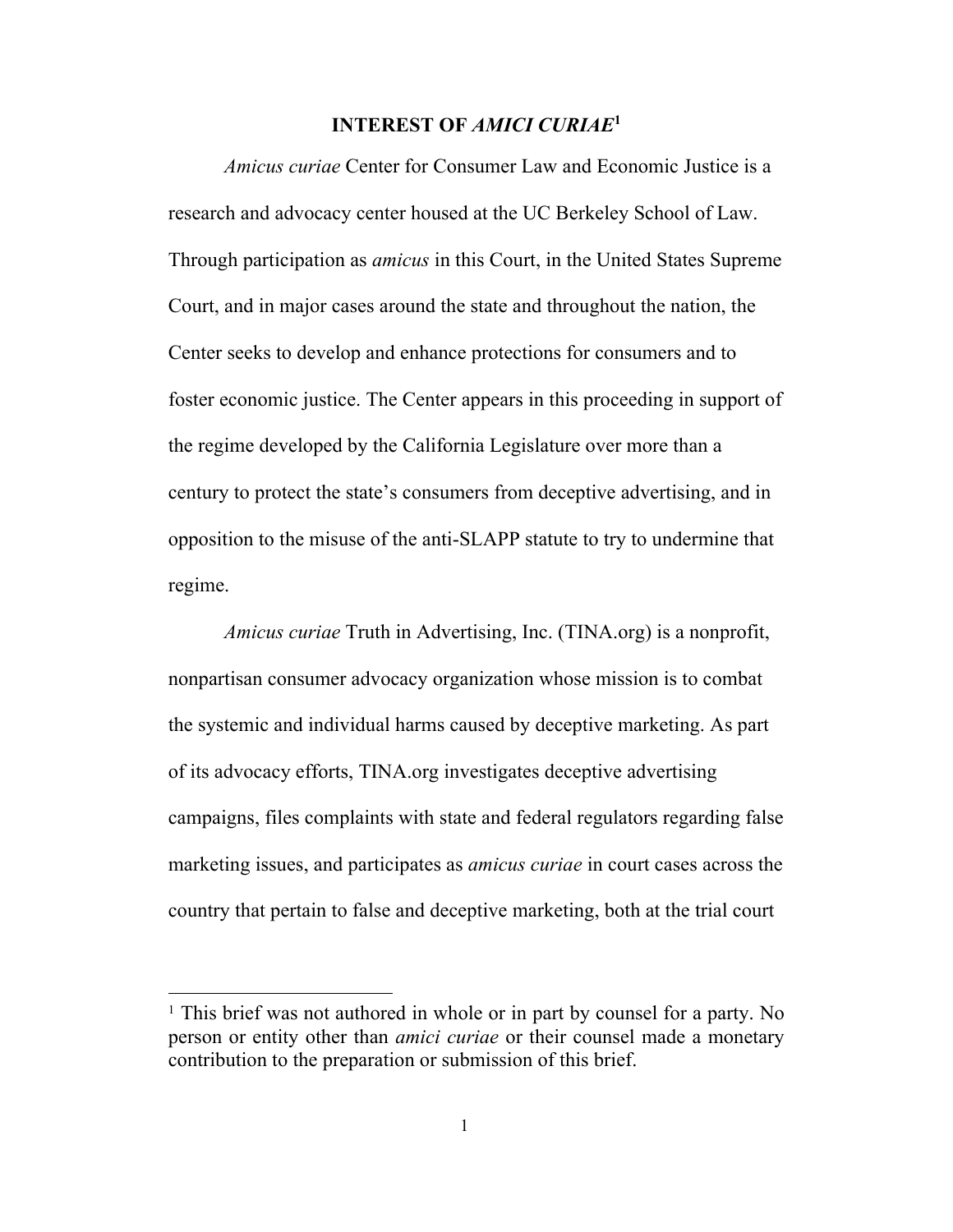and the appellate level. TINA.org appears in this case as part of its ongoing efforts to protect consumers from deceptive promotional materials.

*Amicus curiae* Public Counsel is the nation's largest public interest law firm specializing in delivering pro bono legal services to low-income communities. Through a pro bono model that leverages the talents and dedication of thousands of attorney and law student volunteers, Public Counsel provides free legal assistance to low-income people and addresses systemic poverty and civil rights issues through impact litigation and policy advocacy. The Consumer Rights & Economic Justice Project, one of the oldest projects within Public Counsel, works to advance economic justice by providing legal counsel for, and advocacy on behalf of, low-income individuals and their families, addressing inequalities in bargaining power, opposing those who take advantage of the vulnerable, and holding wrongdoers accountable. We are seeing anti-SLAPP motions from corporations against our low-income clients with greater frequency. We believe it is vital to limit this procedure to matters of real public interest, and not to allow its use to protect corporations from consumer protection claims.

*Amicus curiae* Legal Aid Society of San Diego (LASSD) represents low-income consumers defrauded by businesses. The clients LASSD represents have very limited financial resources. If those limited funds,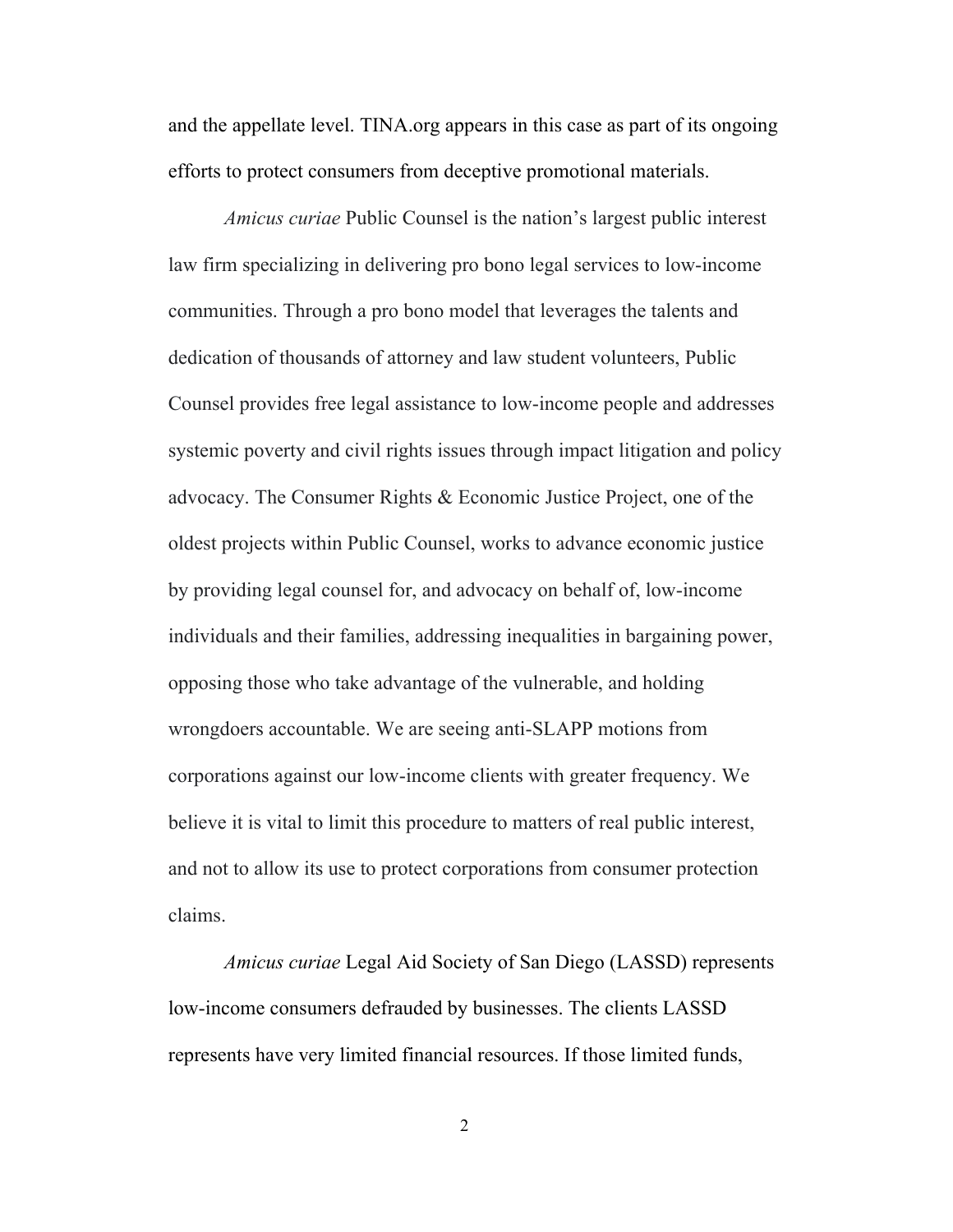which sometimes are not enough to cover these families' basic needs, are expended on deceptively advertised goods and services, then money needed for food and rent is spent on useless or defective products or services. This is a significant harm that consumer protections laws, like the Unfair Competition Law and Consumers Legal Remedies Act, were designed to avoid. The ruling below turns these statutes, which are to be broadly construed in favor of the consumer, on their proverbial heads.

*Amicus curiae* Housing and Economic Rights Advocates (HERA) is an Oakland-based legal services and advocacy non-profit whose mission includes the protection of homeownership. HERA's home protection work includes representing homeowners regarding PACE loans, in which the cost of energy improvements is added on to the homeowner's property tax bill. PACE loans often render the property tax burden on the home unaffordable, resulting in foreclosure and outright loss of the home. Recently, PACE administrators have begun to abuse the anti-SLAPP statute in a manner similar to Sony in this case, to defend and deter PACE consumer protection litigation. HERA believes that clarifying the anti-SLAPP statute and preventing abuses that close courthouse doors to consumer remedies is essential to protect the integrity of California's consumer protection laws, including the UCL and the CLRA.

*Amicus curiae* the East Bay Community Law Center (EBCLC) is the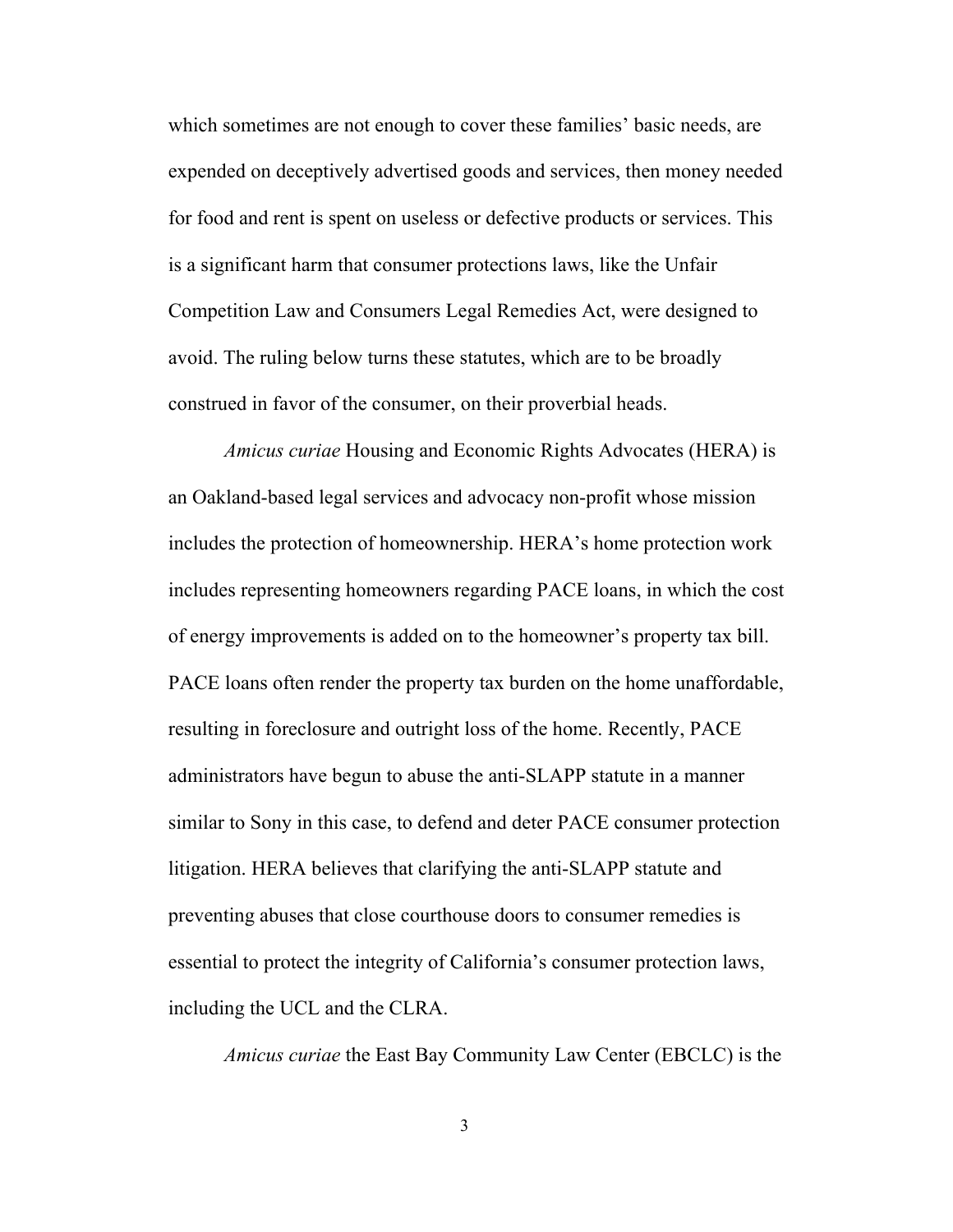largest provider of free legal services in Alameda County and a nationally recognized poverty law clinic. EBCLC's Consumer Law Practice, in particular, provides legal assistance to hundreds of low-income consumers in the East Bay annually who are deceived into purchasing a good or service by false and misleading advertising.

*Amicus curiae* Consumers for Auto Reliability & Safety (CARS) is a national non-profit auto safety and consumer advocacy organization based in Sacramento. CARS has sponsored multiple laws enacted in California to expand and improve protections for consumers — including individual entrepreneurs, small business owners, and members of the Armed Forces — from false advertising, unfair and deceptive acts and practices, and fraud, CARS actively supported legislation to preserve and protect the free speech rights of public interest organizations and individuals from abusive SLAPP lawsuits.

*Amicus curiae* Consumer Action is a national non-profit consumer education and advocacy that has protected the interests of low- and moderate-income consumers since 1971. Consumer Action has long supported full disclosure in order that consumers can make informed choices in the purchase of goods and services.

*Amicus curiae* Bay Area Legal Aid (BayLegal) is the largest provider of free civil legal services to low-income residents of the San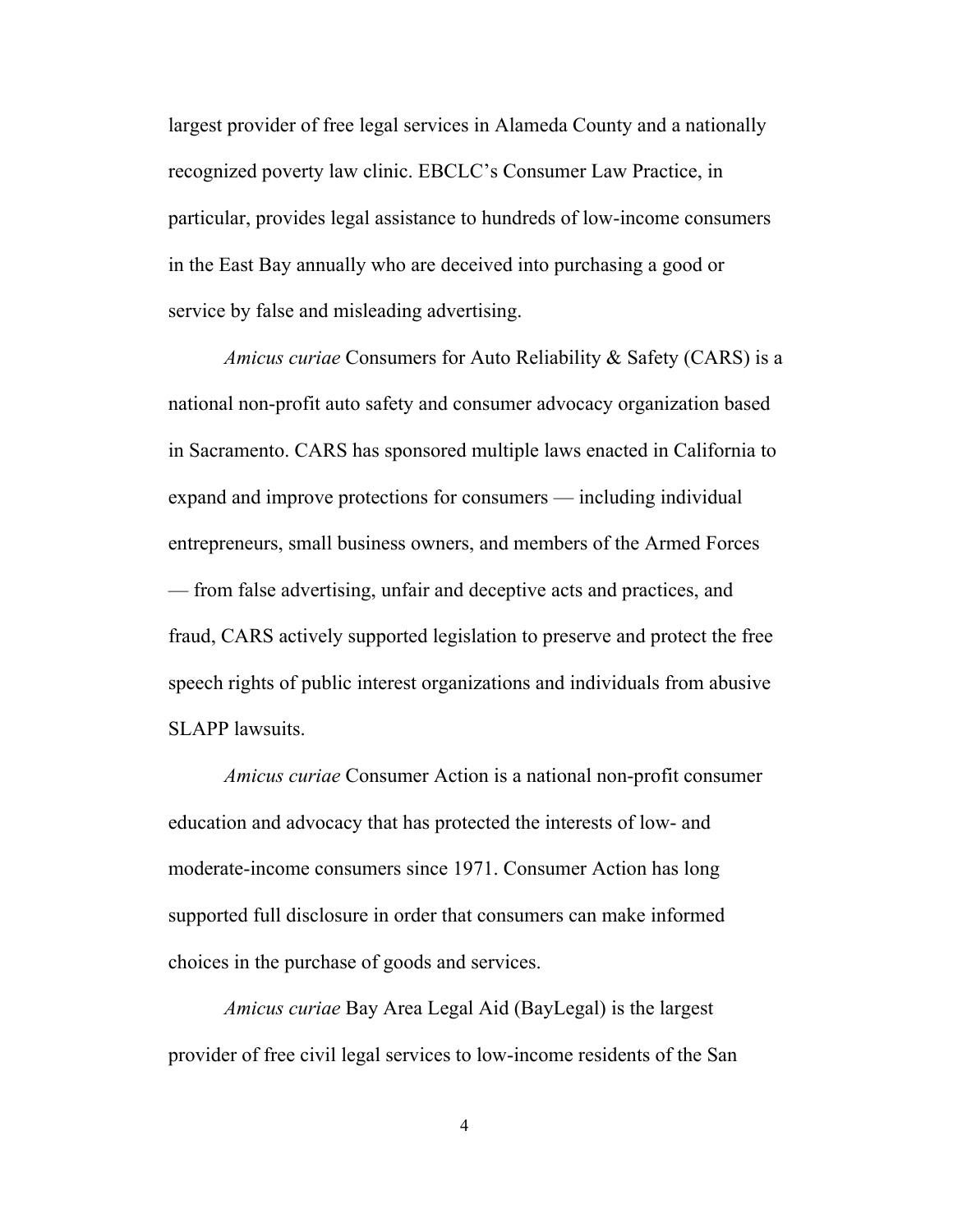Francisco Bay Area. BayLegal serves more than 60,000 low-income individuals each year through wraparound legal services in housing preservation, domestic violence and sexual assault prevention, economic security, consumer protection, and healthcare access. BayLegal's consumer protection unit assists vulnerable low-income individuals who have been victimized by unscrupulous practices, scams, and false advertising perpetrated by a range of industries that prey on an unsophisticated public, such as debt settlement companies, foreclosure rescue companies, student loan rescue companies, home improvement contractors, and lenders of high-interest loans. BayLegal brings claims under the UCL and the CLRA in order to recover money that its clients have lost to scammers, and to enjoin unfair and deceptive practices and false advertising, in order to protect other California consumers.

#### **INTRODUCTION AND SUMMARY OF ARGUMENT**

This is a straightforward case of deceptive advertising. For purposes of the present proceeding, the parties have stipulated that the album *Michael* contains songs sung by someone other than Michael Jackson. The parties do not dispute that the album cover Sony designed contains the statement "This album contains 9 previously unreleased vocal tracks performed by Michael Jackson" (Plaintiff's Opening Brief on the Merits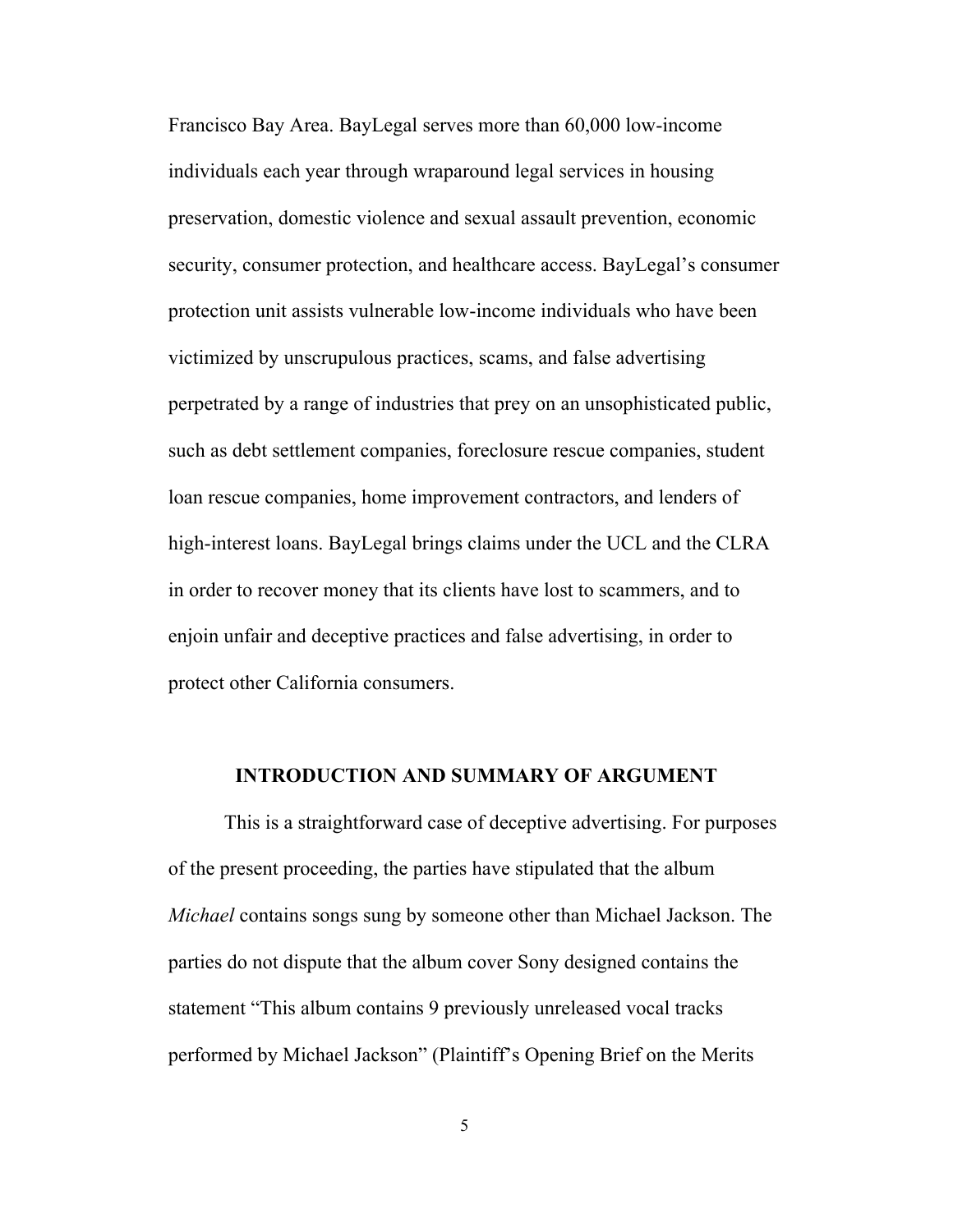(POB), at p. 12) and that the promotional video Sony produced includes the claim that *Michael* is "a brand new album from the greatest artist of all time" (POB at p. 14). Nor do the parties argue that either the Unfair Competition Law (UCL) (Bus. & Prof. Code, § 17200) or the Consumer Legal Remedies Act (CLRA) (Civ. Code, § 1770) contains a scienter requirement. As a result, in determining the outcome of the present appeal, this Court may presume that Sony — whether or not it believed that Mr. Jackson sang the contested songs — engaged in misleading or deceptive advertising in violation of the UCL and the CLRA.

Sony has no free speech right to deceive consumers. Neither the First Amendment (U.S. Const., 1<sup>st</sup> Amend.) nor the Free Speech Clause (Cal. Const., art. I,  $\S$  2, subd. (a)) protects false or actually misleading commercial speech. The anti-SLAPP statute (Code Civ. Proc., § 425.16) therefore has no bearing here. Ms. Serova's case is not a "strategic lawsuit against public participation." It is, rather, a straightforward deceptive advertising action brought under California's basic consumer protection statutes. To argue otherwise — to claim that Ms. Serova's lawsuit was brought in order to chill Sony's constitutional rights — disserves both logic and the very real problem of corporate interference with individual and community-based organizations' free speech rights that the anti-SLAPP statute was designed to address.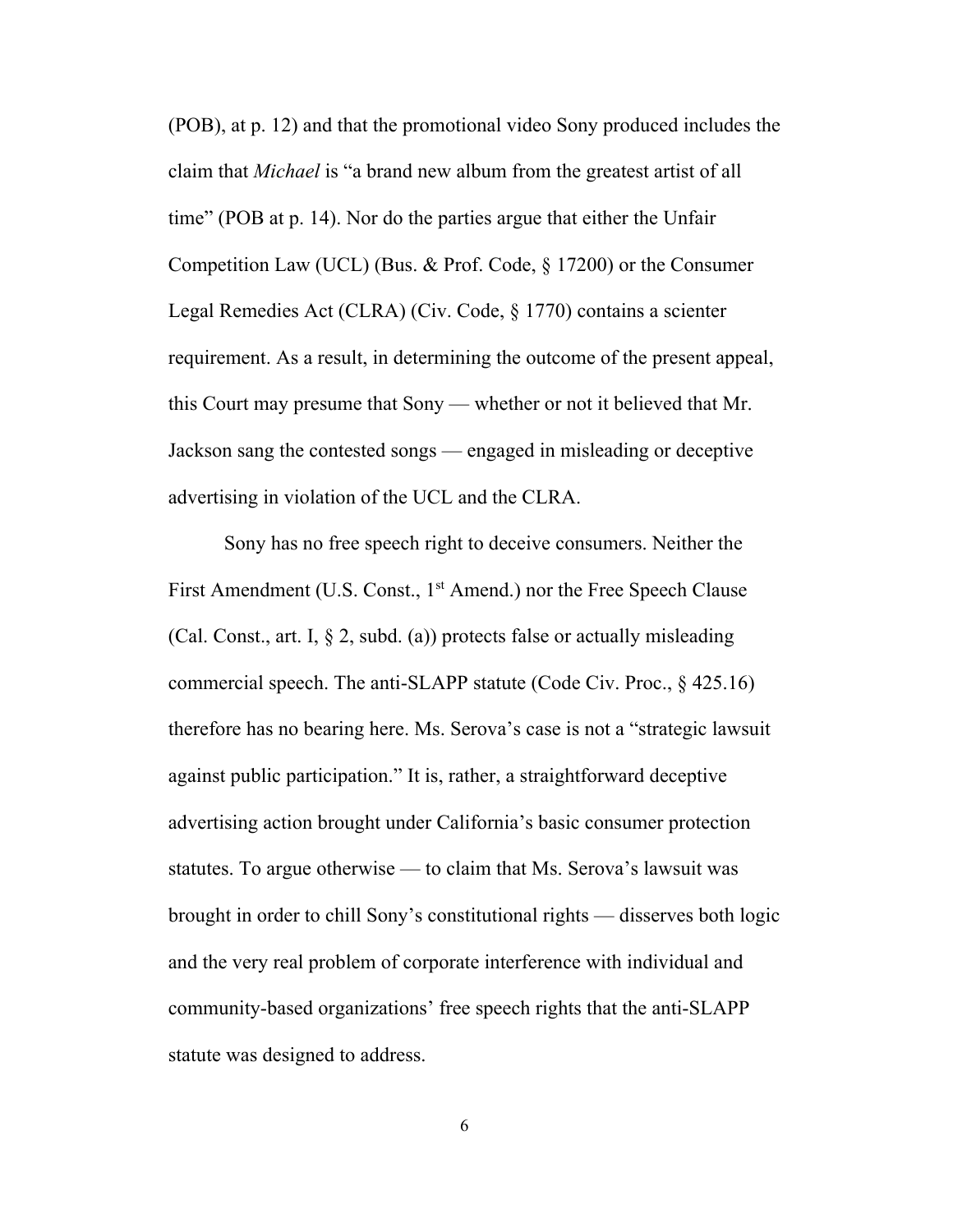The Legislature crafted the anti-SLAPP statute to prevent precisely the scenario presented by this case: a powerful corporate defendant uses the special motion to strike to escape liability for deceptive advertising. Whatever protection the anti-SLAPP statute provides to artists, it does not provide a get-out-of-jail-free card to forgers — or their production companies.

Resolving the present proceeding does not require delving into the intricacies of the anti-SLAPP statute. Rather, it entails the straightforward application of California's basic consumer protection laws to what is, at its heart, a mine-run case of deceptive advertising.

#### **ARGUMENT**

## **I. SONY ENGAGED IN DECEPTIVE ADVERTISING WHEN IT PROMOTED** *MICHAEL* **AS A MICHAEL JACKSON ALBUM EVEN THOUGH THREE OF THE SONGS WERE SUNG BY SOMEONE ELSE.**

Under the stipulation governing this proceeding, Sony's promotion of *Michael* plainly violates California's statutes protecting consumers from false and misleading advertising. Sony marketed *Michael* as "a brand new album from the greatest artist of all time," (POB at p. 12) with "9 previously unreleased vocal tracks performed by Michael Jackson"2 (POB

 $2$  The tenth track on the album was previously released in 2004. (POB at p. 12, fn. 1.)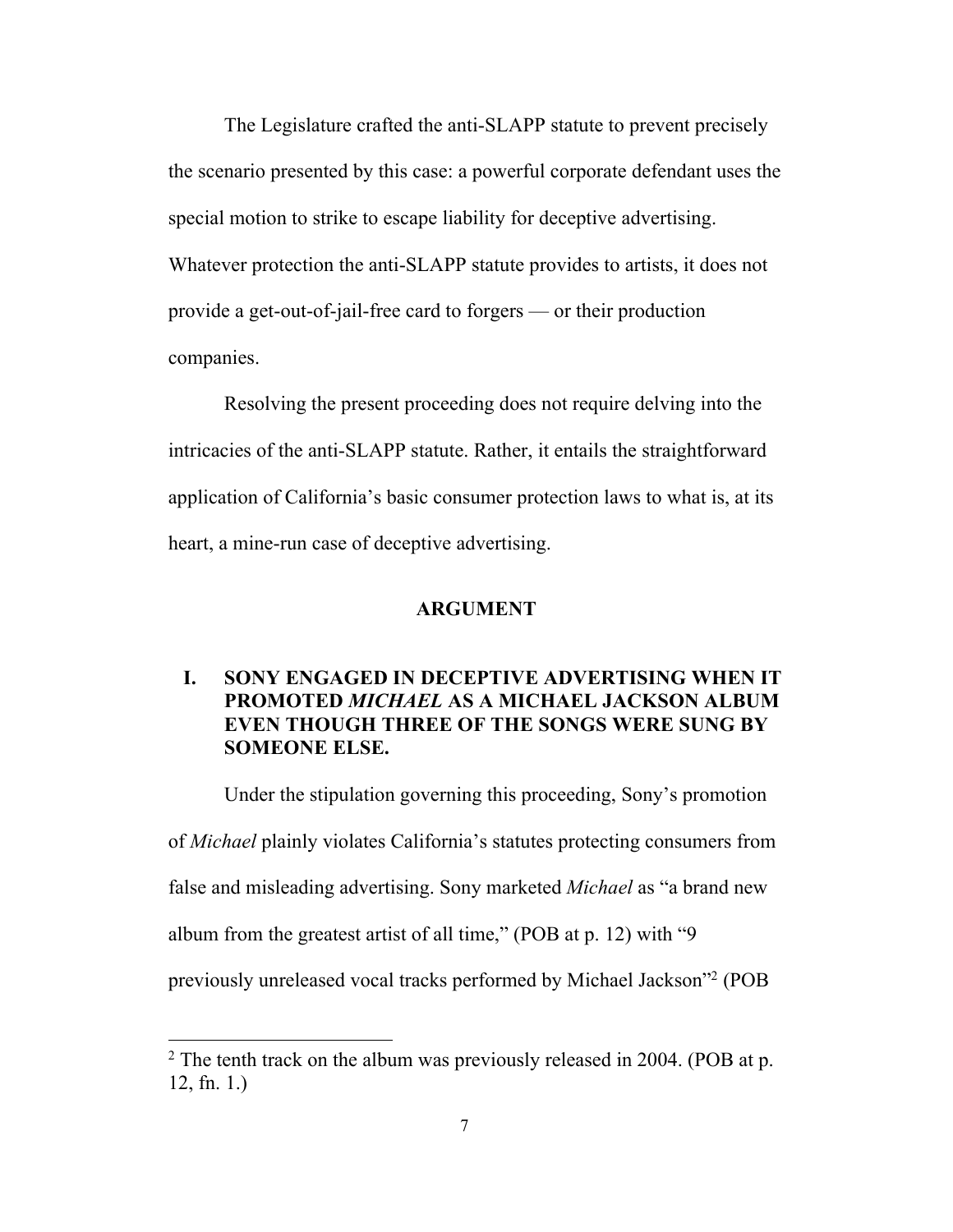at p. 14). Because, as the parties have agreed for purposes of this appeal, three of the nine songs were not sung by Michael Jackson (*Serova v. Sony Music Entertainment* (2020) 44 Cal.App.5th 103, 113 (*Serova*)), Sony has made advertising statements that were untrue and misleading and has therefore violated California's basic consumer protection laws.

Sony's statements on the album cover and in the promotional video constitute "advertising statements" under the UCL and CLRA. (*Keimer v. Buena Vista Books, Inc.* (1999) 75 Cal.App.4th 1220, 1227 (*Keimer*) [statements on book covers, video jackets, and other packaging can be considered advertising].) As explained in Section II, *infra*, the statements constitute "commercial speech," which brings them under the purview of the two statutes. (*Rezec v. Sony Pictures Entertainment, Inc.* (2004) 116 Cal.App.4th 135, 140 (*Rezec*) ["California's consumer protection laws, like the unfair competition law, govern only commercial speech"]), disapproved on other grounds by *FilmOn.com Inc. v. DoubleVerify Inc.* (2019) 7 Cal.5th 133.

The statements on the album cover and in the promotional video violate the UCL and CLRA because they are "actually misleading" and have "a capacity, likelihood or tendency to deceive or confuse the public." (*Leoni v. State Bar* (1985) 39 Cal.3d 609, 626; see also *Kasky v. Nike, Inc.* (2002) 27 Cal.4th 939, 951 (*Kasky*).) Any reasonable consumer (see *Lavie*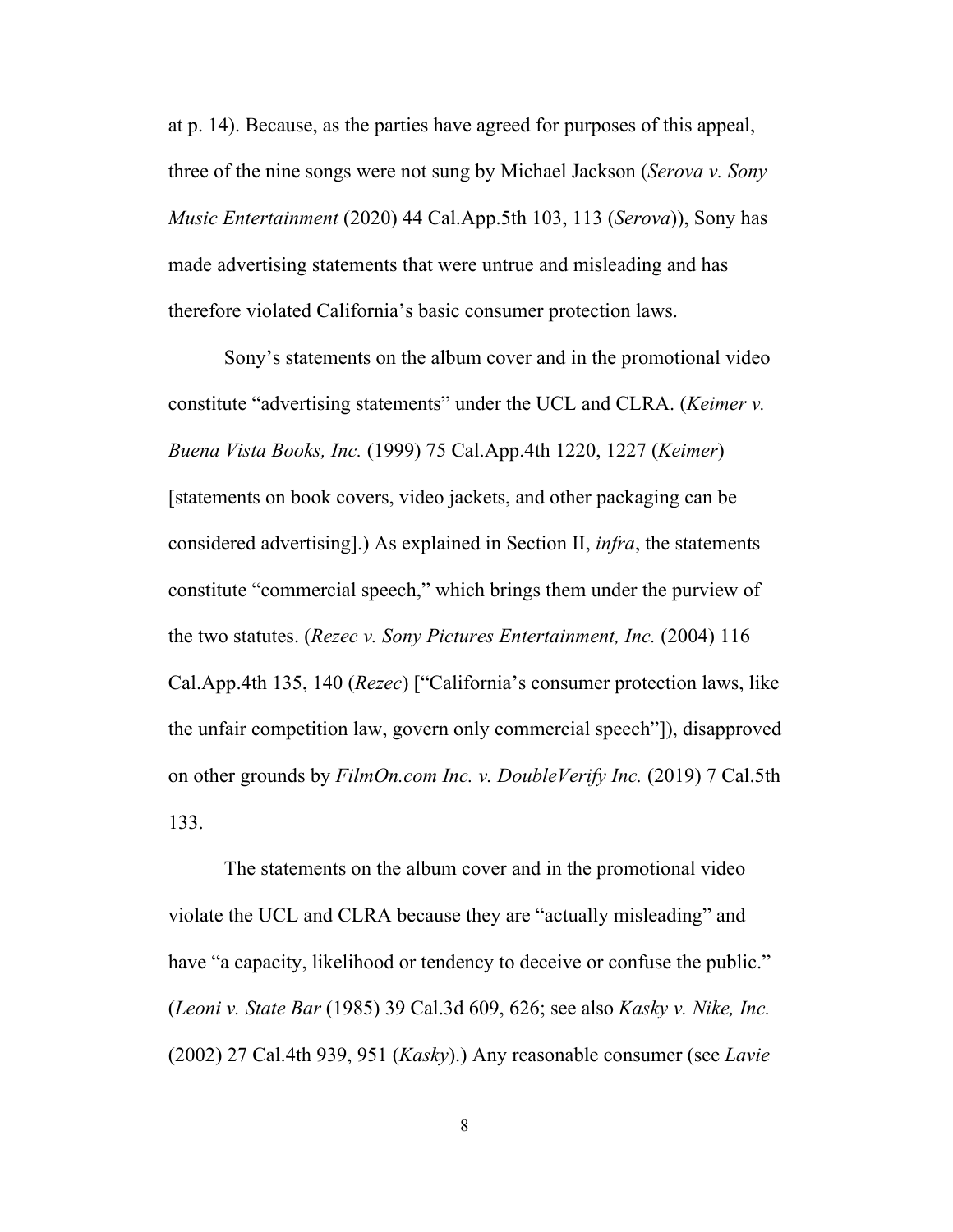*v. Procter & Gamble Co.* (2003) 105 Cal.App.4th 496, 513) would believe that the statement "This album contains 9 previously unreleased vocal tracks performed by Michael Jackson" means that Michael Jackson sang all nine songs. No reasonable person would interpret the claim "a brand new album from the greatest artist of all time" to mean that only six of the nine new songs were sung by the King of Pop. There can be little doubt that members of the public "are likely to be deceived" by such statements. (*Kasky*, *supra*, 27 Cal.4th at p. 951 [citing *Comm. On Children's Television, Inc. v. Gen. Foods Corp.* (1983) 35 Cal.3d 197, 211].) Further, Sony "passed off" the disputed songs as having been sung by Michael Jackson when they were not (CLRA, Civ. Code, § 1770(a)(1)), misrepresented the source of the album (CLRA, Civ. Code,  $\S$  1770(a)(2)), and represented that the album had characteristics it did not have (CLRA, Civ. Code,  $\S 1770(a)(5)$ ).

The fact that Sony's statements could be construed as partially true because *some* of the songs on the album were sung by Michael Jackson does not change the conclusion that the advertising is misleading. Liability under the UCL and CLRA often results from a combination of true and misleading statements. (See *Skinner v. Ken's Foods, Inc.* (2020) 53 Cal.App.5th 938, 949 [salad dressing label claiming it was made with olive oil was misleading because the dressing was made primarily with vegetable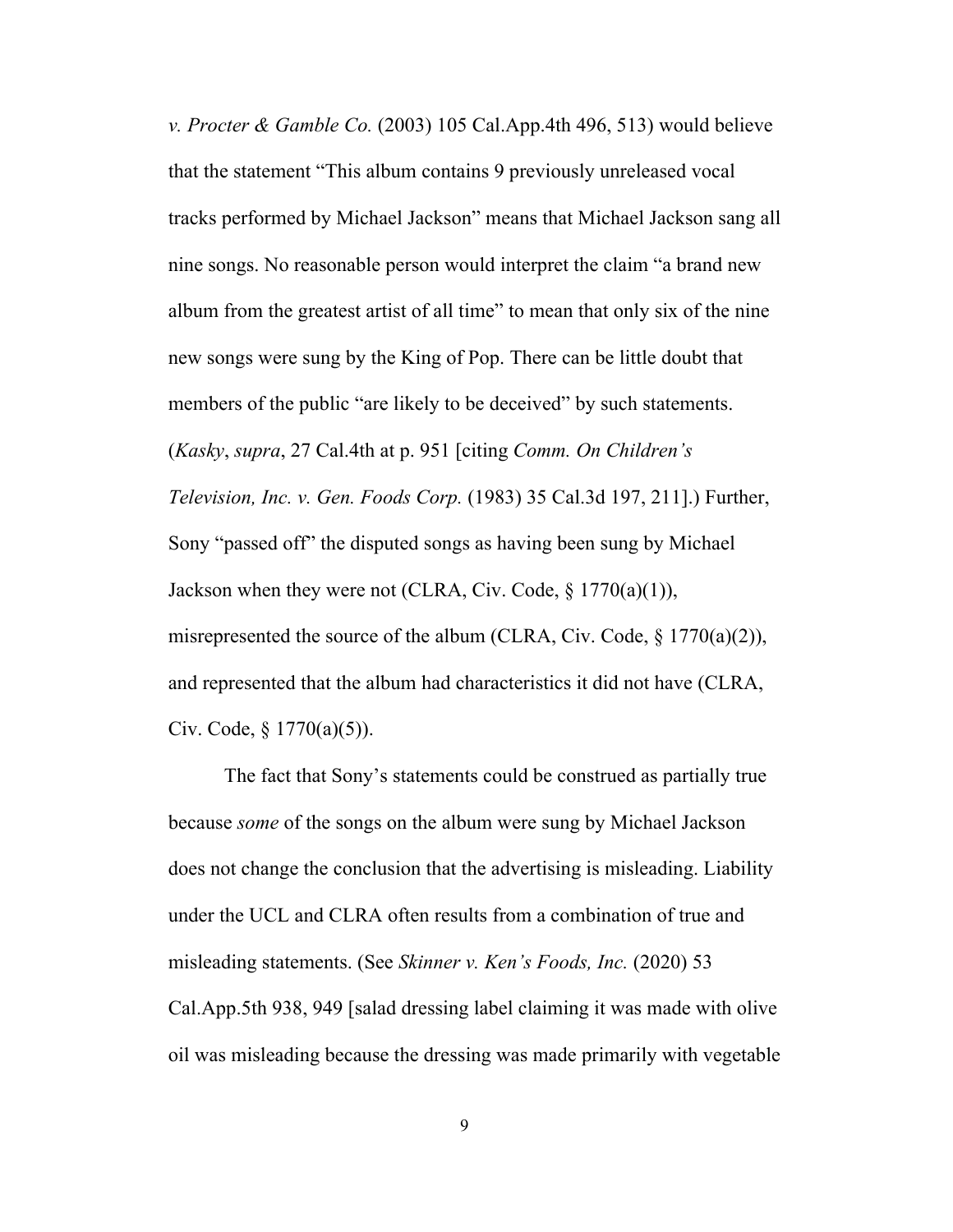oil]; *Colgan v. Leatherman Tool Grp., Inc.* (2006) 135 Cal.App.4th 663, 682 ["Made in U.S.A." labeling was misleading even though some of the parts were made in the United States because reasonable consumers would not expect foreign manufacturing of any of the products]; *Day v. AT & T Corp.* (1998) 63 Cal.App.4th 325, 332–33 ["A perfectly true statement couched in such a manner that it is likely to mislead or deceive the consumer, such as by failure to disclose other relevant information, is actionable under these sections"].) Similarly, Sony's statements that the album contained new songs by Michael Jackson were partly true, but a reasonable consumer would not expect that a "sound-alike" singer was the lead vocalist on any of the tracks.

In determining whether Sony violated the UCL and CLRA, it is irrelevant whether the company knew if Michael Jackson sang the disputed songs. These statutes contain no scienter requirement. (Bus. & Prof. Code, § 17200; Civ. Code, § 1770; *Podolsky v. First Healthcare Corp.* (1996) 50 Cal.App.4th 632, 647 [violation of the UCL is a "strict liability offense"]; *Mazza v. American Honda Motor Co., Inc.* (9th Cir. 2012) 666 F.3d 581, 591 ["the California laws at issue here [the UCL and the CLRA] have no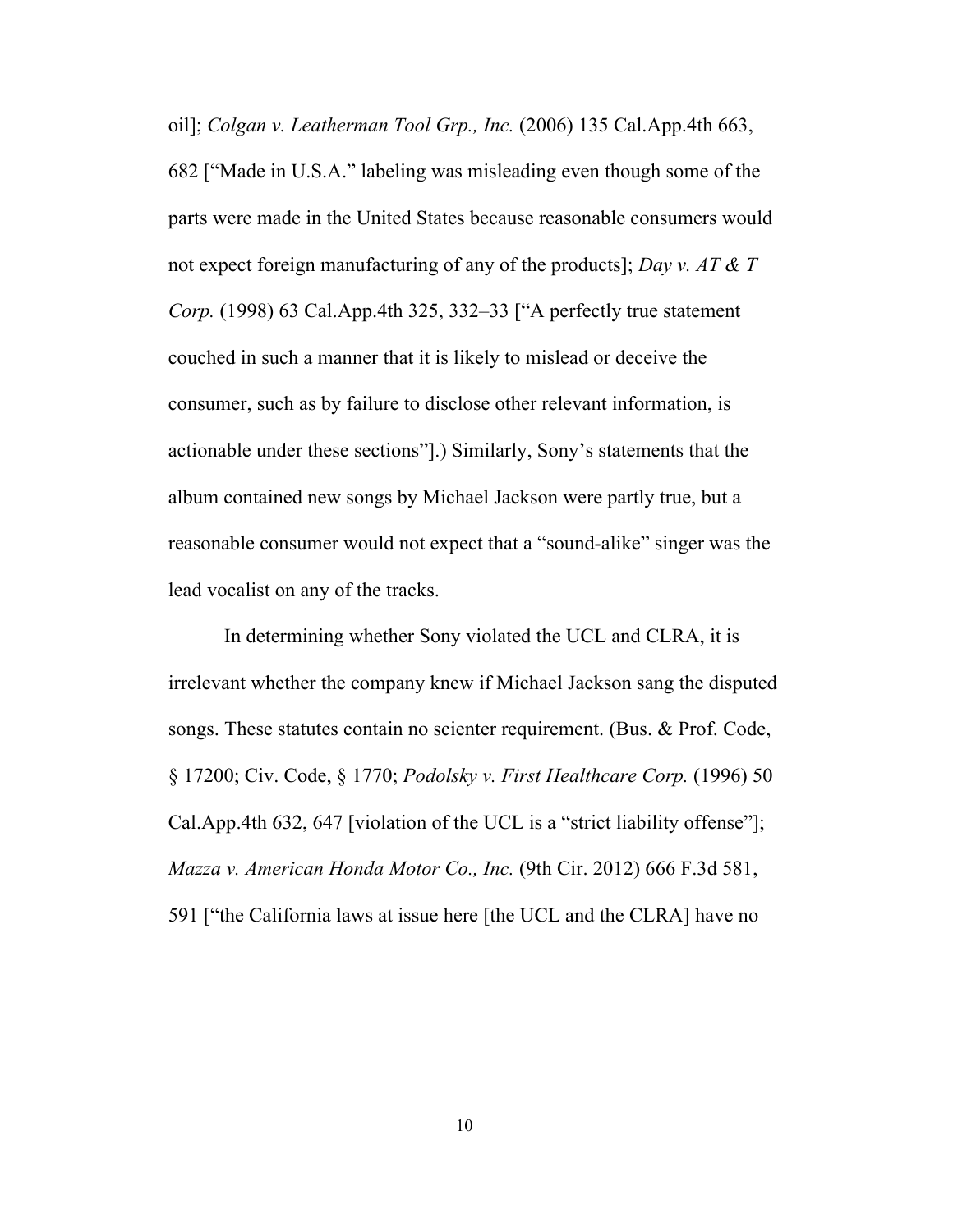scienter requirement"].)<sup>3</sup> Additionally, California courts have made clear that the "fraudulent" prong of the UCL is distinct from common law fraud, where the victim must demonstrate the perpetrator's knowledge. (*In re Tobacco II Cases* (2009) 46 Cal.4th 298, 312 ["'A [common law] fraudulent deception must be actually false, known to be false by the perpetrator and reasonably relied upon by a victim who incurs damages. None of these elements are required to state a claim for injunctive relief' under the UCL"] [citing *Day v. AT&T Corp*. (1998) 63 Cal.App.4th 325, 332]; see also *State Farm Fire & Casualty Co. v. Superior Court* (1996) 45 Cal.App.4th 1093, 1105 ["[T]he 'fraud' contemplated by section 17200's third prong bears little resemblance to common law fraud or deception. The test is whether the public is likely to be deceived"].) As such, neither the UCL nor the CLRA requires that an advertiser have actual knowledge that the statements are false or misleading. Sony's claims that it did not have actual knowledge whether the songs were sung by Michael Jackson are irrelevant.

In sum, the statements in the promotional video and on the album cover constitute deceptive advertising under the UCL and CLRA. The

<sup>3</sup> The CLRA's exception for bona fide errors (Civ. Code, § 1784) does not apply in this case because Sony has neither admitted an error (outside the context of the anti-SLAPP motion) nor made an attempt to correct it. In any event, the UCL contains no such exception. (*Podolsky*, *supra*, 50 Cal.App.4th at  $p. 647$ .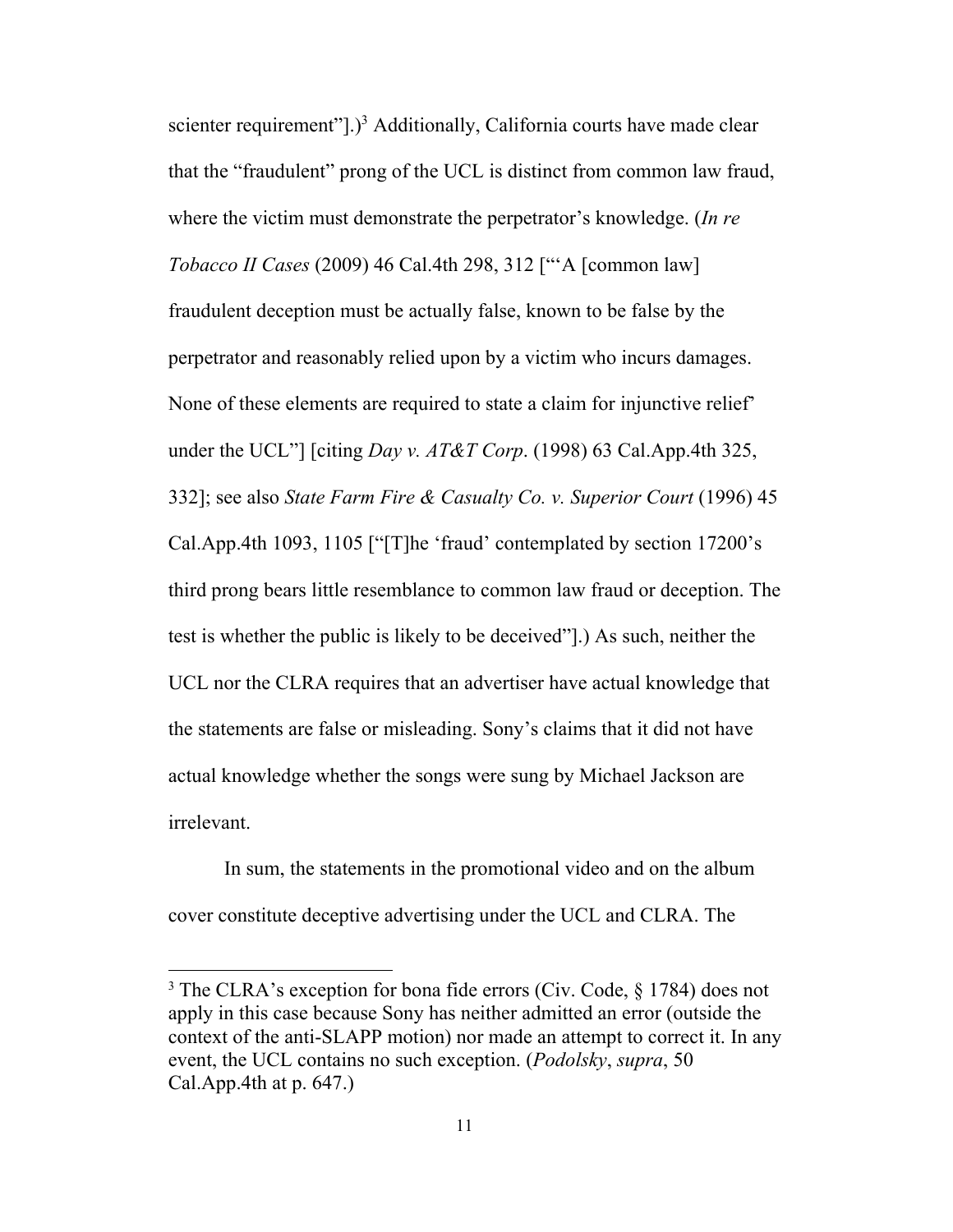statements would lead a reasonable consumer to believe that Michael Jackson sang all of the songs, when — as stipulated for purposes of this anti-SLAPP motion — in fact he sang only six of the nine new tracks. In other words, despite its celebrity subject, this proceeding represents an unremarkable and clear-cut case of misleading advertising.

## **II. SONY'S PROMOTION OF THE ALBUM CONSTITUTES ACTUALLY MISLEADING COMMERCIAL SPEECH THAT RECEIVES NO PROTECTION UNDER THE FIRST AMENDMENT OR THE CALIFORNIA CONSTITUTION'S FREE SPEECH CLAUSE.**

Given the posture of this proceeding, the statements on the album cover and in the promotional video used to promote *Michael* represent false and misleading commercial speech and warrant no protection under the First Amendment to the United States Constitution or Article I, Section 2 of the California Constitution. Under the framework set out by this Court in *Kasky*, *supra*, 27 Cal.4th at p. 959 and by the high court in *Bolger v. Youngs Drug Prod. Corp.* (1983) 463 U.S. 60, 66 (*Bolger*), Sony's statements readily qualify as commercial speech. Because Sony's commercial speech is false and misleading, it merits no protection under either charter.

## **A. False Or Misleading Commercial Speech Does Not Warrant Protection Under The United States Or California Constitution.**

This Court and the United States Supreme Court have both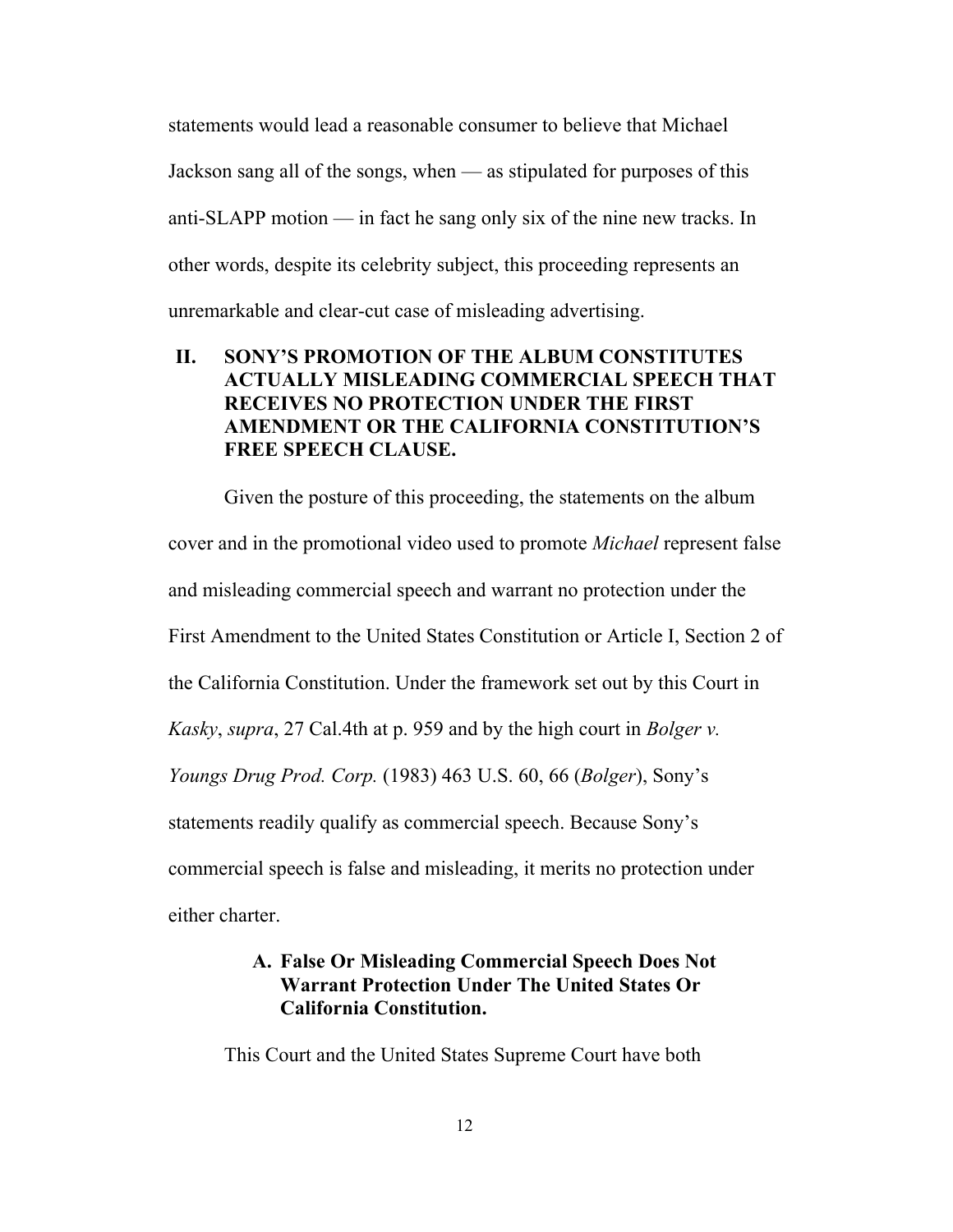repeatedly affirmed the principle that commercial speech that is false, or actually or inherently misleading, receives no protection under the First Amendment or the California Free Speech Clause and may be prohibited entirely. (*Peel v. Attorney Registration and Disciplinary Com'n of Illinois* (1990) 496 U.S. 91, 111 (conc. opn. of Marshall, J.) ["States may prohibit actually or inherently misleading commercial speech entirely"]; *Kasky*, *supra*, 27 Cal.4th at p. 959 ["[O]ur state Constitution does not prohibit the imposition of sanctions for misleading commercial advertisements"].)

### **1. Sony's false and misleading statements are unprotected by the First Amendment.**

The high court has made it abundantly clear that there is no protection for false or misleading commercial speech under the First Amendment. (*Va. State Bd. of Pharmacy v. Va. Citizens Consumer Council, Inc.* (1976) 425 U.S. 748, 771 ["Untruthful speech, commercial or otherwise, has never been protected for its own sake"].) As such, states "may deal effectively with false, deceptive, or misleading sales techniques." (*Bolger*, *supra*, 463 U.S. at p. 69; see also *Zauderer v. Office of Disciplinary Counsel* (1985) 471 U.S. 626, 638 ["The States and the Federal Government are free to prevent the dissemination of commercial speech that is false, deceptive, or misleading"]; *In re R.M.J.* (1982) 455 U.S. 191, 203 ["Misleading advertising may be prohibited entirely"]; *Cent. Hudson Gas & Elec. Corp. v. Pub. Serv. Comm'n of New York* (1980) 447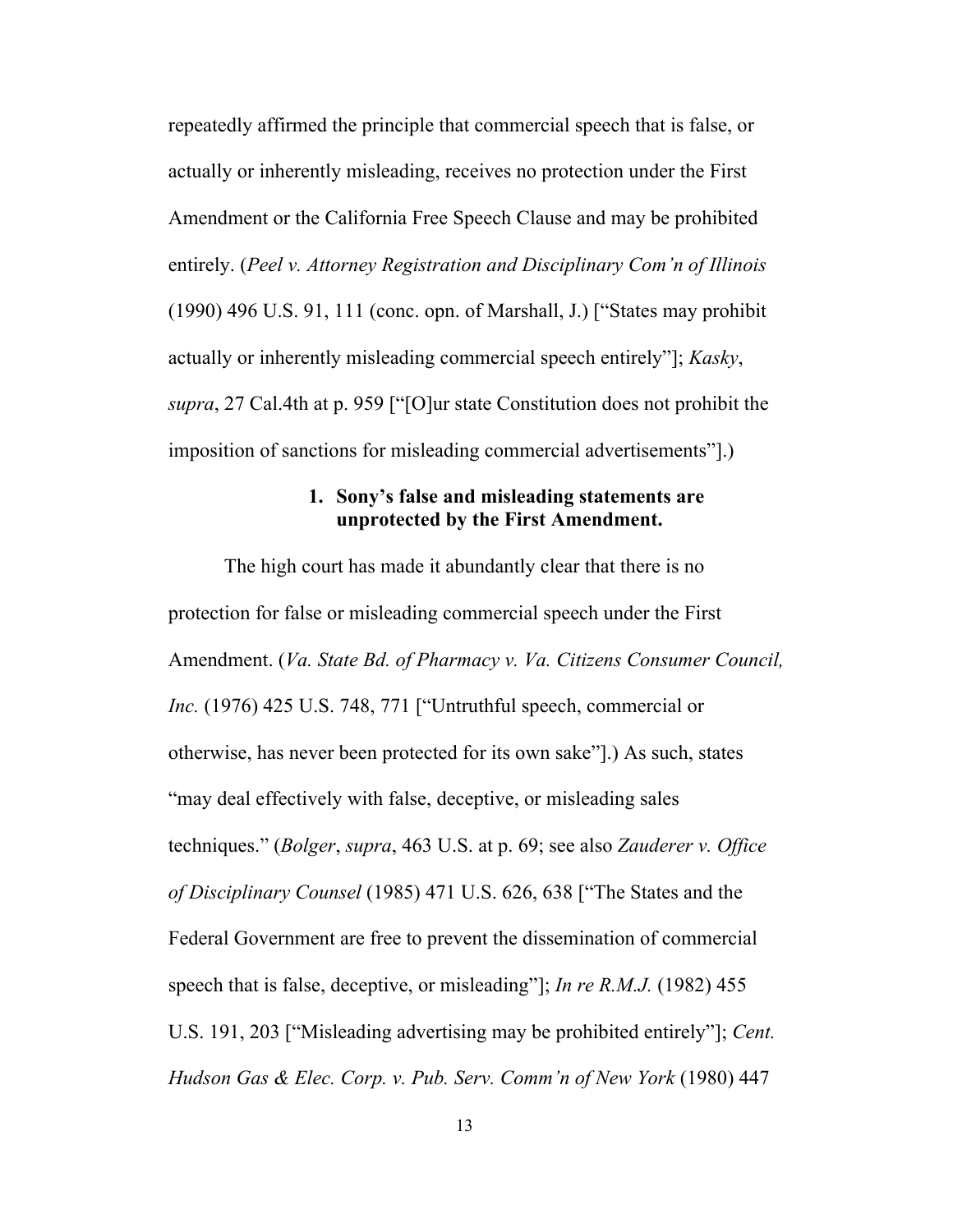U.S. 557, 563 ["[T]here can be no constitutional objection to the suppression of commercial messages that do not accurately inform the public about lawful activity. The government may ban forms of communication more likely to deceive the public than to inform it"].)

The first step of an inquiry evaluating commercial speech is determining whether the speech is false or actually or inherently misleading; if so, there is no protection. (*People ex rel. Gascon v. HomeAdvisor, Inc.* (2020) 49 Cal.App.5th 1073, 1085 ["Once it is determined that commercial speech is inherently likely to deceive, our inquiry ends because there is no First Amendment interest at stake"]; see also *Kasky*, *supra*, 27 Cal.4th at p. 952 ["At the outset, we must determine whether the expression is protected by the First Amendment. For commercial speech to come within that provision, it at least must concern lawful activity and not be misleading"].)

Courts have stressed the importance of protecting consumers from false or misleading statements in advertising — even when those advertisements promote artistic works. (*Keimer*, *supra*, 75 Cal.App.4th 1220, 1232 [highlighting the "importance of distinguishing between truthful and false promotions, with constitutional protection inuring to the former, but not to the latter"]; see also *Rogers v. Grimaldi* (2d Cir. 1989) 875 F.2d 994, 999 [Lanham Act applies to artistic works, such as titles,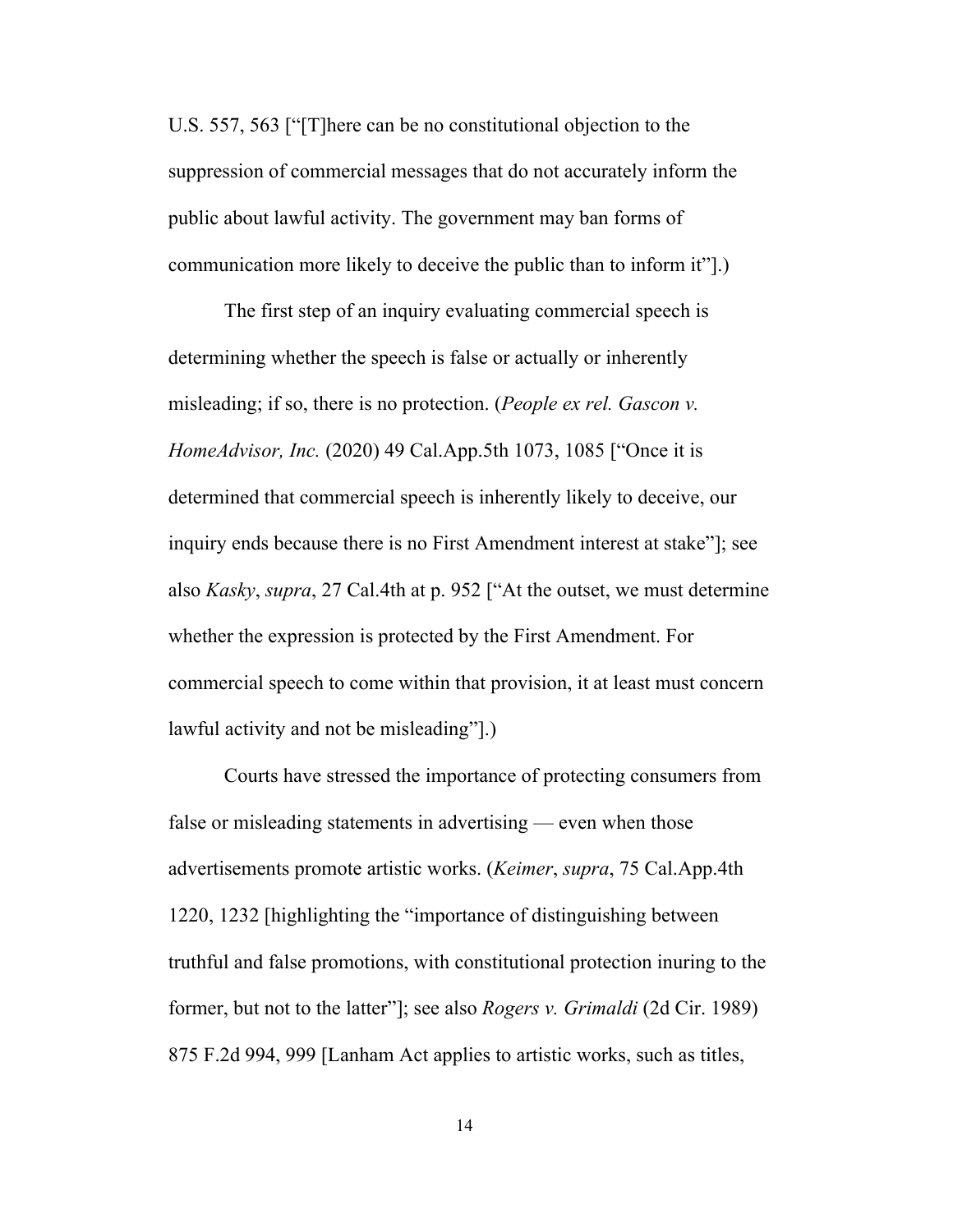when the "title explicitly misleads as to the source or the content of the work" so as to "protect the public against flagrant deception"]; *Toho Co., Ltd. v. William Morrow and Co., Inc.* (C.D. Cal. 1998) 33 F.Supp.2d 1206, 1212 [First Amendment did not protect book title that was likely to mislead consumers in Lanham Act action].) The fact that a work itself is protected speech does not mean that advertisements for that work — especially deceptive advertisements — are automatically protected. If the rule were otherwise, then "every film [or music or art] advertisement, no matter how false, would be outside the scope of consumer protection laws." (*Rezec*, *supra*, 116 Cal.App.4th at p. 142.)

Because, for purposes of this appeal, Sony's speech on the album cover and in the promotional video is false and actually misleading, that speech merits no First Amendment protection. The statements that the album includes nine new songs by Michael Jackson are untrue. Sony has no First Amendment right to make false or misleading statements in promoting *Michael*. There is, therefore, no First Amendment defense to Serova's deceptive advertising claims.

## **2. Sony's false and misleading statements are unprotected by the California Free Speech Clause.**

This Court has determined that false or misleading commercial speech is also not entitled to protection under the California Constitution. (*Kasky*, *supra*, 27 Cal.4th at p. 959 ["[O]ur state Constitution does not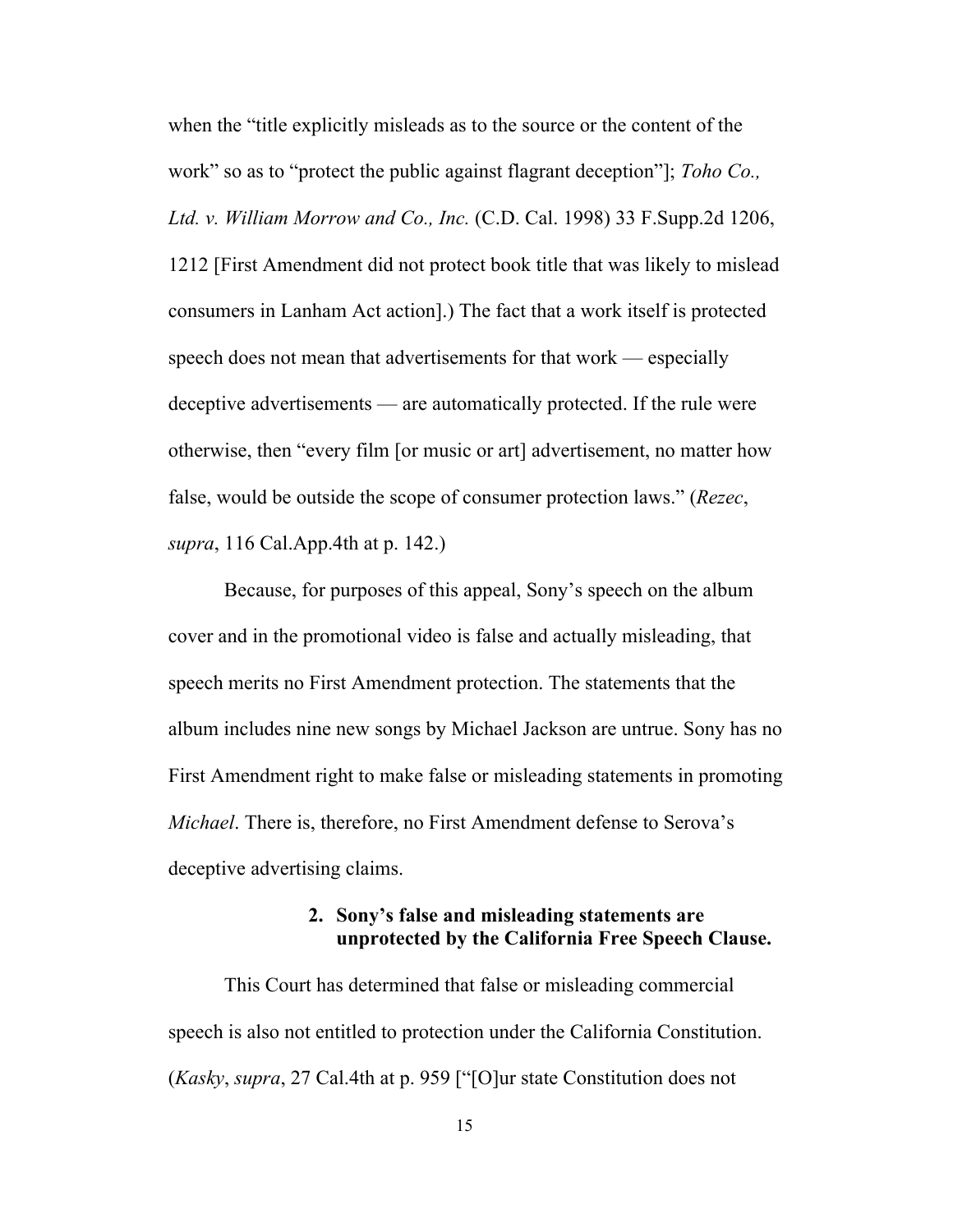prohibit the imposition of sanctions for misleading commercial advertisements"]; *In re Morse* (1995) 11 Cal.4th 184, 200 ["[W]e see no reason why … misleading advertisements would be protected commercial speech under the California Constitution"].) As this Court has explained, allowing the imposition of sanctions for misleading advertising is "consistent with the text of the state constitutional provision, which makes anyone who 'abuse[s]' the right of freedom of speech 'responsible' for the misconduct." (*Kasky*, *supra*, 27 Cal.4th at p. 959; Cal. Const., art. I, § 2, subd. (a).)

As a result, Article I, section 2 of the California Constitution does not protect Sony's false and misleading commercial speech. The misleading statements on the cover of *Michael* and in the promotional video are subject to the constraints of the UCL and CLRA.

## **B. Sony's Statements On The Album Cover And In The Promotional Video Constitute Commercial Speech.**

The statements on the album cover and in the video promoting *Michael* are commercial speech, just like any other statement on the packaging of a product. (*Keimer*, *supra*, Cal.App.4th at p. 1227 [statements on a book jacket and promotional video cover constituted misleading commercial speech].) The fact that the product at issue is an album does not change the nature of the speech promoting its sale. (*Id*.; see also *Rezec*, *supra*, 116 Cal.App.4th at p. 143 [statements in film advertisements that a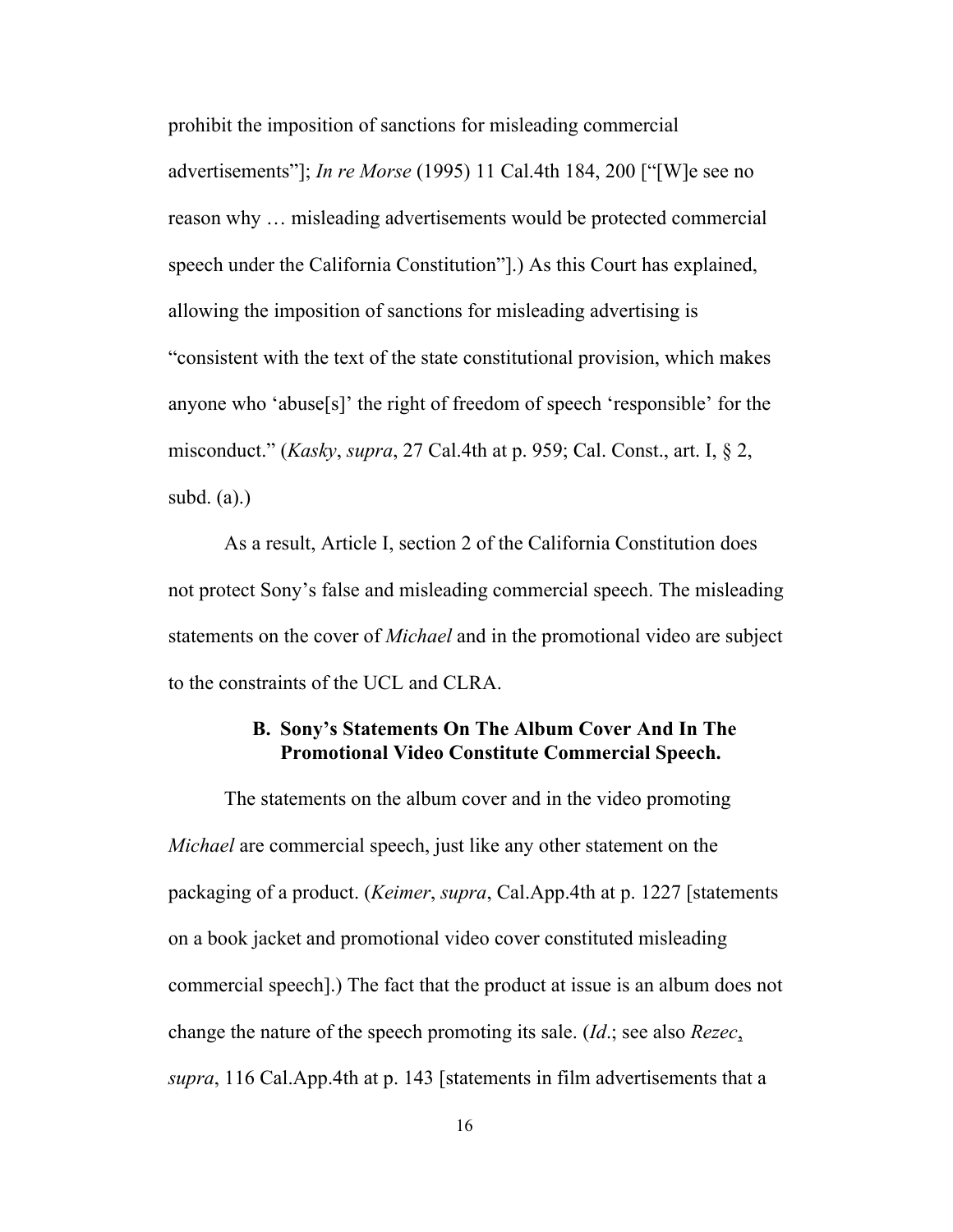nonexistent critic had approved of the films were misleading commercial speech].)

The statements constitute commercial speech under both the First Amendment and the Free Speech Clause. Although this Court and the high court may take slightly different approaches, the United States and California constitutions do not impose "different boundaries between the categories of commercial and noncommercial speech." (*Kasky*, *supra*, 27 Cal.4th at p. 959.)

## **1. The statements constitute commercial speech under the First Amendment.**

The statements at issue are commercial speech according to the standards set out by the U.S. Supreme Court. (*Bolger*, *supra*, 463 U.S. at p. 67.) In *Bolger* itself — a case that involved pamphlets advertising contraceptives — the high court found relevant the following factors in determining that the pamphlets constituted commercial speech: first, the pamphlets were "conceded to be advertisements"; second, the pamphlets contained "reference to a specific product"; and, third, the advertiser had an "economic motivation" for mailing the pamphlets. (*Id*. at pp. 66-67.) The "combination of *all* these characteristics" led to the conclusion that the relevant statements comprised commercial speech. (*Id*. at p. 67.)

In the present case, the particular characteristics of the statements on Sony's album cover and in the promotional video demonstrate their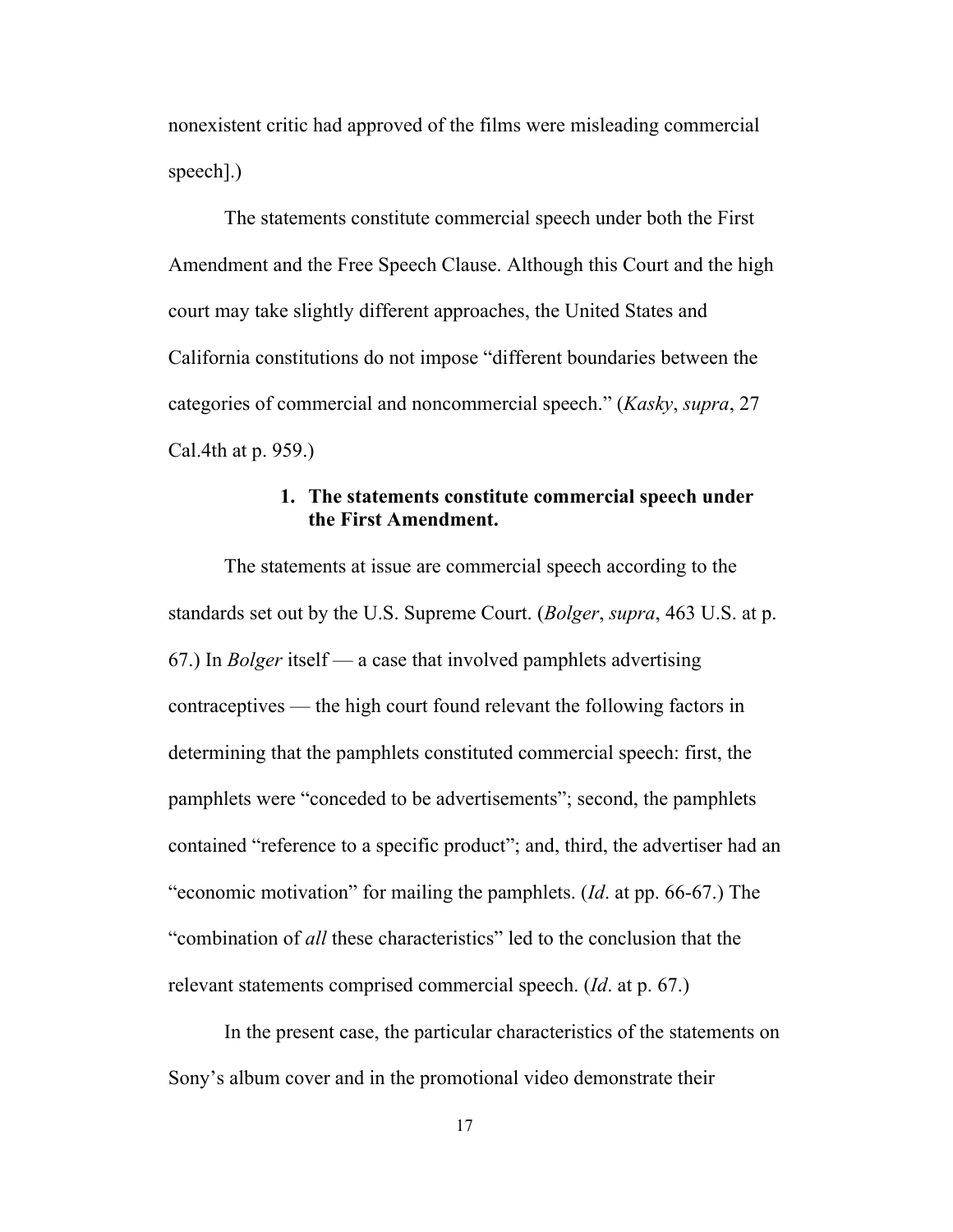commercial nature. First, sales-oriented statements on book covers, video jackets, and other packaging can readily be considered commercial advertisements. (See *Keimer*, *supra*, (1999) 75 Cal.App.4th at p. 1227 [finding no First Amendment protection for misleading statements that appeared on a book jacket and promotional video cover and were conceded to be commercial advertisements].) Misleading statements in advertisements that seek to sell a work of art, such as a film, are no less "commercial" than misleading ads for other products. (See *Rezec*, *supra*, 116 Cal.App.4th at p. 143 [holding that statements in film advertisements constituted misleading commercial speech].) In this case, the challenged statements that appear on the album cover and in the promotional video are plainly designed to promote sales of *Michael*.

Second, the album cover and promotional video also obviously "reference … a specific product," which supports the idea that those materials are commercial speech. (*Bolger*, *supra*, 463 U.S. at p. 66.) The statements on the *Michael* album cover and in the video solely reference that one specific album, with the object of promoting its sale.

Third, Sony clearly has an economic motivation for including the statements on the album cover and in the promotional video. (*Bolger*, *supra*, 463 U.S. at p. 66.) Sony's statements promoting *Michael* are "intended to lead to commercial transactions, which in turn assumes that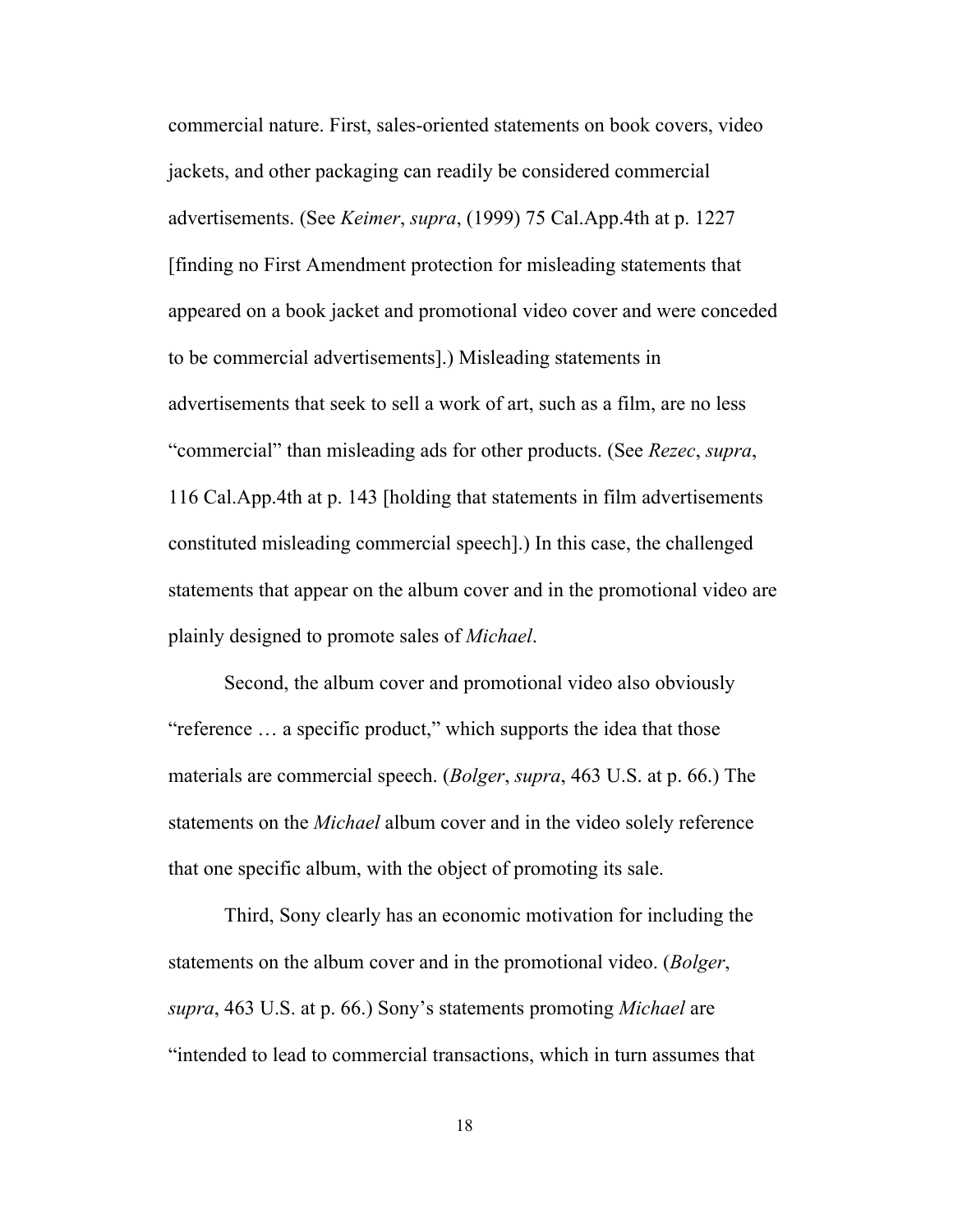the speaker and the target audience are persons who will engage in those transactions, or their agents or intermediaries." (*Kasky*, *supra*, 27 Cal.4th at p. 961.) The purpose of Sony's statements is to encourage people to buy the album and to make money from those sales, "for what other reason would it have for publishing [it]?" (*Keimer*, *supra*, 75 Cal.App.4th at p. 1229 [book publisher had an economic motivation for printing the statements on the book jacket]; *Rezec*, *supra*, 116 Cal.App.4th at p. 143 [film advertiser had an economic motivation for falsely advertising that a nonexistent critic had approved of the films].) Selling music is Sony Music's *raison d'être*. The statements on the album cover and in the promotional video are intended to encourage sales of the album. Sony's motivation for the statements is economic.

Under the First Amendment, the statements on the album cover and promotional video constitute commercial speech.

#### **2. The statements constitute commercial speech under the California Free Speech Clause.**

The method of determining whether speech is commercial under the California Constitution is slightly different, but the outcome here is the same. The decision whether particular speech may be subjected to "laws aimed at preventing false advertising or other forms of commercial deception" (*Kasky*, *supra*, 27 Cal.4th at p. 960) turns on three elements: the speaker, the intended audience, and the content of the message. (*Ibid*.)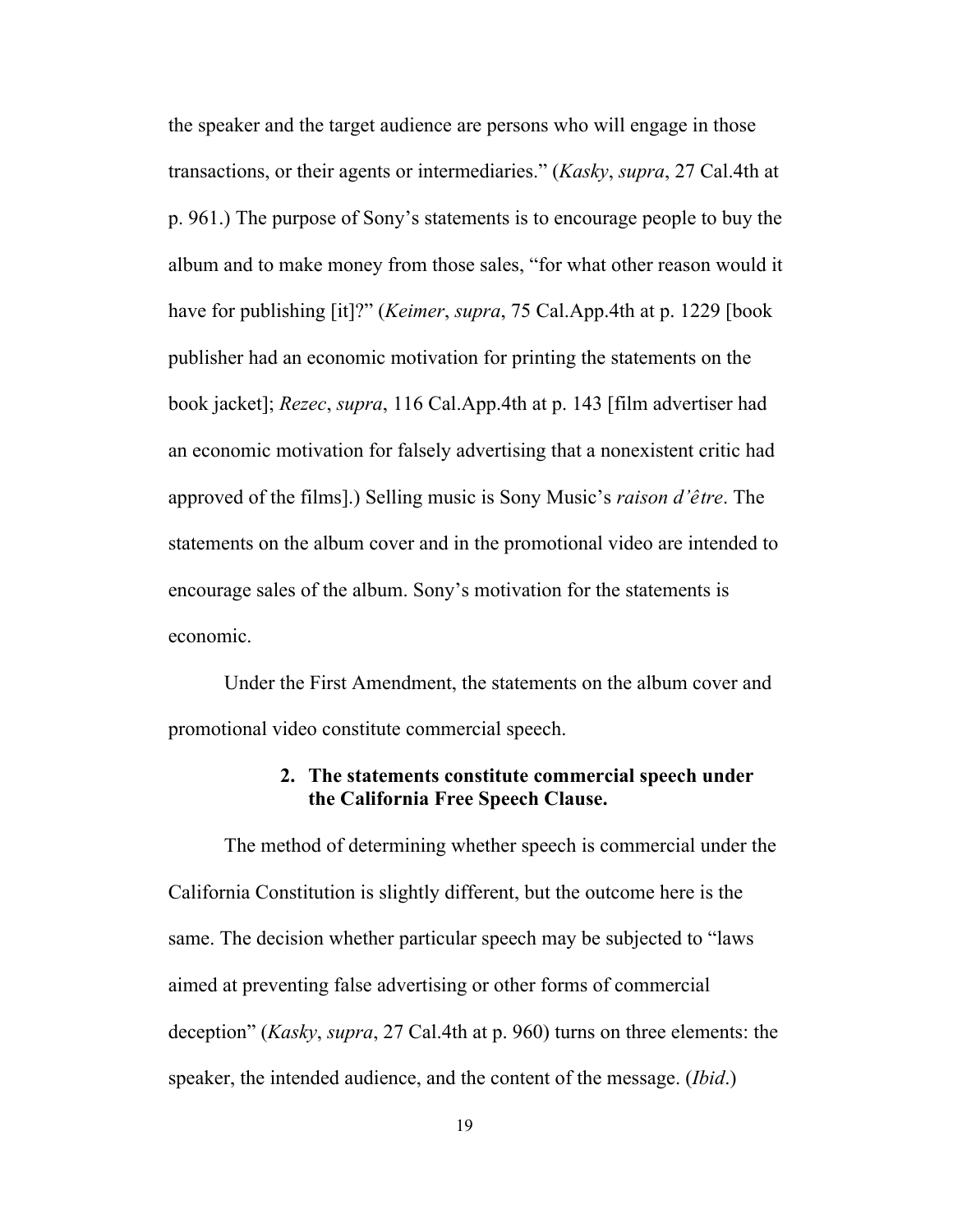Application of the *Kasky* test establishes that the speech at issue in this case is commercial. First, as in "typical commercial speech cases," the speaker here is a corporation that is "engaged in commerce—that is, generally, the production, distribution, or sale of goods or services." (*Kasky*, *supra*, 27 Cal.4th at p. 960.) Sony distributes and markets music as one of its many corporate activities. The first factor thus weighs in favor of Sony's speech being categorized as commercial.

Second, the "intended audience" is the "actual or potential buyers or customers of the speaker's goods or services" (*Kasky*, *supra*, 27 Cal.4th at p. 960) — in this case, the actual or potential buyers of *Michael*. Both the album cover and the promotional video target potential purchasers of the album, with the aim of encouraging them to buy it. Sony's audience here is the actual or potential buyers of the album — another signal that its statements constitute commercial speech.

Third, the content of Sony's message is "commercial in character." (*Kasky*, *supra*, 27 Cal. 4th at p. 960.) Sony's speech "consists of representations of fact about the … products … of the speaker (or the individual or company that the speaker represents), made for the purpose of promoting sales of, or other commercial transactions in, the speaker's products or services." (*Ibid*.) Sony's statements that the "album contains 9 previously unreleased vocal tracks performed by Michael Jackson" and that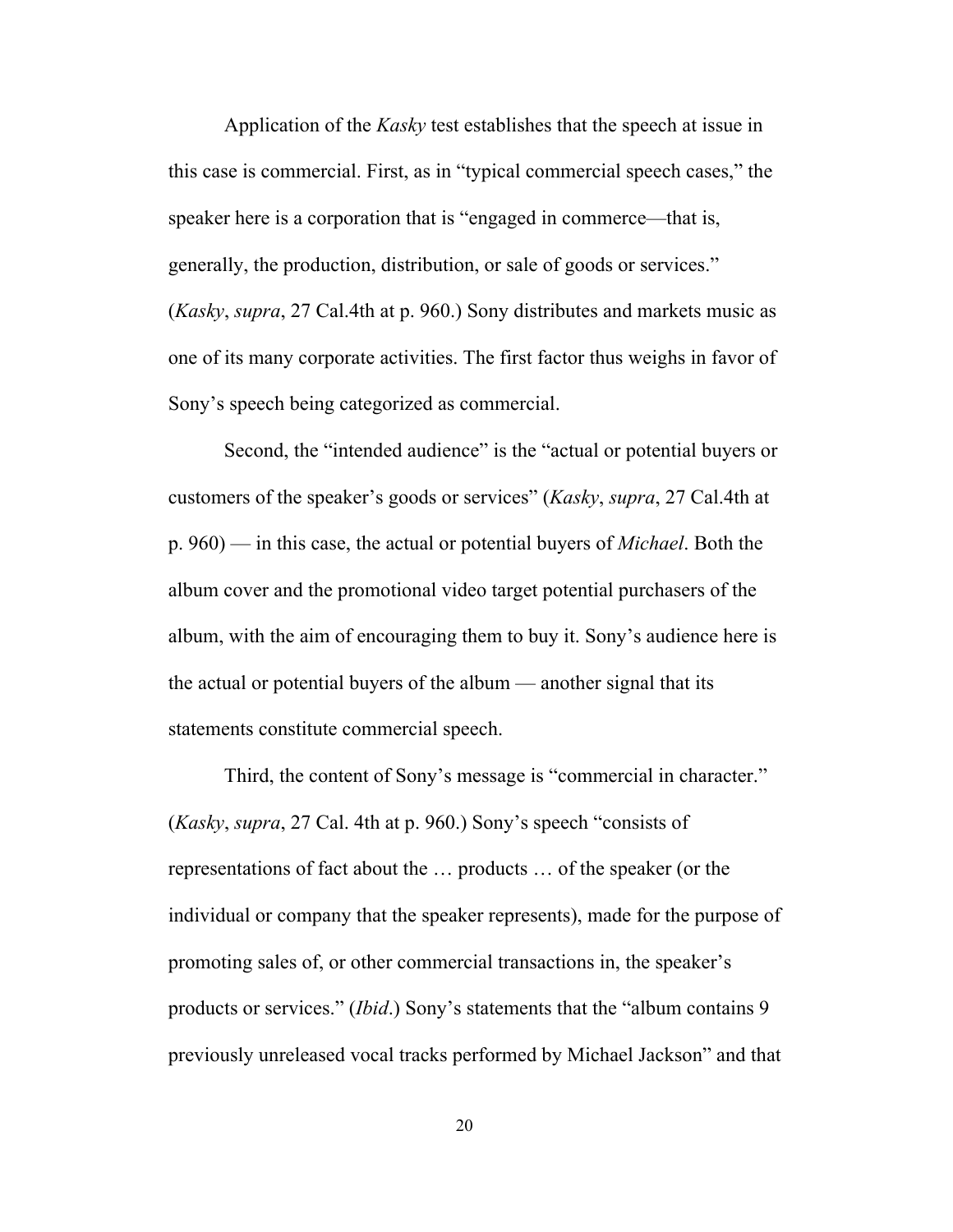*Michael* is "a brand new album from the greatest artist of all time" are meant to entice consumers to purchase the album. This factor, in combination with the other two, demonstrates that Sony's speech is commercial.

## **3. Sony's knowledge of the source of the songs is irrelevant to the inquiry into whether its speech is commercial.**

The court of appeal concluded that Sony's speech was not "commercial in character" because Sony did not record the songs but obtained them from another producer, and therefore did not have "personal knowledge" about the songs' origins (*Serova*, *supra*, 44 Cal.App.5th at p. 127); however, actual knowledge of falsity is not an element of the determination as to whether speech is commercial. As noted above, under the relevant standards, Sony's speech clearly is "commercial in character."

Nor should it be otherwise. Although this Court observed in *Kasky* that the accuracy of a company's public statements is likely to be known to that company's employees (*Kasky*, *supra*, 27 Cal. 4th at p. 963), it did not create a requirement that such knowledge be proved before a company may be held liable. That is not surprising. Since the Unfair Competition Law, at issue both in *Kasky* and the present case, contains no scienter requirement (see *Podolsky v. First Healthcare Corp.*, *supra*, 50 Cal.App.4th at p. 647), to find such a mandate would fundamentally weaken false advertising law.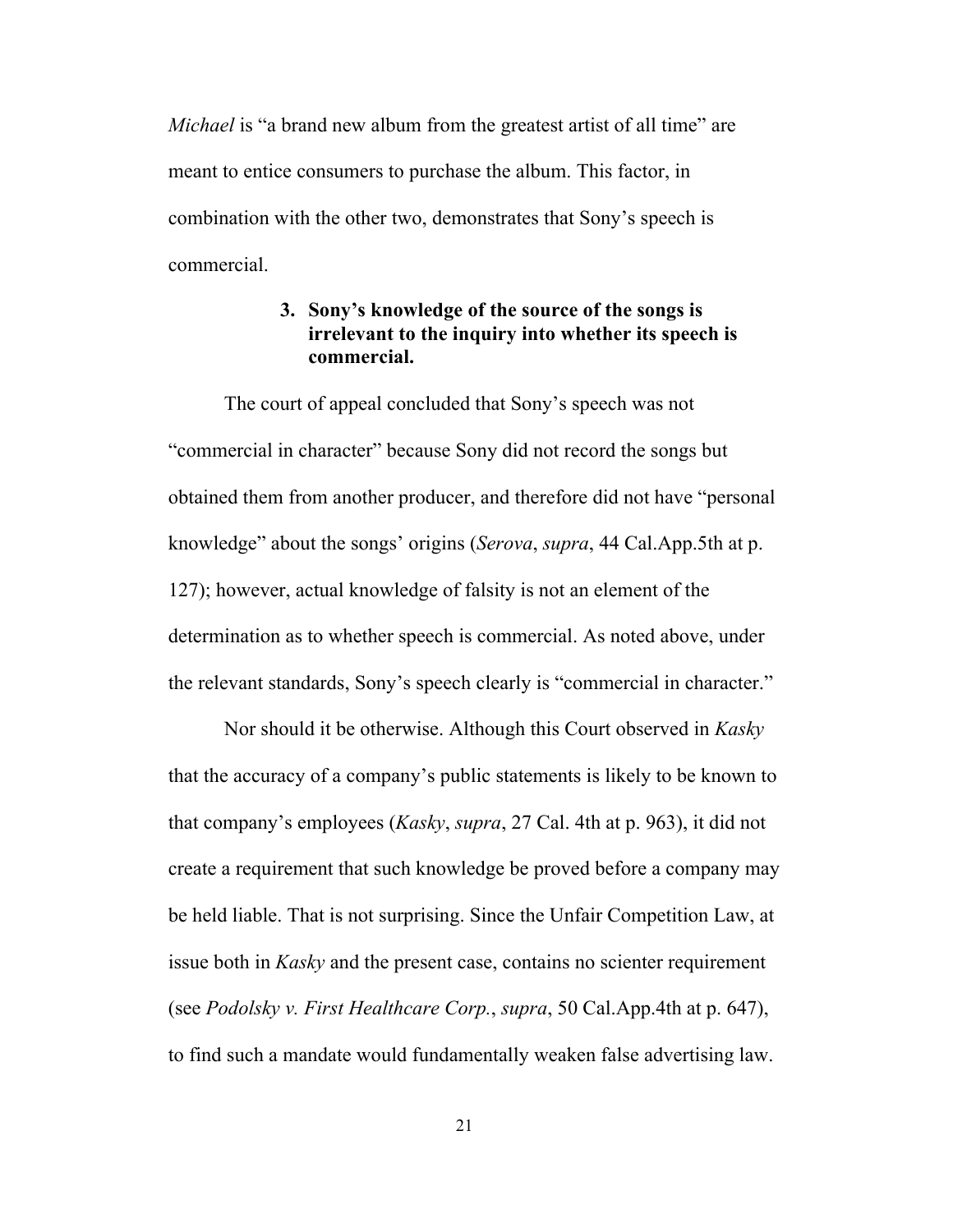Instead, what this Court noted in *Kasky* was simply that companies are in a better position than consumers to assess the validity of their public statements. (*Kasky*, *supra*, 27 Cal. 4th at p. 963 [Nike's statements were about "matters likely to be within the personal knowledge of Nike executives, employees, or subcontractors"]; see also *Virginia State Bd. of Pharmacy*, *supra*, 425 U.S. at p. 772, n.24 ["[t]he truth of commercial speech ... may be more easily verifiable by its disseminator"].) The Court of Appeal's holding to the contrary — that "the speech at issue here is critically different from the type of speech that may be regulated as purely commercial speech under *Kasky*" because the statements "concerned a publicly disputed issue about which they had no personal knowledge" (*Serova*, *supra*, 44 Cal.App.5th at p. 126) — has no basis in the precedent of either this Court or the United States Supreme Court. When a potential issue is identified to a company, it is the company's responsibility to investigate the problem. That is how consumers are protected from deceptive advertising: by placing the responsibility on the commercial speaker to tell the truth.

Sony's statements were designed to encourage consumers to buy *Michael*. Under *Kasky*, *Bolger* and their progeny, those statements constitute commercial speech. And for purposes of this appeal, they constitute false and actually misleading commercial speech that is not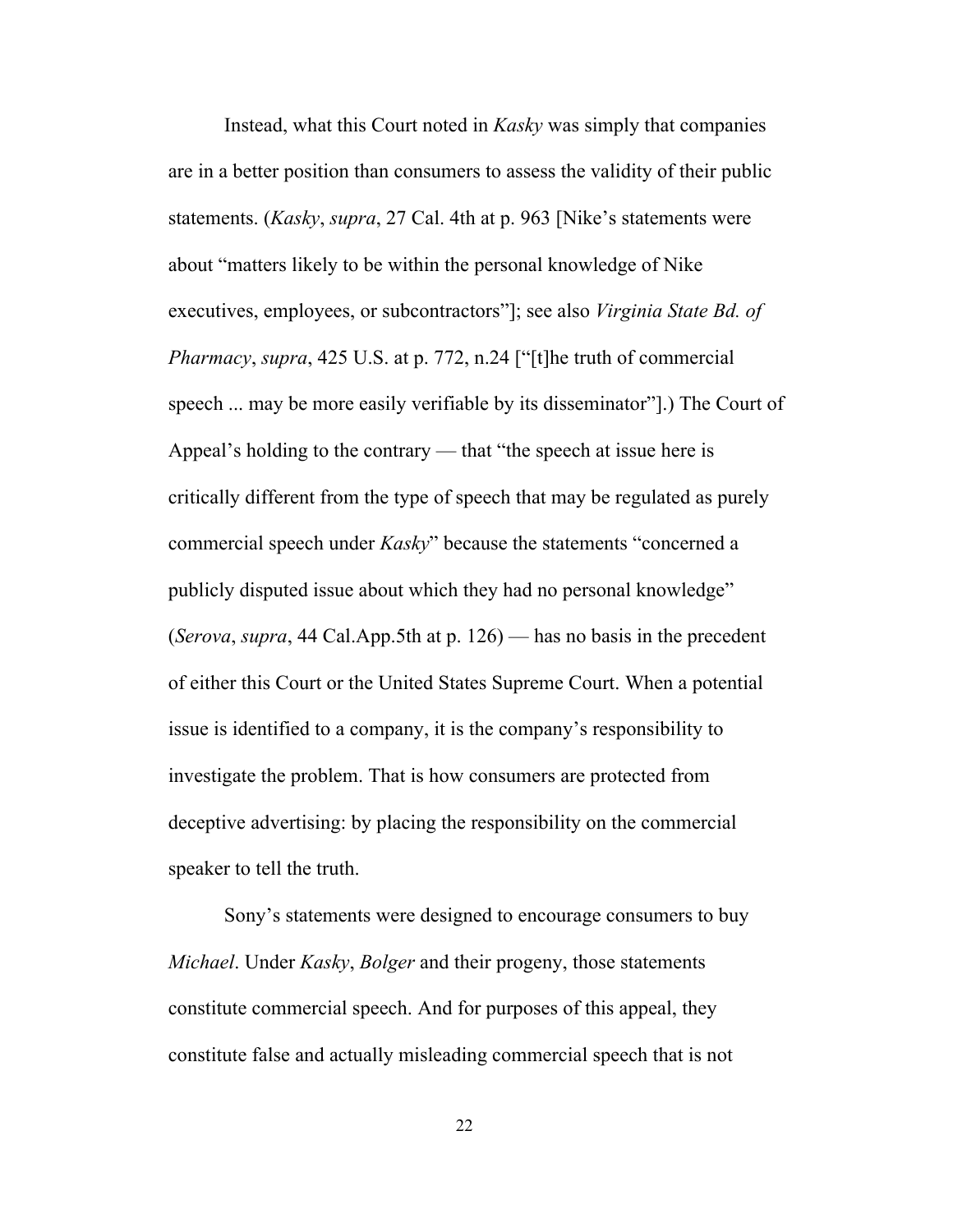entitled to constitutional protection.

## **III. THE ANTI-SLAPP STATUTE SHOULD NOT BE INTERPRETED TO ELIMINATE OR REDUCE CONSUMERS' ABILITY TO SEEK REDRESS FOR DECEPTIVE ADVERTISING.**

Because Sony's speech is commercial and, for purposes of this appeal, actually misleading, the anti-SLAPP statute should not apply in this case. The anti-SLAPP statute does not make a constitutional dilemma out of every mine-run deceptive advertising case. Indeed, the statute's text, structure, and legislative history make clear that anti-SLAPP motions should play little if any role in actions brought under California's deceptive advertising laws.

The fact that an advertiser makes statements on a subject of popular appeal does not transform its statements into protected speech on a matter of "public interest." (See *Rezec*, *supra*, (2004) 116 Cal.App.4th at p. 144 [holding, for anti-SLAPP purposes, that misleading commercial speech is not protected just because it references a public issue]; see also *Bolger*, *supra*, 463 U.S. at p. 68 ["Advertisers should not be permitted to immunize false or misleading product information from government regulation simply by including references to public issues"].) If the law were otherwise, every false advertising case brought against a prominent company or involving a well-known product would be subject to anti-SLAPP procedures.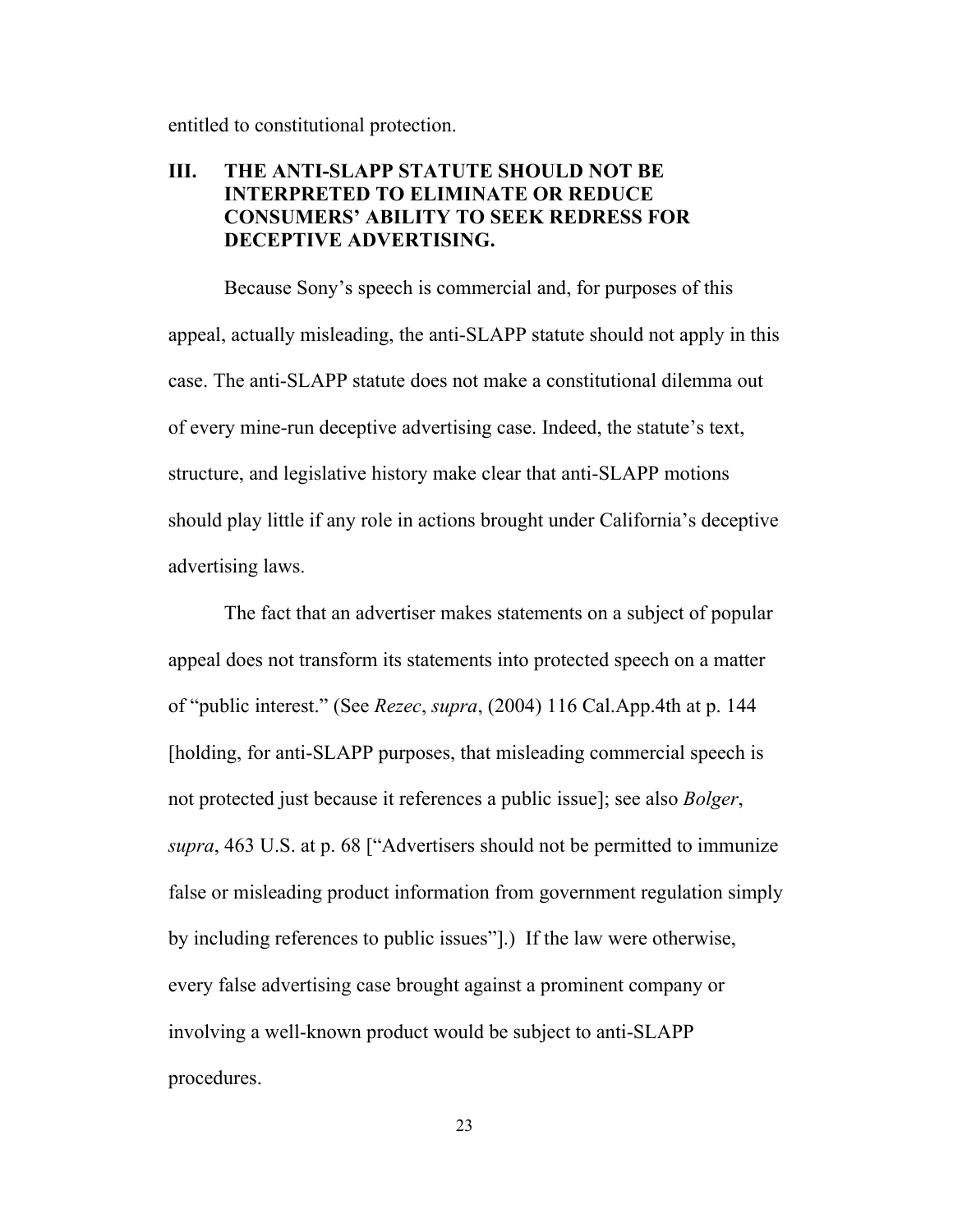The Legislature enacted the anti-SLAPP statute to encourage individuals and nonprofit organizations to continue to participate in matters of public significance. (Code Civ. Proc., § 425.16; *USA Waste of California, Inc. v. City of Irwindale* (2010) 184 Cal.App.4th 53, 66 [the anti-SLAPP statute was meant to "protect nonprofit corporations and common citizens from large corporate entities"].) A corporation's false or misleading statements about its products do not advance the public interest. It would pervert the text, structure and purpose of the anti-SLAPP statute to allow it to shield commercial companies engaged in deceptive advertising from liability under the state's consumer protection laws.

## **A. False And Misleading Commercial Speech Does Not Constitute A Matter Of Public Interest Under The Anti-SLAPP Statute.**

The anti-SLAPP statute affords no protection to false or misleading commercial speech, which is unprotected by the First Amendment and the California Constitution. Since Sony has no constitutional right to engage in deceptive advertising, Sony's misleading commercial statements to promote *Michael* are not "protected speech" for purposes of the anti-SLAPP statute. (*Park v. Board of Trustees of California State University*  (2017) 2 Cal.5th 1057, 1063 [In determining whether speech is protected by the anti-SLAPP statute, "the focus is on determining what 'the defendant's activity [is] that gives rise to his or her asserted liability—and whether that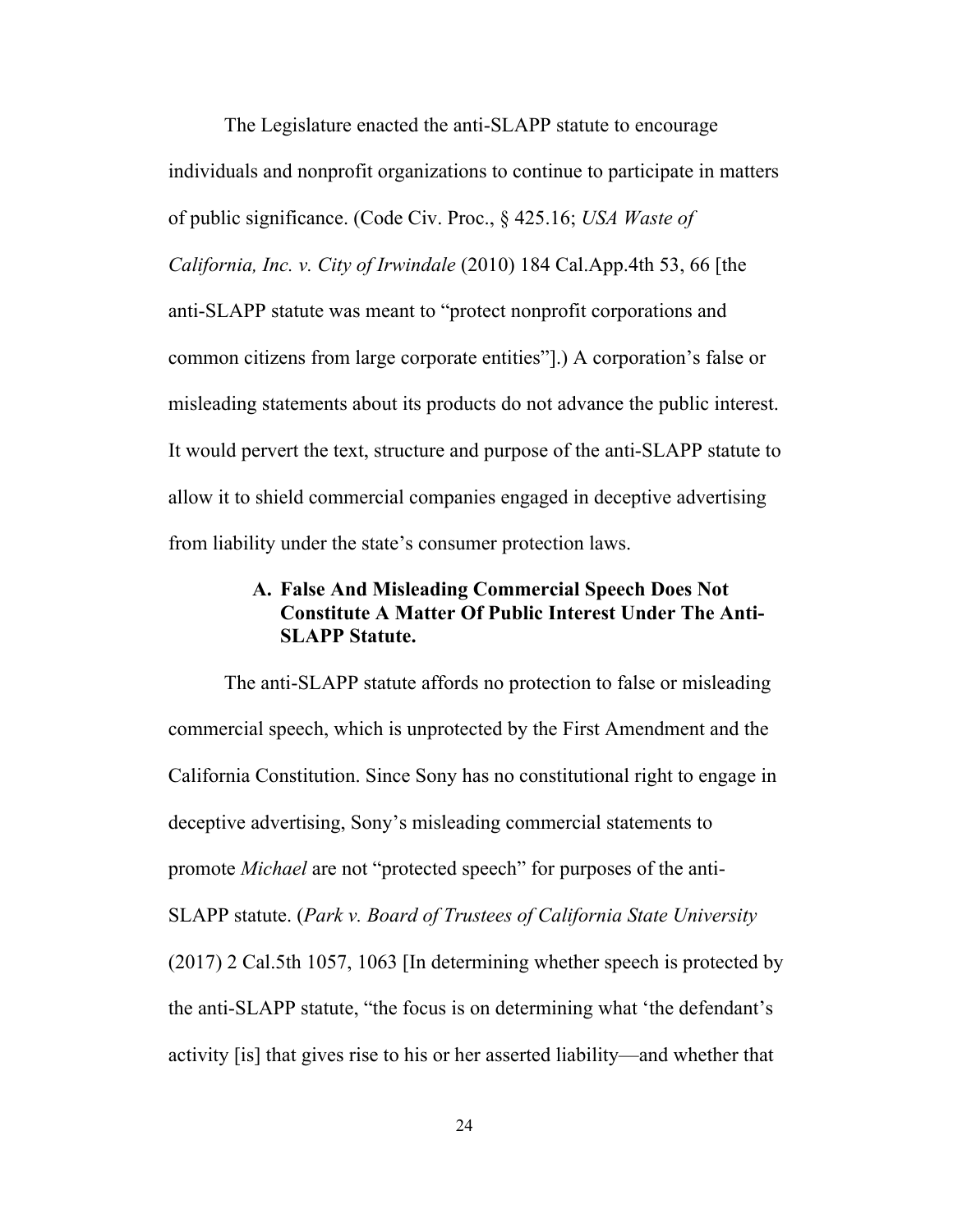activity constitutes protected speech or petitioning'"]; *City of Cotati v.* 

*Cashman* (2002) 29 Cal.4th 69, 78 ["In the anti-SLAPP context, the critical point is whether the plaintiff's cause of action itself was based on an act in furtherance of the defendant's right of petition or free speech"].)

Anti-SLAPP laws originated from the need to "protect nonprofit corporations and common citizens from large corporate entities." (*USA Waste of California, Inc.*, *supra*, 184 Cal.App.4th at p. 66 [describing "well-funded" companies that limit free speech by "imposing litigation costs on citizens who protest"]; *FilmOn.com Inc. v. DoubleVerify Inc.* (2019) 7 Cal.5th 133, 143 ["The anti-SLAPP law was enacted 'to protect nonprofit corporations and common citizens "from large corporate entities and trade associations" in petitioning government'"].)

Ms. Serova's lawsuit is not the type of action that the anti-SLAPP statute is designed to prevent. (See *FilmOn.com Inc.*, *supra*, (2019) 7 Cal.5th at p. 139 [noting that the California Legislature enacted Code of Civil Procedure section 425.16 to address "strategic lawsuits against public participation"].) A SLAPP suit is brought by a more powerful party to deter someone who has spoken out against that party, and typically includes claims such as defamation, malicious prosecution, abuse of process, libel, slander, conspiracy, or other intentional torts — not false advertising. (Joseph J. Brecher, *The Public Interest and Intimidation Suits: A New*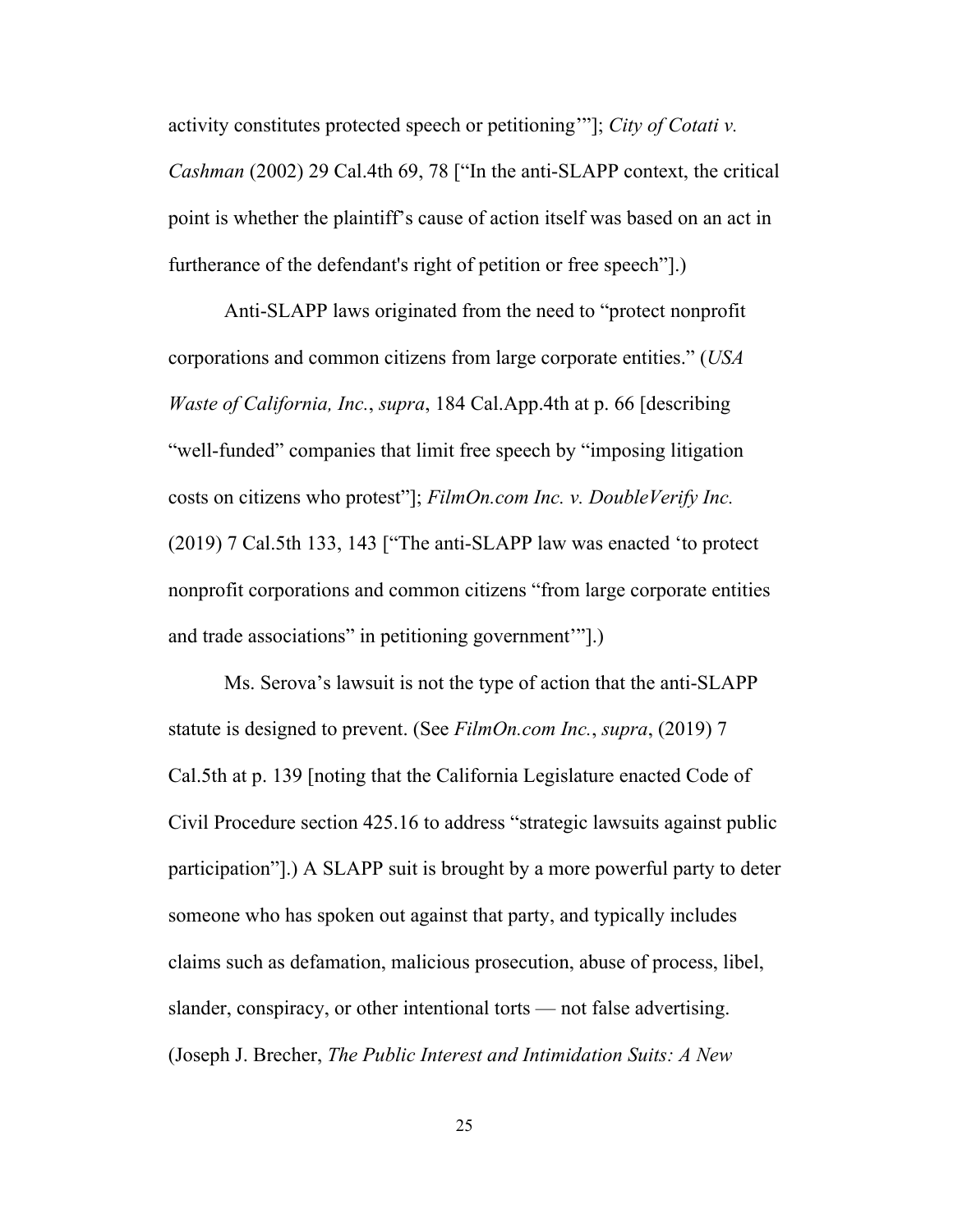*Approach* (1988) 28 Santa Clara L. Rev. 105, 113.) Ms. Serova's consumer protection claims are not targeted at Sony's "public participation." Sony has not been and will not be prevented by this lawsuit from participating in public debate.4 (See Sen. Com. on Judiciary, Analysis of S.B. 515 (2003- 2004 Reg. Sess.) as amended May 1, 2003, p. 6 ["Wealthy corporate defendants, some with their own legal departments, simply do not suffer the chilling effect on their rights when faced with a lawsuit claiming, for example, false advertising or fraud or illegal business practices, that common citizens suffer when sued for speaking out"].)

What the present proceeding entails is the misuse of the anti-SLAPP statute by a well-funded corporation to try to silence individual consumer claims arising from what are conceded to be, for purposes of this appeal,

<sup>4</sup> See, e.g., POB at p. 11-12 ("In response to the controversy, attorney Howard Weitzman issued a statement on behalf of Sony to Jackson fan clubs claiming that Sony had conducted an internal investigation, procured an opinion of forensic musicologists, and concluded the vocals on the Cascio recordings belonged to Jackson"); Aswad, *Sony Music Has Not Conceded That Vocals on Michael Jackson Album Are Fake* (Aug 24, 2018) Variety, <https://variety.com/2018/biz/news/sony-music-has-notconceded-that-vocals-on-michael-jackson-album-are-fake-1202916324 > (as of Dec. 2, 2020) ("'No one has conceded that Michael Jackson did not sing on the songs,' said Zia Modabber of Katten Muchin Rosenman LLP, who is representing … Sony Music"); Aswad, *Michael Jackson Estate, Sony Music Cleared in 'Fake Vocal' Lawsuit* (Aug. 28, 2018) Variety, <https://variety.com/2018/biz/news/michael-jackson-estate-sony-musiccleared-in-fake-vocal-lawsuit-1202919443> (as of Dec. 2, 2020) ("'We had a total victory in the appellate court in the Vera Serova Class Action matter,' said Howard Weitzman, an attorney for the estate, in a statement").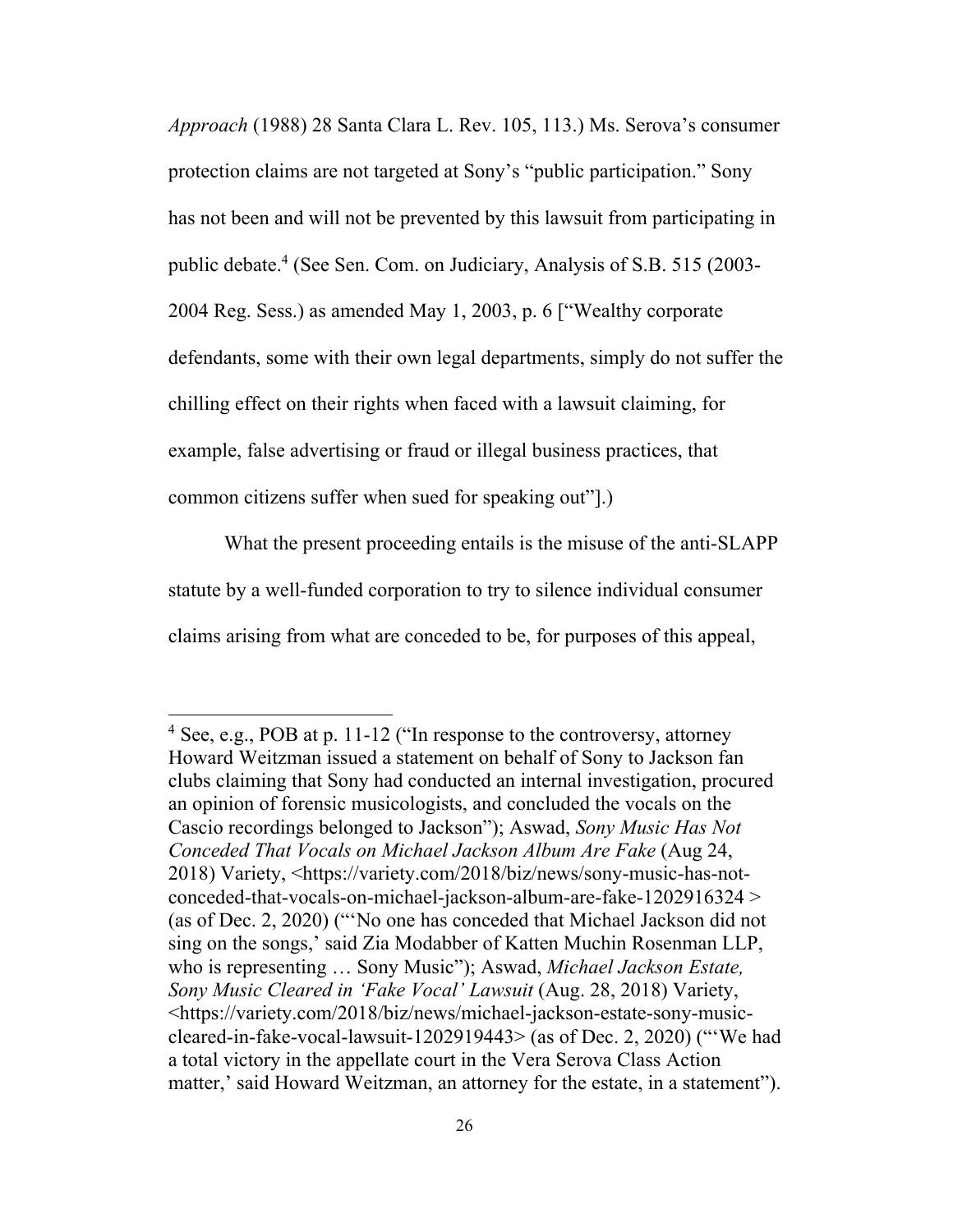the corporation's misleading commercial statements. In other words, this action embodies precisely the *reverse* of what the anti-SLAPP statute is intended to accomplish. (*FilmOn.com Inc.*, *supra*, 7 Cal.5th at p. 143 [noting that the Assembly Committee on the Judiciary recognized that SLAPP suits are typically "brought by well-heeled parties who can afford to misuse the civil justice system to chill the exercise of free speech … by the threat of impoverishing the other party"]; *In re NCAA Student-Athlete Name & Likeness Licensing Litigation* (9th Cir. 2013) 724 F.3d 1268, 1272 ["California's anti-SLAPP statute is designed to discourage suits that masquerade as ordinary lawsuits but are brought to deter common citizens from exercising their political or legal rights or to punish them for doing so"]; *Metabolife Intern., Inc. v. Wornick* (9th Cir. 2001) 264 F.3d 832, 838, fn. 7 ["The purpose of the [anti-SLAPP] statute is to protect individuals from meritless, harassing lawsuits whose purpose is to chill protected expression"].)

Unfortunately, the anti-SLAPP statute has been subject over time to significant abuse by the well-resourced corporate litigants that it was designed to rein in. In just the decade after the statute was passed, over 100 published opinions noted that a corporate defendant had brought an anti-SLAPP motion — and that the motion had been denied. (See Assem. Com. on Judiciary, Analysis of S.B. 515 (2003-2004 Reg. Sess.) as amended June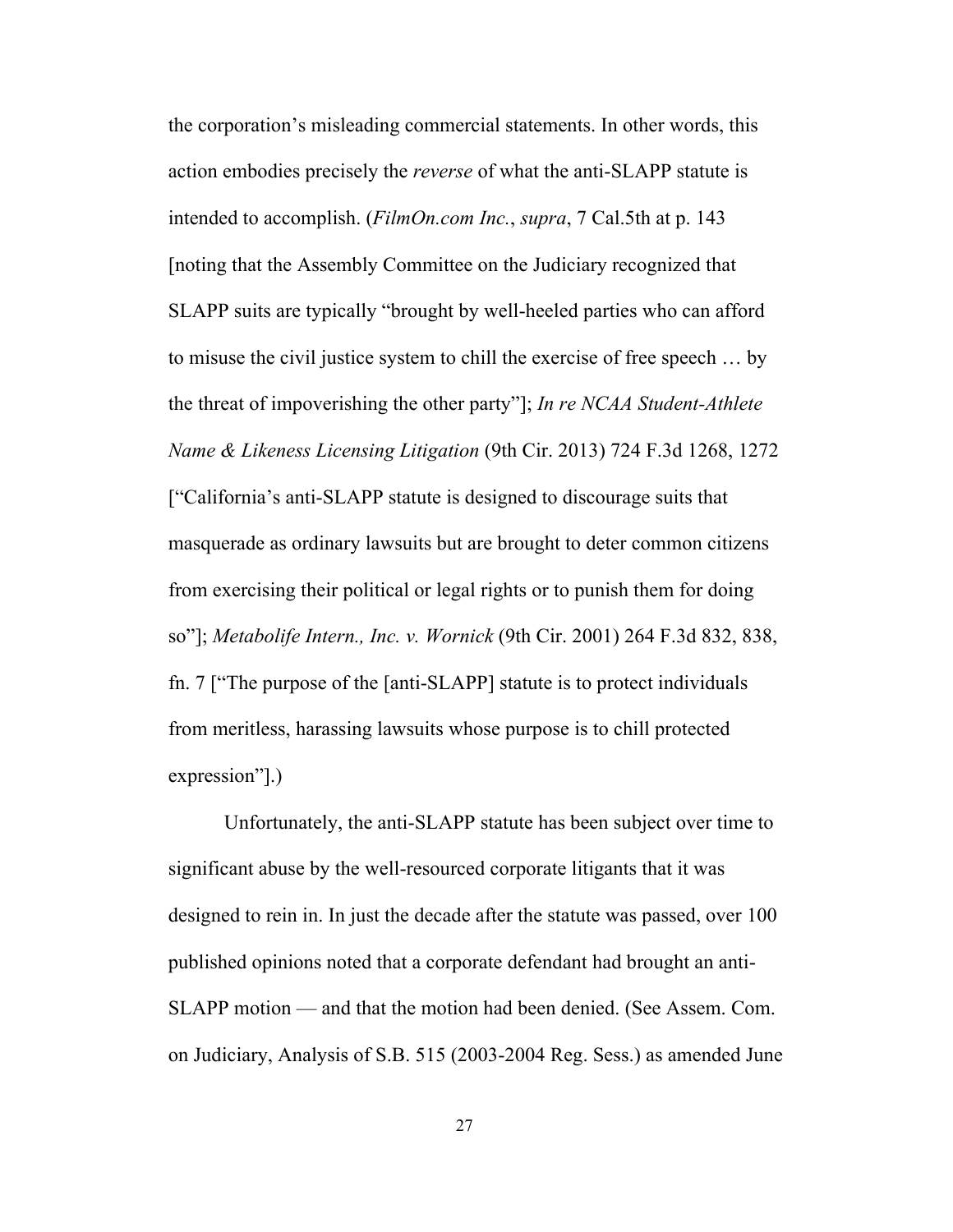27, 2003, p. 4.) However, these motions accomplished their purpose: they "delayed the litigation because of the automatic discovery stay and interlocutory appeal provisions of the anti-SLAPP statute." (*Ibid*.) The litigation in the present case has been at the pleading stage for four years (POB, at p. 7) because Sony has taken advantage of the anti-SLAPP statute to keep the case from progressing — precisely the outcome that the Legislature was attempting to avert.

An anti-SLAPP motion is intended to vindicate the speech of individuals or organizations threatened with a meritless but expensive lawsuit filed by a wealthy corporation. (*FilmOn.com Inc.*, *supra*, 7 Cal.5th at p. 143 ["In the paradigmatic SLAPP suit, a well-funded developer limits free expression by imposing litigation costs on citizens who protest, write letters, and distribute flyers in opposition to a local project"]). The present motion, by contrast, would *suppress* the speech of individuals who have filed an apparently *meritorious* lawsuit *against* a wealthy corporation. Neither the anti-SLAPP statute nor this Court's jurisprudence compels such an Orwellian outcome. Allowing Sony to protect its false and misleading statements using anti-SLAPP protection contravenes the Legislature's intent. There is no public interest in commercial entities deceiving consumers about their products, and corporations that do so are not exercising their right to free speech. (*Keimer*, *supra*, 75 Cal.App.4th at p.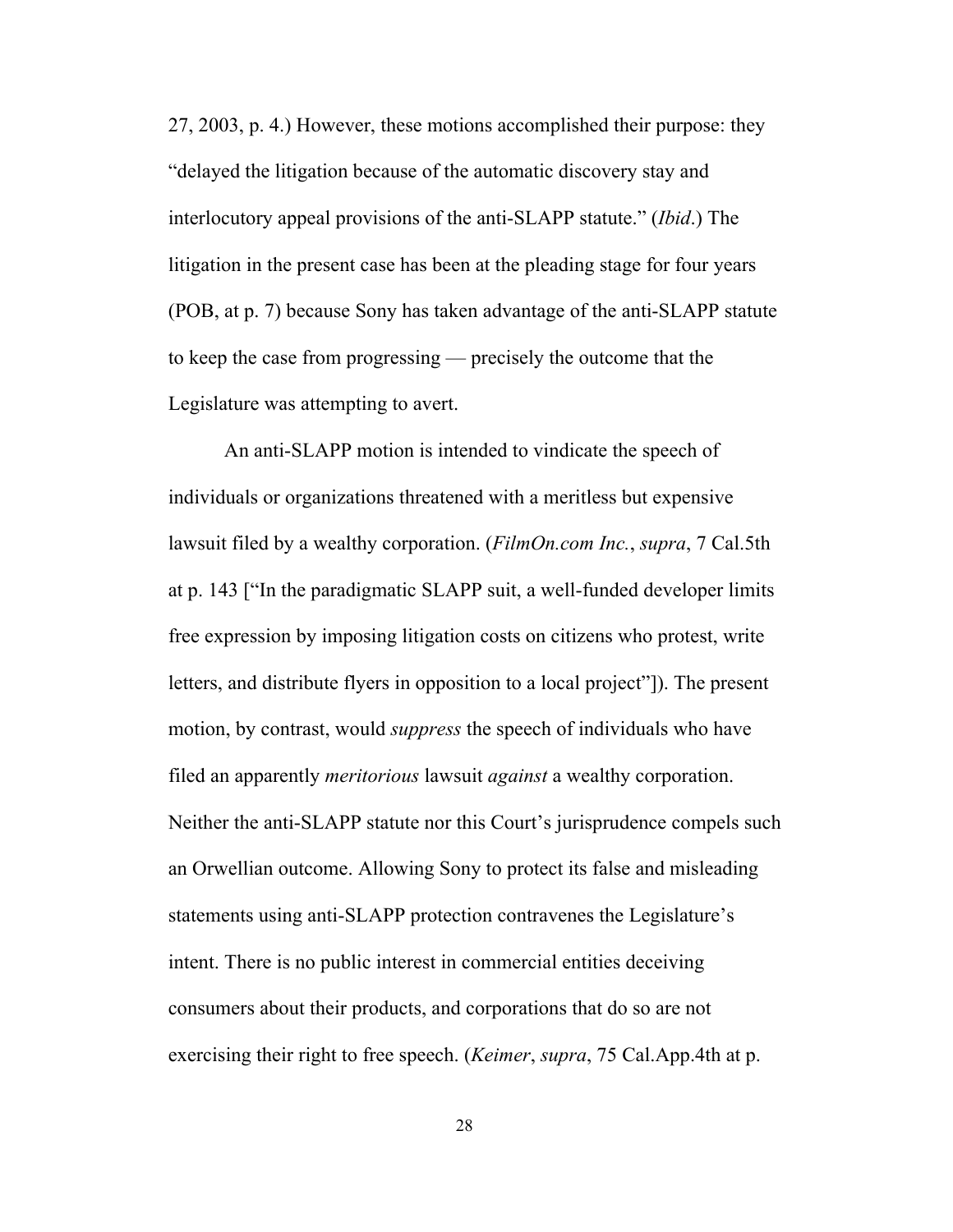1231 [explaining that the right of consumers to be free from false advertising is "zealously protected"].)

## **B. Allowing Corporations To Use The Anti-SLAPP Statute To Strike Consumer Complaints Would Lead To Unjust Results And Undermine California's Consumer Protection Statutes.**

If this Court were to find that Sony's statements here deserve anti-SLAPP protection, it is hard to imagine a case in which misleading commercial statements about a literary, musical, or artistic work could be held to violate consumer protection laws. (*See Rezec*, *supra*, (2004) 116 Cal.App.4th at p. 144 ["[A]s a practical matter, Sony's position would shield all sorts of mischief. For example, a film could be advertised as having garnered 'Three Golden Globe Nominations' when it had received none. An advertiser of a biography could use the word 'autobiographical' even though the subject of the work had nothing to do with its creation and had renounced it from the beginning"]; *Consumer Justice Center v. Trimedica International, Inc.* (2003) 107 Cal.App.4th 595, 602 [noting that providing anti-SLAPP protection to advertising statements that are not truly connected to a matter of genuine public interest would allow "every defendant in every false advertising case (or nearly any case that involves any type of speech) to bring a special motion to strike under the anti-SLAPP statute, even though it is obvious that the case was not filed for the purpose of chilling participation in matters of public interest"].) All that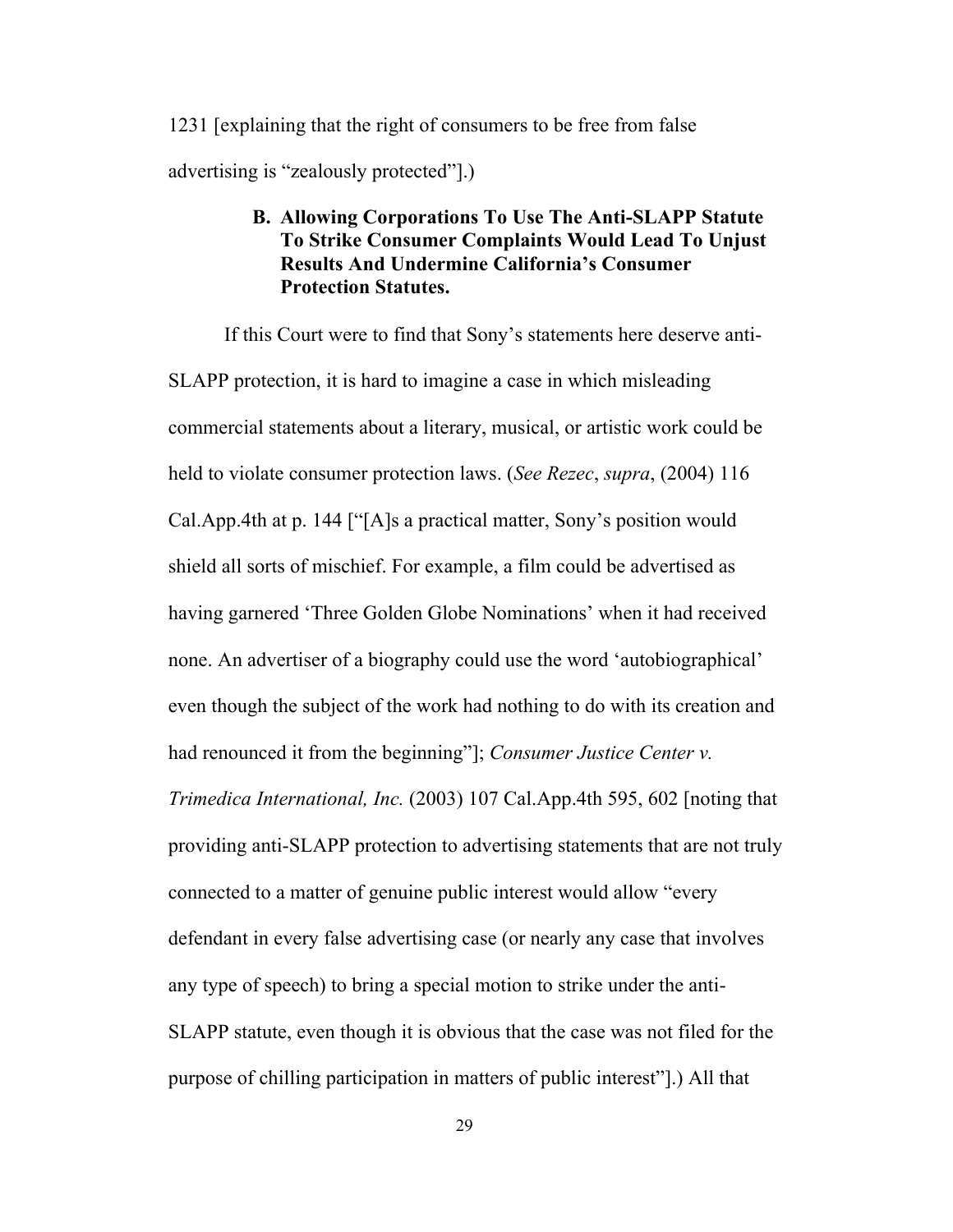would be required of a particular seller of fraudulent art or music to shield itself from the consumer protection statutes would be to claim lack of knowledge, as Sony did here.

That is not a viable regime. It is necessary that commercial sellers of art retain their long-established responsibility of establishing that the art is genuine. (See, e.g., *Rogers*, *supra*, 875 F.2d at p. 999; *Toho Co., Ltd.*, *supra*, 33 F.Supp.2d at p. 1212.) Neither California's Legislature nor its courts — nor, for that matter, its record-buying public — have any interest in removing the incentive for purveyors of art to tell the truth about the provenance and nature of the product they are selling.

#### **CONCLUSION**

The anti-SLAPP statute must not be misused to undermine California's consumer protection laws. When Sony promoted *Michael*, it engaged in misleading or deceptive advertising. Sony has no free speech right to deceive consumers. Ms. Serova's claim for misleading advertising is not a "strategic lawsuit against public participation." To the contrary: it is a straightforward deceptive advertising action brought to vindicate precisely the individual rights that both California's consumer protection laws and its anti-SLAPP statute are designed to protect.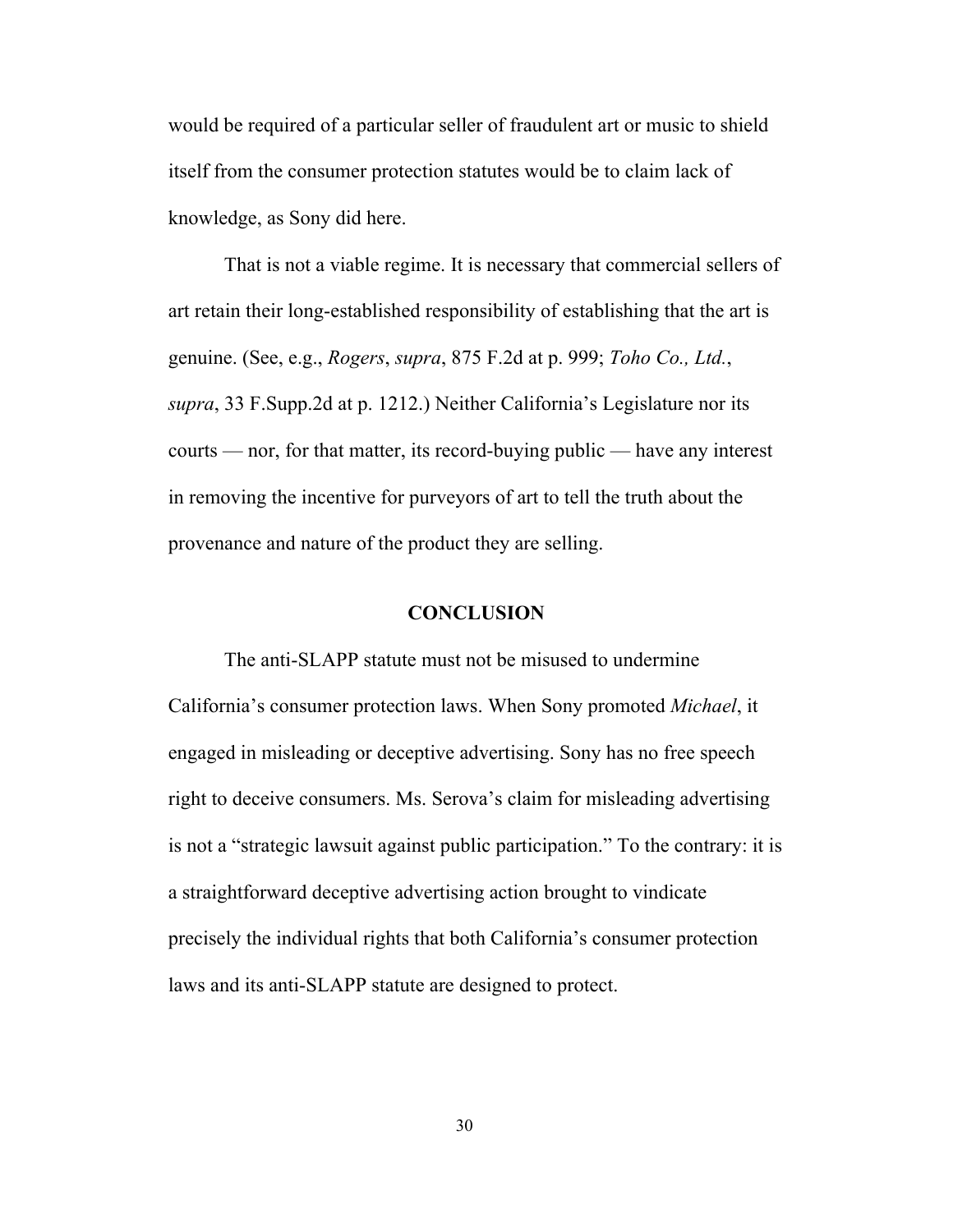Dated: December 11, 2020 Respectfully submitted,

By: /s/ *Seth E. Mermin*

Seth E. Mermin Eliza J. Duggan UC BERKELEY CENTER FOR CONSUMER LAW & ECONOMIC JUSTICE University of California, Berkeley School of Law 225 Bancroft Way Berkeley, CA 94720-7200 Counsel for *Amici curiae*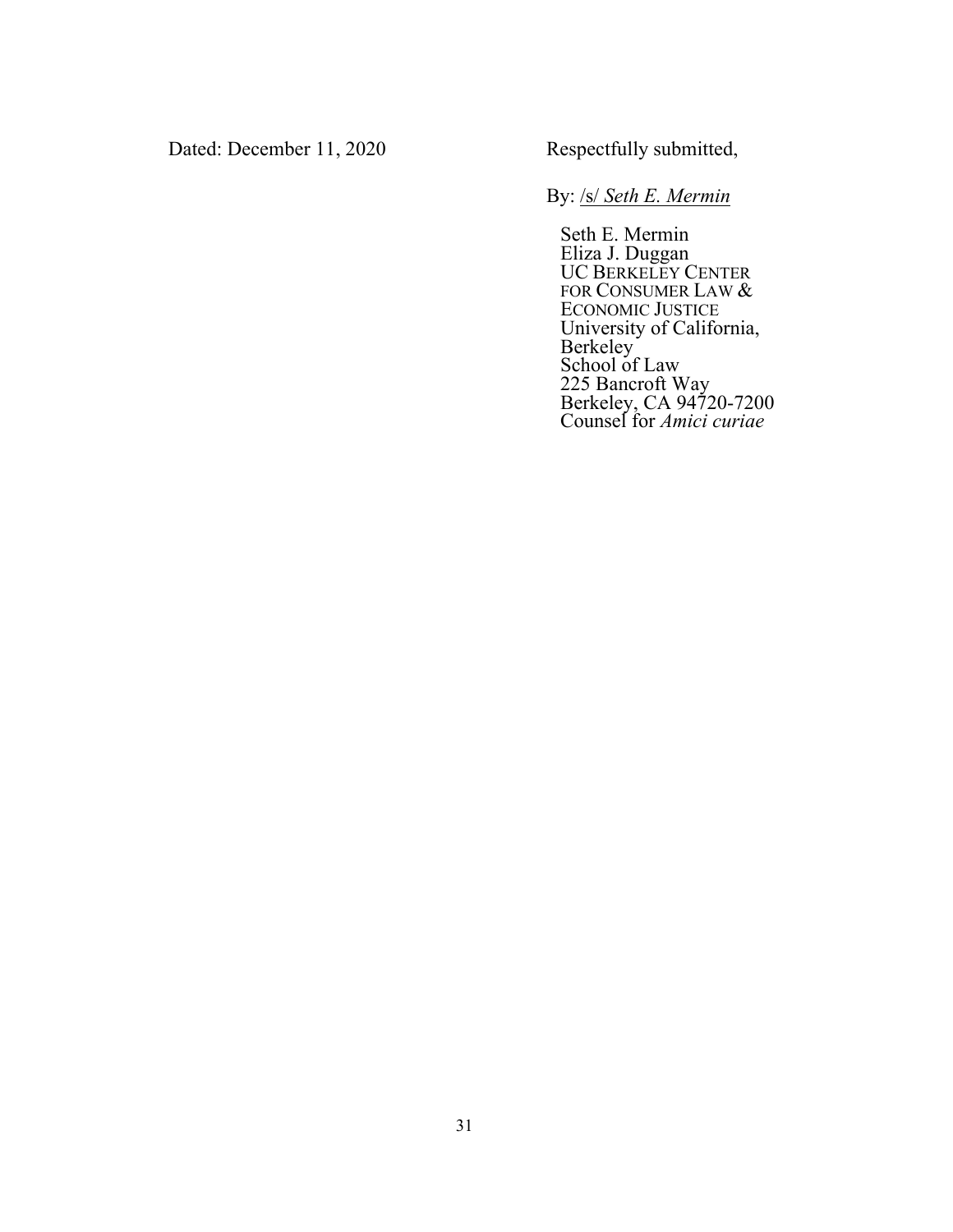### **CERTIFICATE OF COMPLIANCE**

I certify that this brief complies with the type-face and volume limitations set forth in Cal. Rules of Court, rule 8.204, subd. (c)(1). The brief has been prepared in 13-point Times New Roman font. The word count is 6,674 words based on the word count of the program used to prepare the brief.

> By: /s/ *Seth E. Mermin* Seth E. Mermin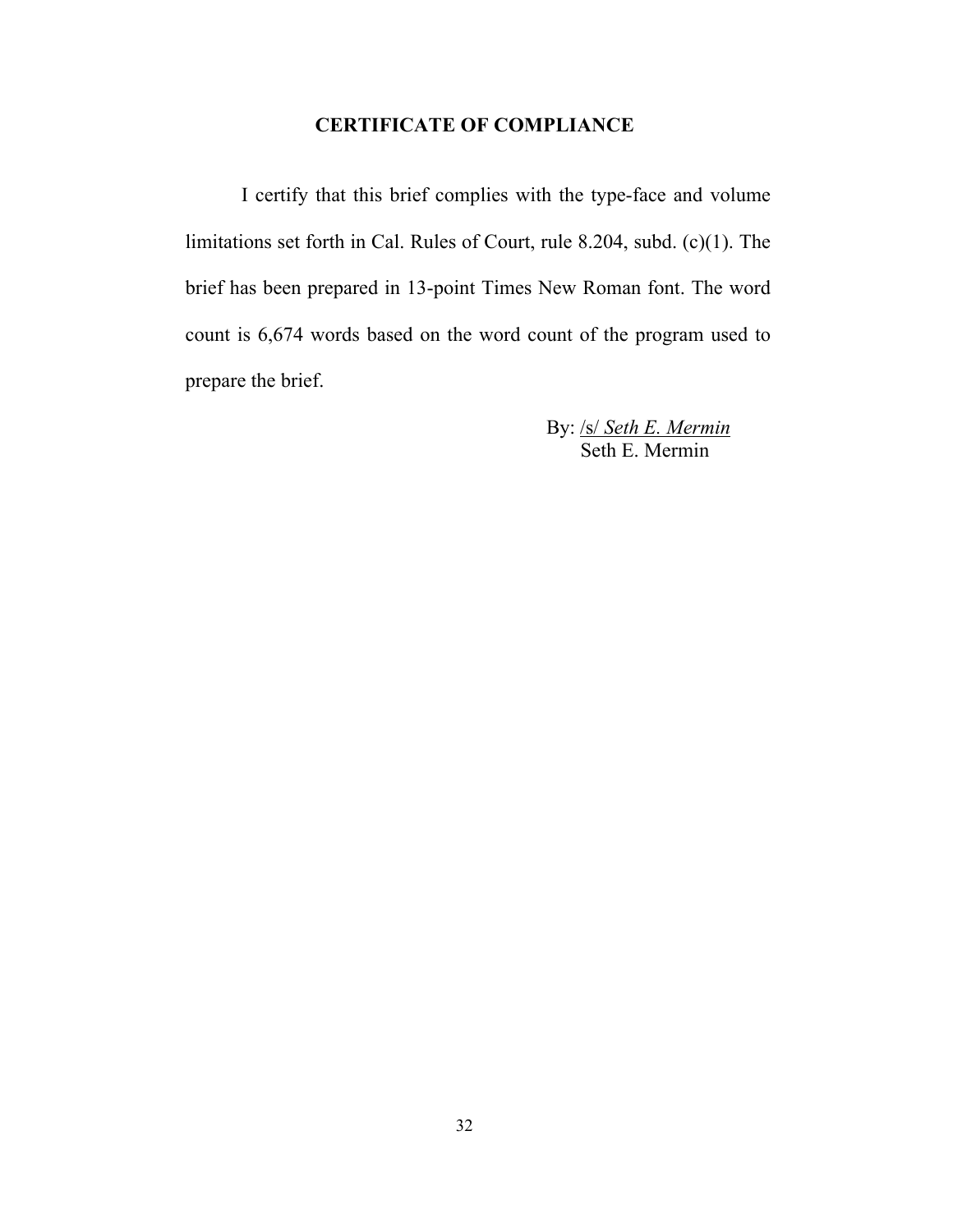#### **CERTIFICATE OF SERVICE**

I, the undersigned, declare that I am a citizen of the United States,

over the age of 18 years, reside in Oakland, California, and not a party to

the within action. My business address is 225 Bancroft Way, Berkeley,

CA 94720-7200.

On the date set forth below, I caused a copy of the following to be

served:

#### **APPLICATION TO FILE BRIEF AND BRIEF OF** *AMICI CURIAE* **UC BERKELEY CENTER FOR CONSUMER LAW & ECONOMIC JUSTICE, TRUTH IN ADVERTISING, INC., PUBLIC COUNSEL, LEGAL AID SOCIETY OF SAN DIEGO, HOUSING & ECONOMIC RIGHTS ADVOCATES, EAST BAY COMMUNITY LAW CENTER, CONSUMERS FOR AUTO RELIABILITY & SAFETY, CONSUMER ACTION, AND BAY AREA LEGAL AID, IN SUPPORT OF RESPONDENTS**

on the following interested parties in this action via the **TrueFiling portal.** 

#### *(Attorneys for Plaintiff/Respondent VERA SEROVA)*

Jeremy F. Bollinger Moss Bollinger, LLP 15300 Ventura Boulevard, Suite 207 Sherman Oaks, CA 91403-5824

## *(Attorneys for Defendants and Appellants JOHN BRANA, SONY MUSIC ENTERTAINMENT, MJJ PRODUCTIONS, INC.)*

Zia F. Modabber Katten Muchin Rosenman LLP 2029 Century Park East, Suite 2600 Los Angeles, CA 90067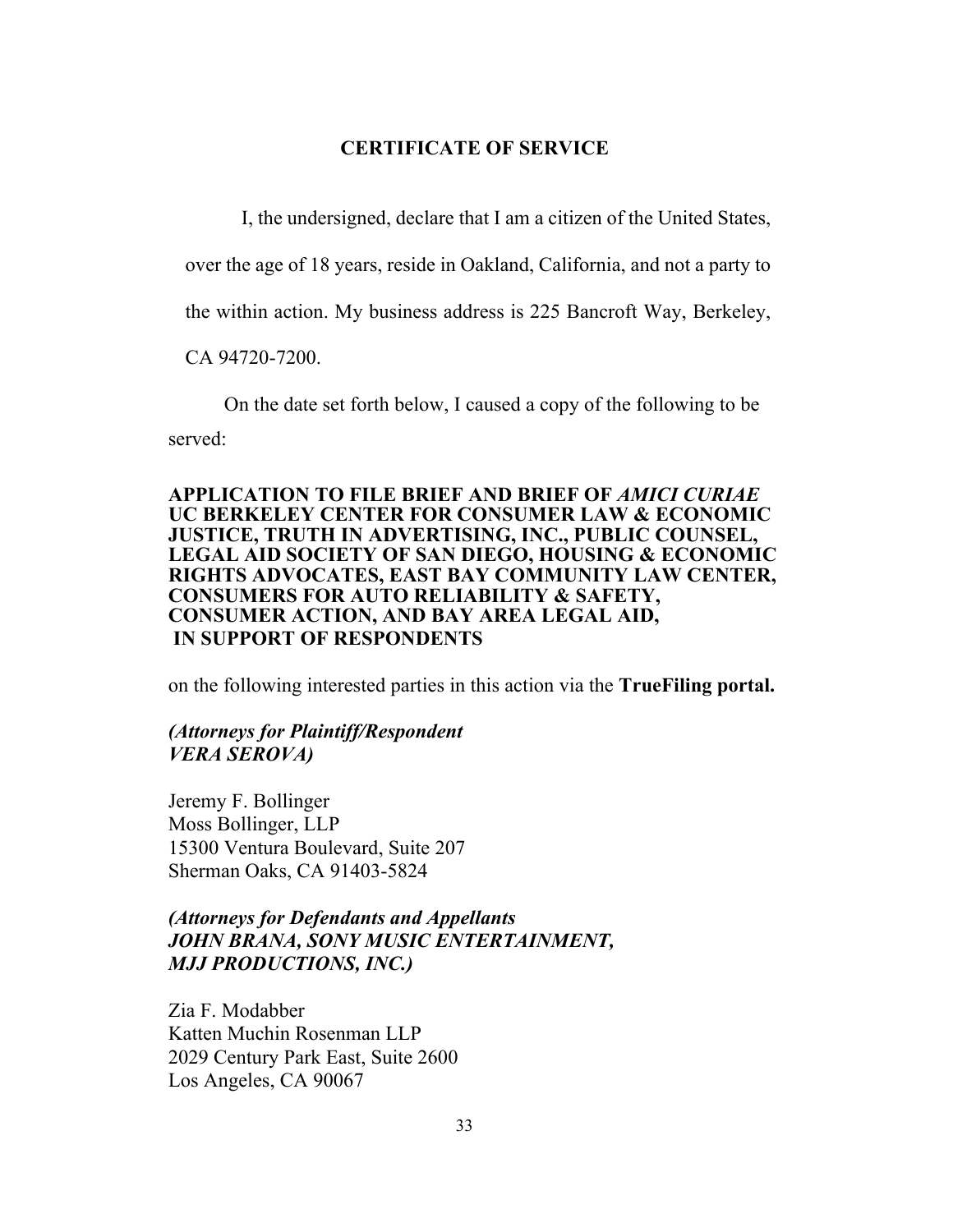Howard L. Weitzman Kinsella Weitzman Iser Kump & Aldisert LLP 808 Wishire Boulevard, 3rd Floor Santa Monica, CA 90401

## *(Amicus curiae CA ATTORNEY GENERAL)*

Samuel Thomas Harbourt Office of the Attorney General 455 Golden Gate Avenue, Suite 11000 San Francisco, CA 94102-1497

### *(Amicus curiae CONSUMER ATTORNEYS OF CALIFORNIA)*

David M. Arbogast Arbogast Law 7777 Fay Avenue, Suite 202 La Jolla, CA 92037-4324

On the following interested parties by their consent in this action by electronically transmitting the document(s) listed above, as set forth below:

#### *(Los Angeles District Attorney)*

Hoon Chun Trial Deputy Los Angeles District Attorney 211 W Temple Street Los Angeles, CA 90012 Email: hchun@da.lacounty.gov

I declare under penalty of perjury that the foregoing is true and correct, and that this declaration was executed  $11<sup>th</sup>$  day of December, 2020, in Oakland, CA.

> By: /s/ *Eliza Duggan*\_\_\_\_\_\_\_\_\_\_\_\_\_\_\_ Eliza Duggan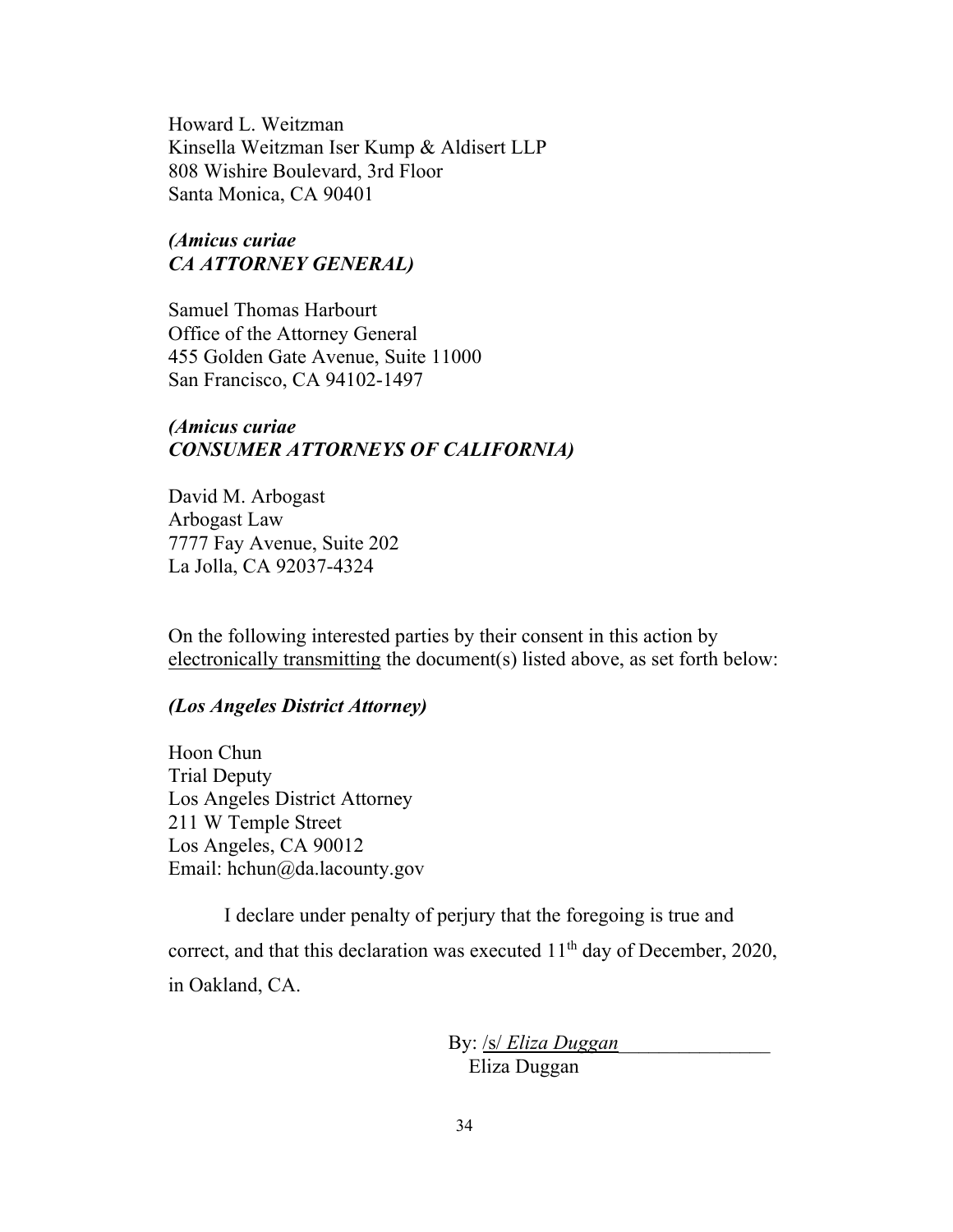#### **STATE OF CALIFORNIA**

Supreme Court of California

# *PROOF OF SERVICE*

# **STATE OF CALIFORNIA**

Supreme Court of California

## Case Name:**SEROVA v. SONY MUSIC ENTERTAINMENT**

Case Number:**S260736**

Lower Court Case Number:**B280526**

- 1. At the time of service I was at least 18 years of age and not a party to this legal action.
- 2. My email address used to e-serve: **ejduggan@berkeley.edu**
- 3. I served by email a copy of the following document(s) indicated below:

Title(s) of papers e-served:

| <b>Filing Type</b> | <b>Document Title</b>                                                                                          |
|--------------------|----------------------------------------------------------------------------------------------------------------|
| <b>BRIEF</b>       | Application to file amicus brief and brief of UC Berkeley Center for Consumer Law & Economic Justice et<br>la. |

| <b>Service Recipients:</b>                  |                                        |           |                    |  |
|---------------------------------------------|----------------------------------------|-----------|--------------------|--|
| <b>Person Served</b>                        | <b>Email Address</b>                   | Type      | Date / Time        |  |
| Jeremy Bollinger                            | $\frac{1}{2}$ jeremy@mossbollinger.com | le-       | 12/14/2020 9:04:46 |  |
| Moss Bollinger, LLP                         |                                        | Serve AM  |                    |  |
| 240132                                      |                                        |           |                    |  |
| Tami Sims                                   | tami.sims@kattenlaw.com                | le-       | 12/14/2020 9:04:46 |  |
| Katten Muchin Rosenman LLP                  |                                        | Serve AM  |                    |  |
| 245628                                      |                                        |           |                    |  |
| Andrew Demko                                | andrew.demko@katten.com                | le-       | 12/14/2020 9:04:46 |  |
| Katten                                      |                                        | Serve  AM |                    |  |
| 247320                                      |                                        |           |                    |  |
| Bryan Freedman                              | bfreedman@ftllp.com                    | le-       | 12/14/2020 9:04:46 |  |
| Freedman & Taitelman, LLP                   |                                        | Serve AM  |                    |  |
| 151990                                      |                                        |           |                    |  |
| Seth Mermin                                 | tmermin@law.berkeley.edu               | $e-$      | 12/14/2020 9:04:46 |  |
| University of California, Berkeley          |                                        | Serve  AM |                    |  |
| David Arbogast                              | david@arbogastlaw.com                  | le-       | 12/14/2020 9:04:46 |  |
| Arbogast Law                                |                                        | Serve AM  |                    |  |
| 167571                                      |                                        |           |                    |  |
| Tami Sims                                   | tami.sims@katten.com                   | le-       | 12/14/2020 9:04:46 |  |
| Katten Muchin Rosenman LLP                  |                                        | Serve  AM |                    |  |
| 245628                                      |                                        |           |                    |  |
| Howard Weitzman                             | hweitzman@kwikalaw.com                 | le-       | 12/14/2020 9:04:46 |  |
| Kinsella Weitzman Iser Kump & Aldisert LLP. |                                        | Serve  AM |                    |  |
| Samuel Harbourt                             | samuel.harbourt@doj.ca.gov             | le-       | 12/14/2020 9:04:46 |  |
| Office of the Attorney General              |                                        | Serve AM  |                    |  |
| 313719                                      |                                        |           |                    |  |
| Ari Moss                                    | lea@dennismosslaw.com                  | le-       | 12/14/2020 9:04:46 |  |
| Moss Bollinger LLP                          |                                        | Serve AM  |                    |  |